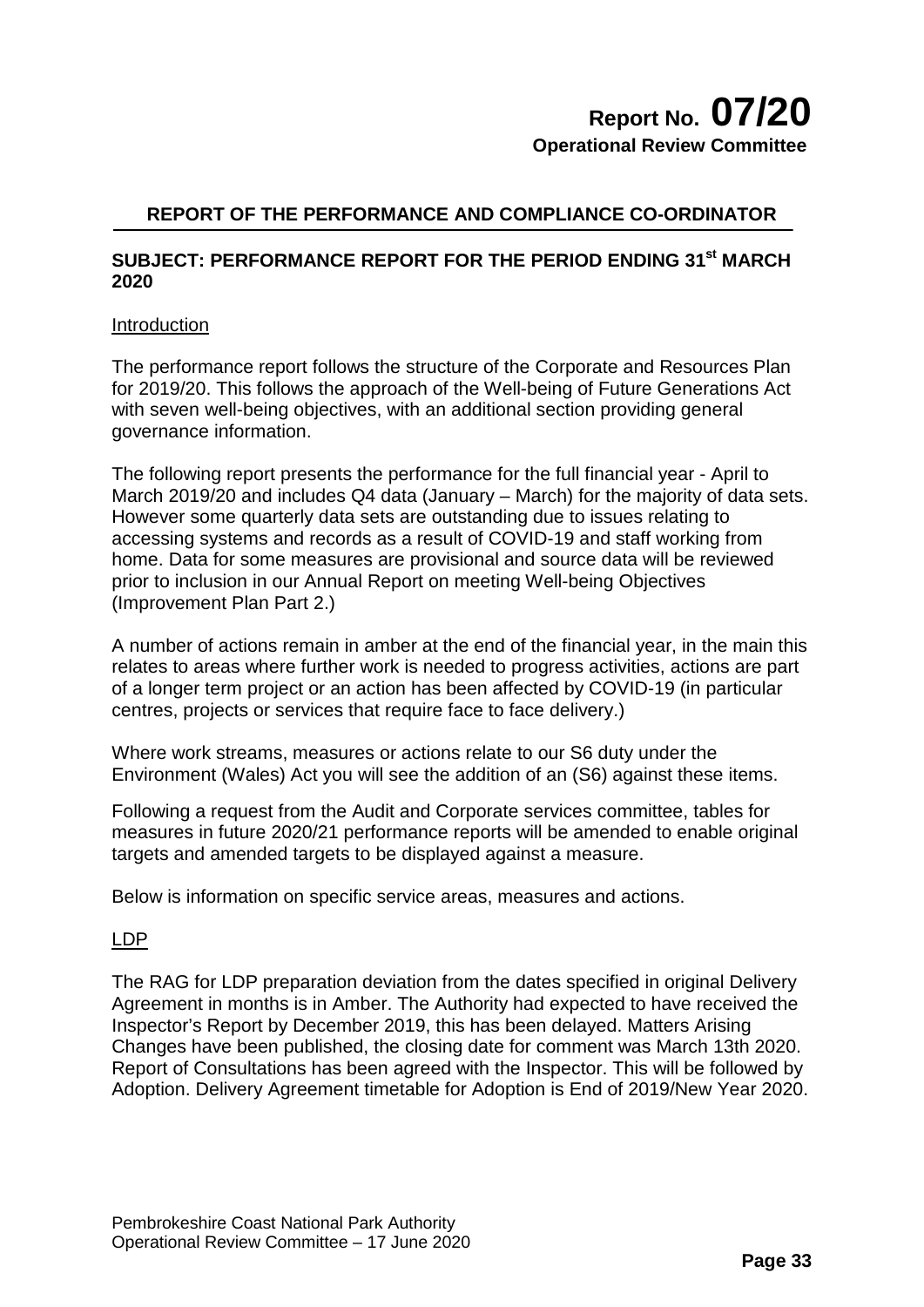### Planning

92.64% of planning applications in 2019/20 were determined within time period required, above the target of 80. The average time taken to determine all applicants in days has remained in quarter 4 above the less that 67 days ytd target at 88.25 days. Development Management had two officer vacancies between August and December 2019, and whilst consultants were used on a part time basis the vacant posts has had an impact on the performance figures. The two posts were filled in January 2020. 3 out of 33 Member made decisions have been made against office advice (recommendation) resulting in the Authority being above the less than 5% Welsh Government target and is showing Red in terms of RAG status. The number of planning applications approved has remained below the target, decreasing to 79.75 in quarter 4.

The Authority has seen significant improvement in its enforcement performance compared to 2018/19. The number of enforcement cases investigated (within 84 days) is at 100% compared to 80.47% in 2018/19. The average time taken to investigate enforcement cases in days has fallen from 160.5 days in 2018/19 to 38.5 days at the end of 2019/20 while the average time taken to take enforcement action in days has fallen from 344.25 days in 2018/19 to 95.5 days in 2019/20. This reflects the positive impact of the work the Authority carried out in 2018/19 to clear its backlog of historic enforcement cases. The planning enforcement project on agricultural dwellings and holiday lets stalled due to the two job vacancies within the department resulting in insufficient staff resources to undertake this project. This project will be carried forward for future delivery.

### **Website**

In March final proofing and testing of the new website was carried out. The new website is now live and can be viewed here https://www.pembrokeshirecoast.wales/.

### Parkwise

No Parkwise sessions were held in quarter 1 or 3, however sessions were delivered in quarter 2 to Tenby Museum staff and Fishguard Museum Staff and in quarter 4 to Twr y Felin Hotel Staff and the Retreats Group. The target was reduced to 5 sessions following a half year review due to limited resources to promote and deliver during the year. In December an internal PCNPA meeting discussed how Parkwise might be developed going forward with project brief completed and further engagement with trade identified as being needed to inform project development. In reviewing the PCNPA Discovery Team work plan in light of COVID-19, time has been allocated to developing a range of Parkwise resources. Work on these started in March and they should be available for use in delivering Parkwise sessions later in the year.

### Walkability and West Wales Walking for Well-being Project

Walkability has seen a fall in numbers compared to last year. The fall reflects that the training period for the new walkability officer saw a period of limited walking activity, although some groups continued regular walking programme through volunteer and partner led session. It also reflects that a number of sessions have been decreased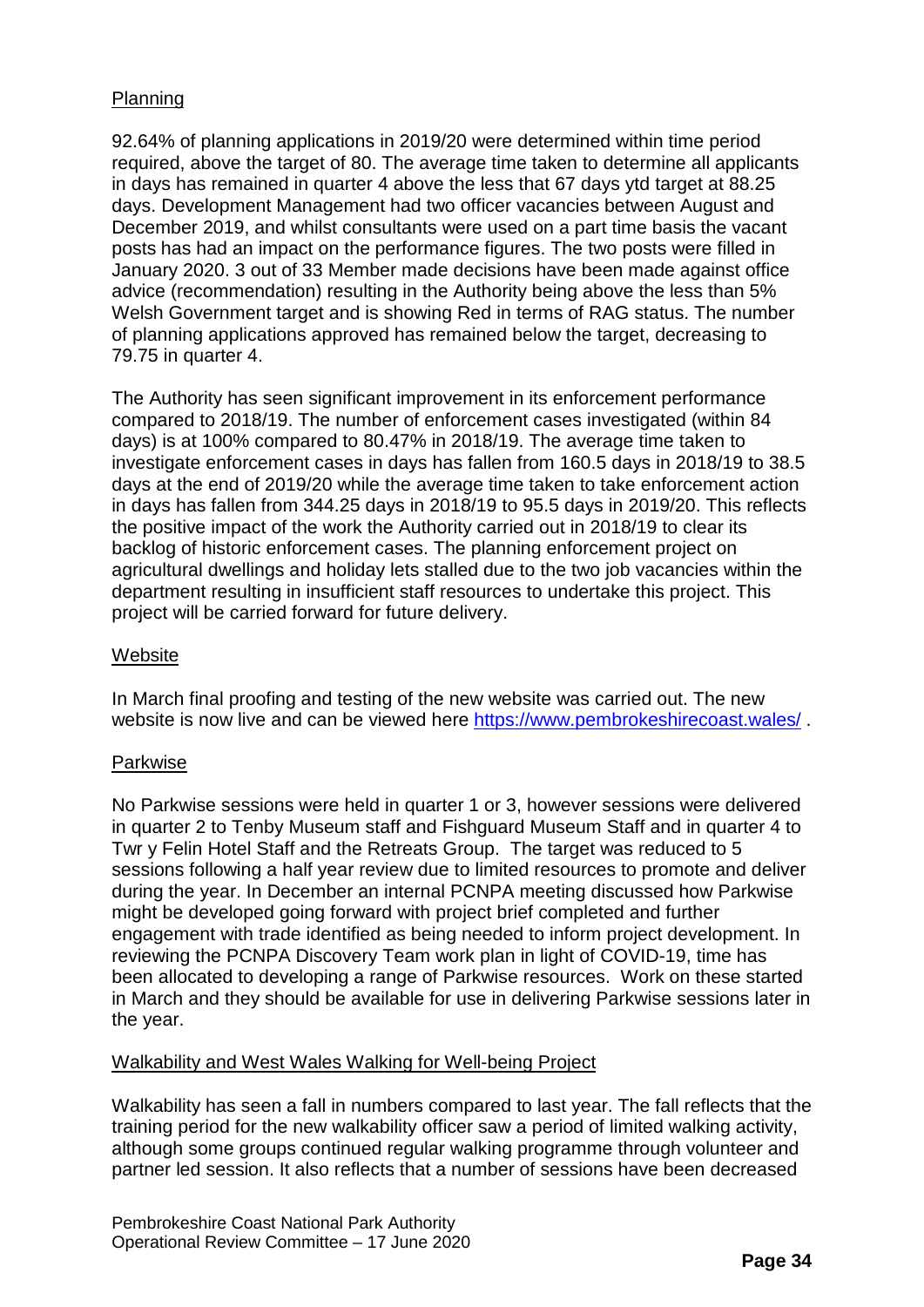from weekly to fortnightly sessions to allow officer time for the development of the Healthy and Active funded Walking for Well-being Project and pilot work relating to this. This project was actively working in Saundersfoot and Solva, working with GP practices and local communities in both areas. In Pembrokeshire the project is also working with Flying Start to provide healthy walking programmes for participants. There were 49 participants in PCNPA facilitated West Wales Walking for Health Walks in quarter 4. All walking activity was suspended in mid-March due to COVID-19 restrictions.

### **Education**

No outdoor training sessions for teachers were delivered in 2019/20. This reflects that the Authority has not been able to deliver teacher training sessions outside of the Pembrokeshire Outdoor Schools Project this year. A new co-ordinator for Pembrokeshire Outdoor Schools was recruited in October. As part of the 2 year projects a programme of collaborative workshops (Professional Learning Communities PLC's) with teachers and bespoke (INSET) training for teachers will be delivered. The Outdoor Schools project co-ordinator has been working with teachers and project partners to develop resources supporting the new curriculum. The project has set aside time to support parents and teachers throughout the period of COVID-19 restrictions by posting daily tips and activity ideas for outdoor learning in the garden and at home. These appear on the PODS Facebook pages. The Annual Educators Workshop was held in January attended by 29 pupil facing PCNPA staff from across teams with a focus on the new curriculum for Wales.

5 education sessions in March were cancelled due COVID-19.

### Health and Safety

There were three RIDDOR incidents in 2019/20 these occurred in Q1 and 2. Two conflict incidents occurred in quarter 4 in terms of staff being subjected to verbal aggression during their work by members of the Public.

### Environmental Information Regulations

The Authority was unable to respond to one Environmental Information Regulations request within the required timescales due to COVID-19 in quarter 4.

### **RECOMMENDATION:**

### **Members are requested to RECEIVE and COMMENT on the Performance Report.**

*(For further information contact Mair Thomas, Performance and Compliance Coordinator)*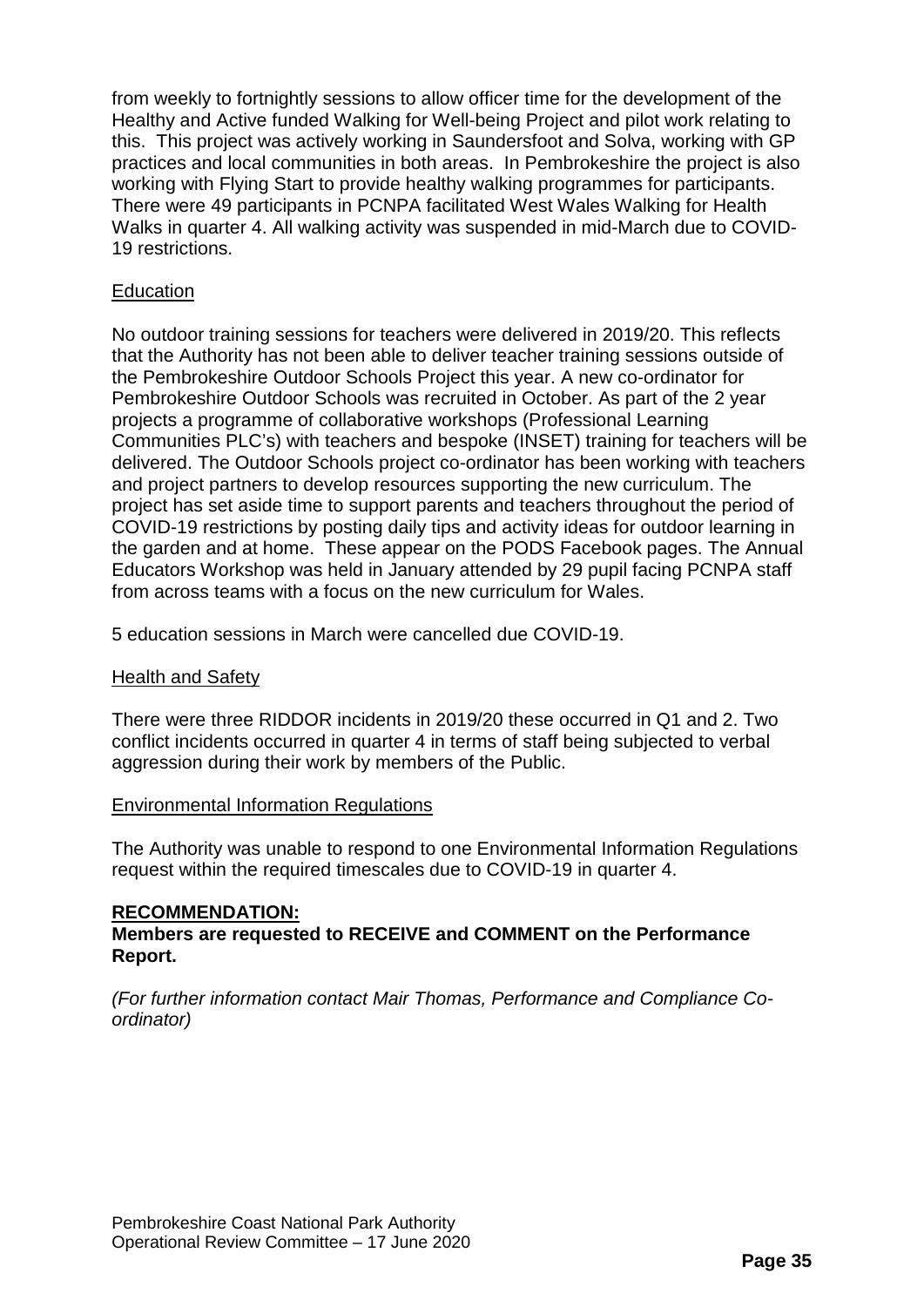| <b>Data Available Monthly</b>                |                                                                                                  |                         |                                                           |                                |               |            |               |                                                                                                                                                                                                                                                                                                                                                                                                    |
|----------------------------------------------|--------------------------------------------------------------------------------------------------|-------------------------|-----------------------------------------------------------|--------------------------------|---------------|------------|---------------|----------------------------------------------------------------------------------------------------------------------------------------------------------------------------------------------------------------------------------------------------------------------------------------------------------------------------------------------------------------------------------------------------|
| <b>Work Stream</b>                           | <b>Measure</b>                                                                                   | 2018/19<br><b>March</b> | 2019/20<br><b>Previous</b><br>Period -<br><b>February</b> | 2019/20 Current Period - March |               |            |               |                                                                                                                                                                                                                                                                                                                                                                                                    |
|                                              |                                                                                                  | <b>Actual</b>           | <b>Actual</b>                                             | <b>Actual</b>                  | <b>Target</b> | <b>RAG</b> | <b>Trend</b>  | <b>Comments</b>                                                                                                                                                                                                                                                                                                                                                                                    |
| Planning<br>Policy                           | LDP prep deviation<br>from the dates<br>specified in original<br>Delivery Agreement in<br>months | 0                       |                                                           |                                | 0             | Amber      | $\rightarrow$ | Expectation to have received<br>the Inspector's Report by<br>December 2019. This has<br>been delayed. Matters Arising<br>Changes have been published.<br>Closing date for comment was<br>March 13th 2020. Report of<br>Consultations has been<br>agreed with the Inspector. This<br>will be followed by Adoption.<br>Delivery Agreement timetable<br>for Adoption is End of<br>2019/New Year 2020. |
| Maintaining<br>PROW:<br><b>Tourist Asset</b> | <b>Pembrokeshire Coast</b><br>Path - Trip Advisor<br><b>Overall Rating 1-5</b>                   | 5                       | 5                                                         | 5                              | 5             | Green      | $\rightarrow$ |                                                                                                                                                                                                                                                                                                                                                                                                    |
| Tourism<br>Engagement                        | # Main website users<br>ytd                                                                      | 342,780                 | 263,609                                                   | 281,598                        | <b>BM</b>     |            |               |                                                                                                                                                                                                                                                                                                                                                                                                    |
| & New<br>Audiences                           | # Main website page<br>views ytd                                                                 | 1,301,963               | 1,374,587                                                 | 1,430,889                      | <b>BM</b>     |            |               |                                                                                                                                                                                                                                                                                                                                                                                                    |
| Supporting<br>Local                          | % Authority Spend<br>locally ytd                                                                 | 46.44                   | 48.24                                                     | 48.42                          | <b>BM</b>     |            |               | £790,844 spent in SA<br>postcode in 2019/20.                                                                                                                                                                                                                                                                                                                                                       |
| <b>Businesses</b>                            | % Invoices paid on<br>time ytd (Average)                                                         | 96.33                   | 96.81                                                     | 97.01                          | 97            | Green      | ₼             |                                                                                                                                                                                                                                                                                                                                                                                                    |

**Well-being Objective - Prosperity**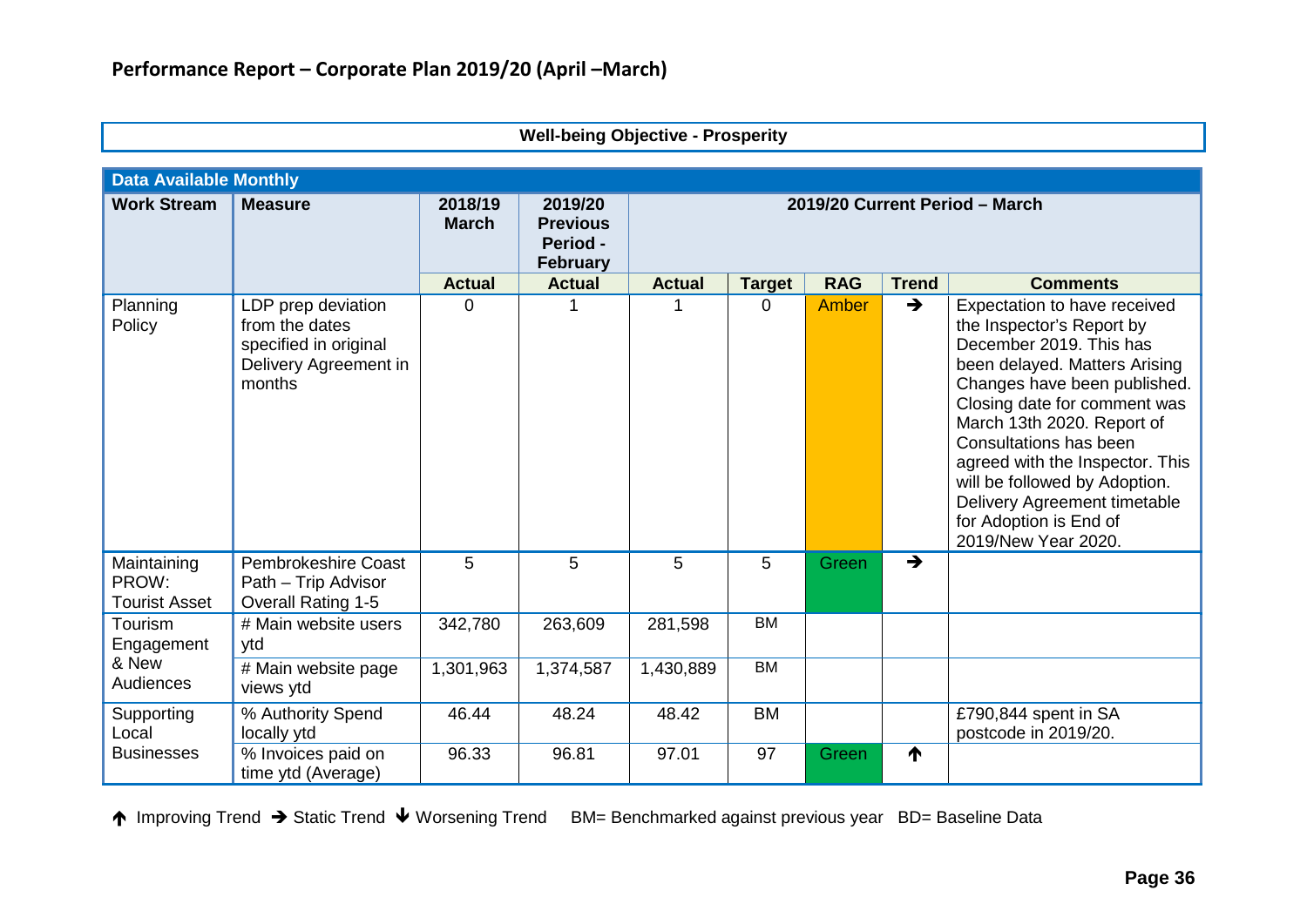|                     | <b>Data Available Quarterly</b>                                                         |                                            |                                          |                                                 |                |              |                 |                                                                                                                                                                                                                                                                         |
|---------------------|-----------------------------------------------------------------------------------------|--------------------------------------------|------------------------------------------|-------------------------------------------------|----------------|--------------|-----------------|-------------------------------------------------------------------------------------------------------------------------------------------------------------------------------------------------------------------------------------------------------------------------|
| <b>Work Stream</b>  | <b>Measure</b>                                                                          | 2018/19<br>$Q1 - Q4$<br>(April -<br>March) | 2019/20<br>$Q1 - Q3$<br>(April -<br>Dec) | 2019/20 Current Period: Q1 - Q4 (April - March) |                |              |                 |                                                                                                                                                                                                                                                                         |
|                     |                                                                                         | <b>Actual</b>                              | <b>Actual</b>                            | <b>Actual</b>                                   | <b>Target</b>  | <b>RAG</b>   | <b>Trend</b>    | <b>Comments</b>                                                                                                                                                                                                                                                         |
| Planning<br>Service | % of all planning<br>applications determined<br>within time periods<br>required ytd     | 89.80                                      | 98.34                                    | 92.64                                           | 80             | Green        | ₩               |                                                                                                                                                                                                                                                                         |
|                     | Average time taken to<br>determine all planning<br>applicants in days ytd               | 69.00                                      | 89.67                                    | 88.25                                           | <67            | <b>Amber</b> | $\blacklozenge$ | Development Management had<br>two officer vacancies between<br>August and December 2019, and<br>whilst consultants were used on a<br>part time basis the vacant posts<br>has had an impact on the<br>performance figures. The two posts<br>were filled in January 2020. |
|                     | % of Member made<br>decisions against<br>officer advice<br>(recommendation) ytd         | 3.85                                       | 11.11                                    | 9.09                                            | < 5            | <b>Red</b>   | ₳               | (3 out of 33 decisions). Welsh<br>Government set Target.                                                                                                                                                                                                                |
|                     | % of appeals dismissed<br>ytd                                                           | 100                                        | 71.43                                    | 71.43                                           | >66            | Green        | $\rightarrow$   | 5 out of 7 appeals dismissed.                                                                                                                                                                                                                                           |
|                     | Applications for costs at<br>section 78 appeal<br>upheld in the reporting<br>period ytd | $\overline{0}$                             | $\mathbf 0$                              | $\mathbf 0$                                     | $\overline{0}$ | Green        | $\rightarrow$   |                                                                                                                                                                                                                                                                         |
|                     | % of planning<br>applications determined<br>under delegated power<br>ytd                | 94.80                                      | 92.54                                    | 93.25                                           | <b>BM</b>      |              |                 |                                                                                                                                                                                                                                                                         |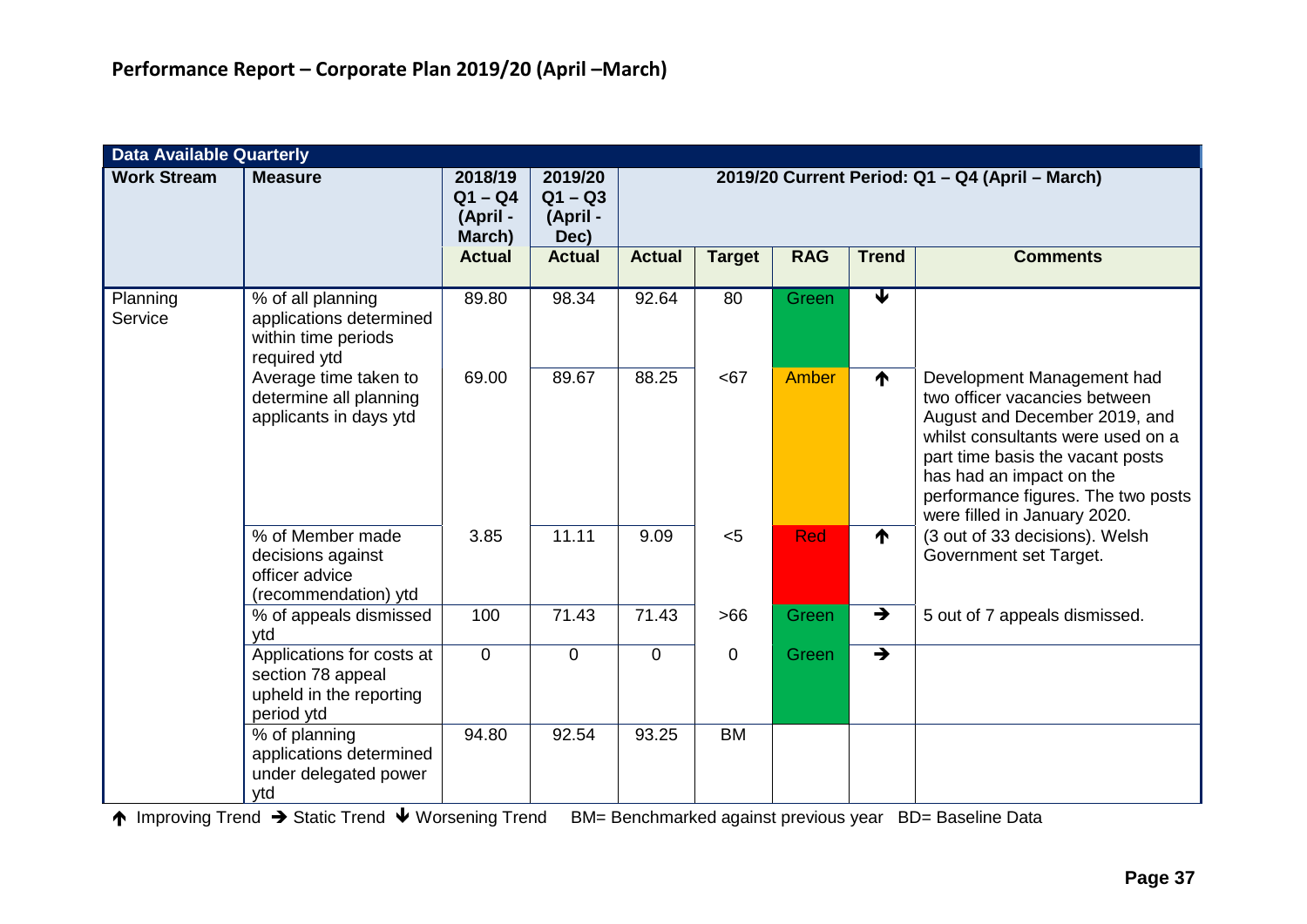|                                                 | # planning applications<br>registered ytd                                                                      | 487   | 456            | 601            | Trend     |            |                      |                                                                                                                                                                                                                                                          |
|-------------------------------------------------|----------------------------------------------------------------------------------------------------------------|-------|----------------|----------------|-----------|------------|----------------------|----------------------------------------------------------------------------------------------------------------------------------------------------------------------------------------------------------------------------------------------------------|
|                                                 | % of planning<br>applications approved<br>ytd                                                                  | 80.80 | 80.39          | 79.75          | 90        | <b>Red</b> | $\blacktriangledown$ |                                                                                                                                                                                                                                                          |
| Maintaining<br><b>PROW: Tourist</b><br>Asset    | % of PROW open and<br>Accessible and Meeting<br>the quality standard                                           | 86.92 | 86.83          |                | 85        |            |                      | Q4 reports cannot be run from<br>systems at this time. Please note<br>sections of PROW have been<br>closed to the public as required<br>under relevant Covid 19<br>regulations with details of closed<br>paths publicised on the Authority's<br>website. |
|                                                 | # concerns on PROW<br>standards ytd                                                                            | 238   | 178            |                | Trend     |            |                      | Q4 data not available at this time.                                                                                                                                                                                                                      |
| Sustainable<br>Tourism/<br>Recreation:          | # filming enquiry<br>requests ytd                                                                              | 65    | 33             | 45             | Trend     |            |                      | 5 enquiries in quarter 4 related to<br>filming Dale Beach/ Foreshore in<br>relation to seagrass planting.                                                                                                                                                |
| Management<br>and Promotion                     | # filming enquiry<br>licenses awarded ytd                                                                      | 14    | 4              | 6              | Trend     |            |                      | Locations include: Castell Henllys<br>and Newport Sands Foreshore, St<br>Govans, Porthgain                                                                                                                                                               |
| Tourism<br>Engagement &<br><b>New Audiences</b> | # people engaged with<br>through Summer<br>Rangers business and<br>general public<br>networking activities ytd | N/A   | 345            | 345            | <b>BD</b> |            |                      |                                                                                                                                                                                                                                                          |
|                                                 | # attending pop up<br>events ytd                                                                               | 2,098 | 1,212          | 1,212          | <b>BM</b> |            |                      | Year of the Sea themed events had<br>positive impact on last year's<br>figures.                                                                                                                                                                          |
|                                                 | # Parkwise training<br>sessions held ytd                                                                       | 6     | $\overline{2}$ | $\overline{4}$ | 5         | Amber      | ↑                    | Following half year assessment<br>yearly target was amended from 10<br>to 5. 2019/20 sessions with Tenby<br>Museum (Staff and Volunteers),<br>Fishguard Library session, Twr y                                                                           |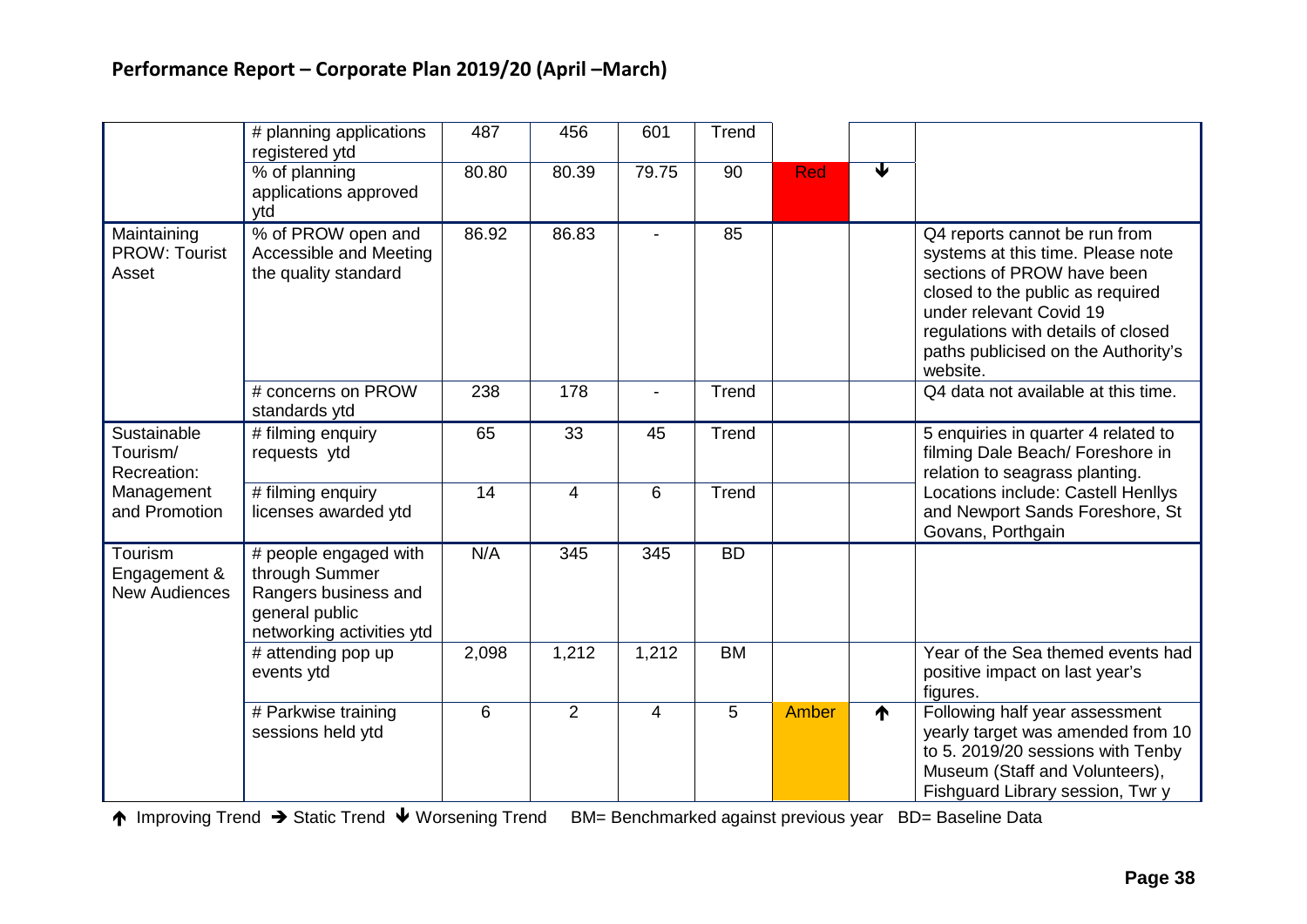|                                          |                                                                                             |     |                |                |           |            |               | Felin Hotel Staff and the Retreats<br>Group. In December internal<br>PCNPA meeting discussed how<br>Parkwise might be developed<br>going forward with draft project<br>brief completed and further<br>engagement with trade identified<br>as being needed to inform project<br>development. Work ongoing to<br>update and produce Parkwise<br>material. |
|------------------------------------------|---------------------------------------------------------------------------------------------|-----|----------------|----------------|-----------|------------|---------------|---------------------------------------------------------------------------------------------------------------------------------------------------------------------------------------------------------------------------------------------------------------------------------------------------------------------------------------------------------|
|                                          | # Attendees at<br>Parkwise training<br>sessions ytd                                         | 54  | 11             | 17             | 50        | <b>Red</b> | $\rightarrow$ | Following half year assessment<br>yearly target amended from 100 to<br>50. See above comment.                                                                                                                                                                                                                                                           |
| Supporting<br>Local<br><b>Businesses</b> | # of stall holders<br>participating in fairs and<br>events at Oriel Y Parc<br>and Carew ytd | 249 | 185            | 185            | Trend     |            |               |                                                                                                                                                                                                                                                                                                                                                         |
|                                          | # of artists and craft<br>makers supported at<br>Oriel Y Parc ytd                           | 22  | 21             | 27             | Trend     |            |               |                                                                                                                                                                                                                                                                                                                                                         |
|                                          | # Sessions delivered<br>with craftspeople<br>sharing their skills at<br>Castell Henllys ytd | N/A | $\overline{4}$ | $\overline{4}$ | <b>BD</b> |            |               | Measure being reviewed due to<br>change in approach to using and<br>developing staff skills to deliver<br>sessions rather than external<br>providers.                                                                                                                                                                                                   |
| Employment<br>Transformation             | # Work experience and<br>student placements<br>with the Authority ytd                       | N/A | 5              | 5              | <b>BD</b> |            |               | Measure has been amended<br>following review of work experience<br>and student placement recording.<br>Figures include two ongoing work<br>experience placements with<br>Warden at Castell Henllys in<br>relation to Coleg Plas Dwbl<br>students.                                                                                                       |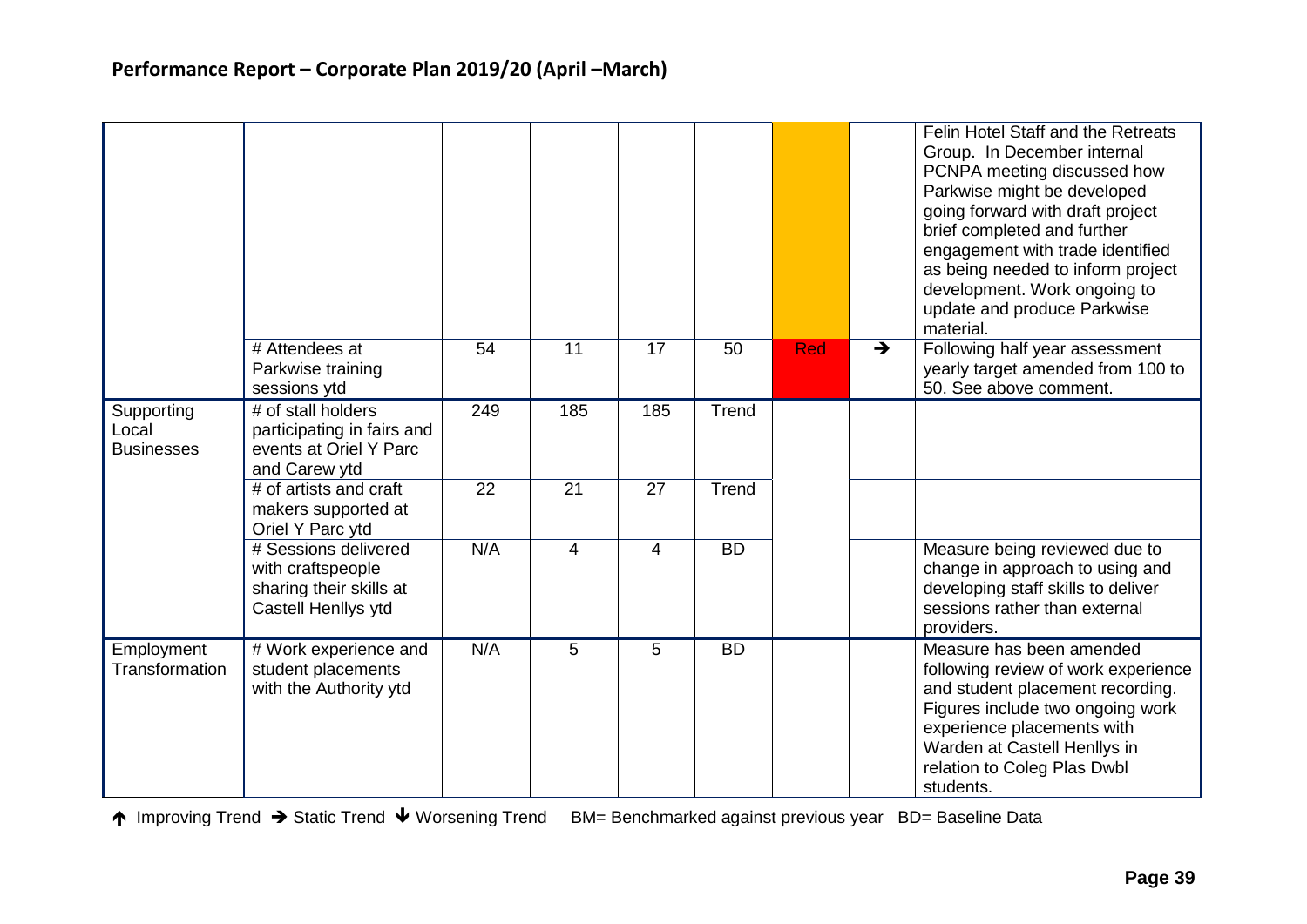# **Performance Report – Corporate Plan 2019/20 (April –March)**

| vtd | N/A<br># Office and Centre<br>based volunteer days       | 91  | 92.6 | <b>BD</b> | <b>Provisional Data.</b> |
|-----|----------------------------------------------------------|-----|------|-----------|--------------------------|
|     | 107<br># attending volunteer<br>study/ training days ytd | 131 | 198  | BM        | <b>Provisional Data.</b> |

| <b>Action</b>                                                         |                                                                                                                                            |                                                           |              |                                |                                                                                                                                                                                                                                |  |
|-----------------------------------------------------------------------|--------------------------------------------------------------------------------------------------------------------------------------------|-----------------------------------------------------------|--------------|--------------------------------|--------------------------------------------------------------------------------------------------------------------------------------------------------------------------------------------------------------------------------|--|
| <b>Work Stream</b>                                                    | <b>Action</b>                                                                                                                              | 2019/20<br><b>Previous</b><br>Period -<br><b>February</b> |              | 2019/20 Current Period - March |                                                                                                                                                                                                                                |  |
|                                                                       |                                                                                                                                            | <b>RAG</b>                                                | <b>RAG</b>   | <b>Trend</b>                   | <b>Comments</b>                                                                                                                                                                                                                |  |
| Maintaining<br><b>PROW: Tourist</b><br>Asset                          | The Digital Park Project.                                                                                                                  | Green                                                     | Green        | $\rightarrow$                  | Ongoing. Arconline system used to create online<br>map showing Coast path closure points during<br>COVID 19 crisis.                                                                                                            |  |
|                                                                       | Review adverse weather triggers<br>and new standard operating<br>procedure produced based on a<br>more robust process.                     | Amber                                                     | Amber        | $\rightarrow$                  | Ongoing. Development of a model / process to aid<br>the design of an app. This will form part of Digital<br>Park Project going forward.                                                                                        |  |
| Sustainable<br>Tourism/<br>Recreation:<br>Management<br>and Promotion | Work with partners to develop a<br>strategic approach to destination<br>management that takes account of<br>sustainability considerations. | Green                                                     | <b>Green</b> | $\rightarrow$                  | This area of work is now being led by our CEO. The<br>'DMO Transition Group' is due to meet in April to<br>begin formal actions to establish a new approach to<br>destination management and marketing in<br>Pembrokeshire.    |  |
|                                                                       | Implementation plan for new<br>destination branding.                                                                                       | Green                                                     | Green        | $\rightarrow$                  | NPA attractions using new branding, a pilot range of<br>merchandise has been produced, the main<br>promotional leaflet is being distributed carrying the<br>new branding and a new brand ambassador scheme<br>has been scoped. |  |
|                                                                       | Amend recreation plan to location<br>monitoring document.                                                                                  | Green                                                     | Amber        | ₩                              | Annual Recreation Plan postponed due to COVID-<br>19, ToR in review. Work with Swansea Uni on<br>research project ongoing.                                                                                                     |  |
|                                                                       | Data mapping coastal/foreshore                                                                                                             | Green                                                     | Green        | $\rightarrow$                  | Required to salvage a wrecked yacht abandoned by                                                                                                                                                                               |  |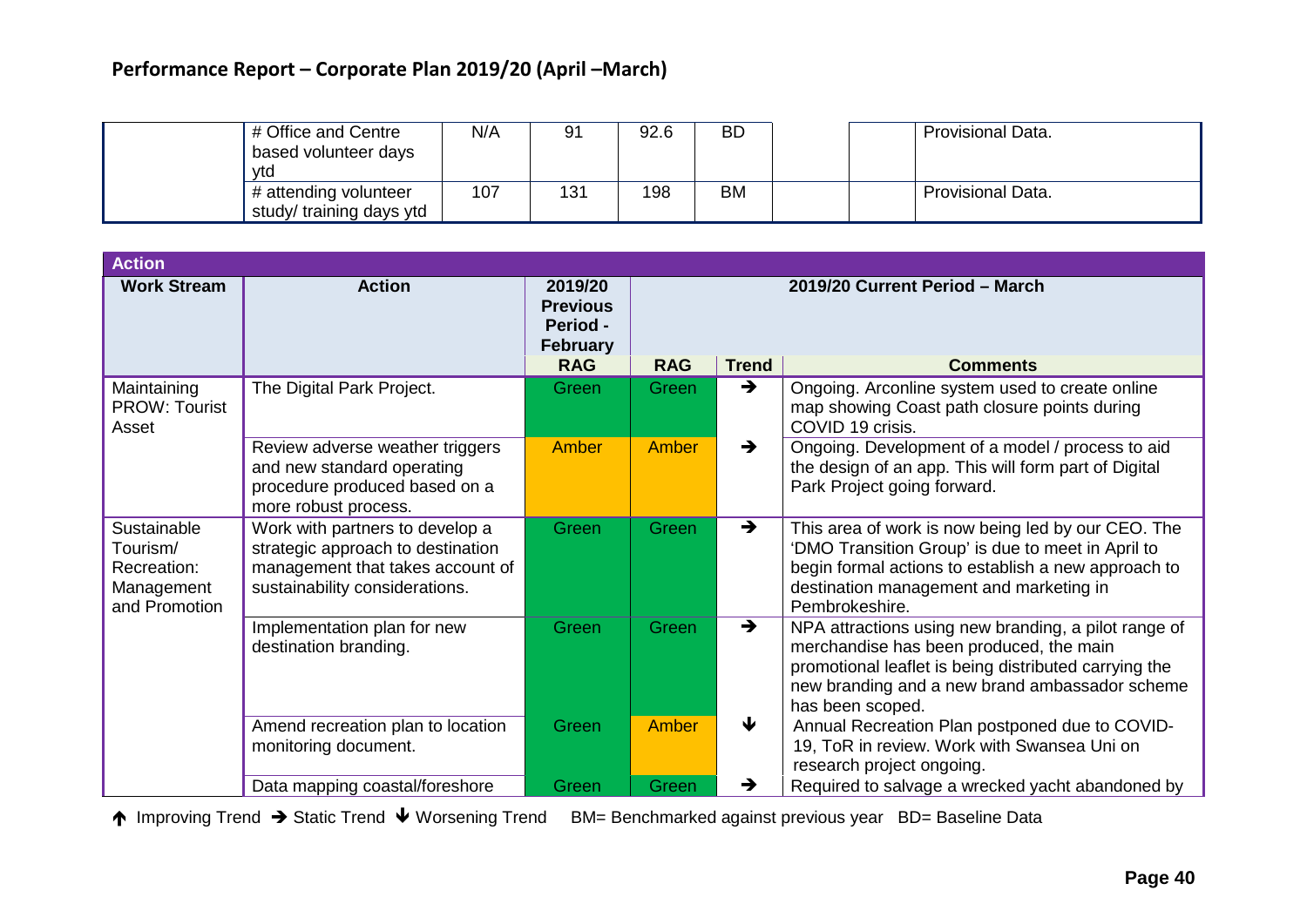|                                               | incidents.<br>Liaison with recreational groups<br>and Pembrokeshire Coastal<br>Forum. | Green        | <b>Amber</b> | ₩                          | its owner on Abereiddi Beach during lockdown period<br>to prevent pollution of shoreline. Yacht removed by<br>contractor to Cilrhedyn yard for storage pending<br>outcome of report to HM Receiver of Wreck.<br>Progress meeting with Outdoor Charter Steering<br>Group was held but full Outdoor Charter meeting<br>cancelled due to COVID-19 restrictions and |
|-----------------------------------------------|---------------------------------------------------------------------------------------|--------------|--------------|----------------------------|-----------------------------------------------------------------------------------------------------------------------------------------------------------------------------------------------------------------------------------------------------------------------------------------------------------------------------------------------------------------|
|                                               |                                                                                       |              |              |                            | environmental training events for Outdoor Charter<br>members have been postponed.                                                                                                                                                                                                                                                                               |
| Tourism<br>Engagement<br>and New<br>Audiences | Rangers trained and delivering<br>Parkwise sessions.                                  | <b>Amber</b> | <b>Amber</b> | $\rightarrow$              | In reviewing the PCNPA Discovery Team work plan<br>in light of COVID-19, we agreed to allocate time to<br>developing a range of Parkwise resources. Work on<br>these started in March and they should be available<br>for use in delivering Parkwise sessions later in the<br>year.                                                                             |
|                                               | <b>Participation in Celtic Routes</b><br>Project                                      | Green        | <b>Amber</b> | ₩                          | Limited progress due to the COVID-19 crisis. The<br>Steering Group is due to meet in April to assess the<br>impact of COVID-19 on this initiative with additional<br>guidance being sought from WEFO.                                                                                                                                                           |
|                                               | Delivery of Wales Coast Path<br>Project.                                              | Amber        | <b>Amber</b> | $\rightarrow$              | WCP marketing activity has been adjusted to reflect<br>the #StayHomeSaveLives messaging due to the<br>COVID-19 crisis. Further meetings with WG, NRW<br>and VW are planned in the coming months to agree<br>the long-term delivering of WCP marketing activities<br>and agree a post lockdown marketing campaign.                                               |
|                                               | Development and launch of new<br>website.                                             | <b>Amber</b> | Amber        | $\rightarrow$              | Final proofing and testing underway. Launch delayed<br>until 20/04 due to COVID-19 outbreak.                                                                                                                                                                                                                                                                    |
| Supporting<br>Local<br><b>Businesses</b>      | Really Wild Food Festival of OYP.                                                     | Green        | <b>Amber</b> | $\overline{\blacklozenge}$ | All available spaces in marquees and other spaces<br>had been filled. However, the outbreak of COVID-19<br>has put the event in doubt. It is very likely that it will<br>be cancelled, similar to other large scale events<br>around the UK.                                                                                                                    |
|                                               | Work with partners to promote<br>Pembrokeshire and the Park at the                    | Green        | Green        | $\rightarrow$              | Action Complete. Show presence successfully<br>delivered (July).                                                                                                                                                                                                                                                                                                |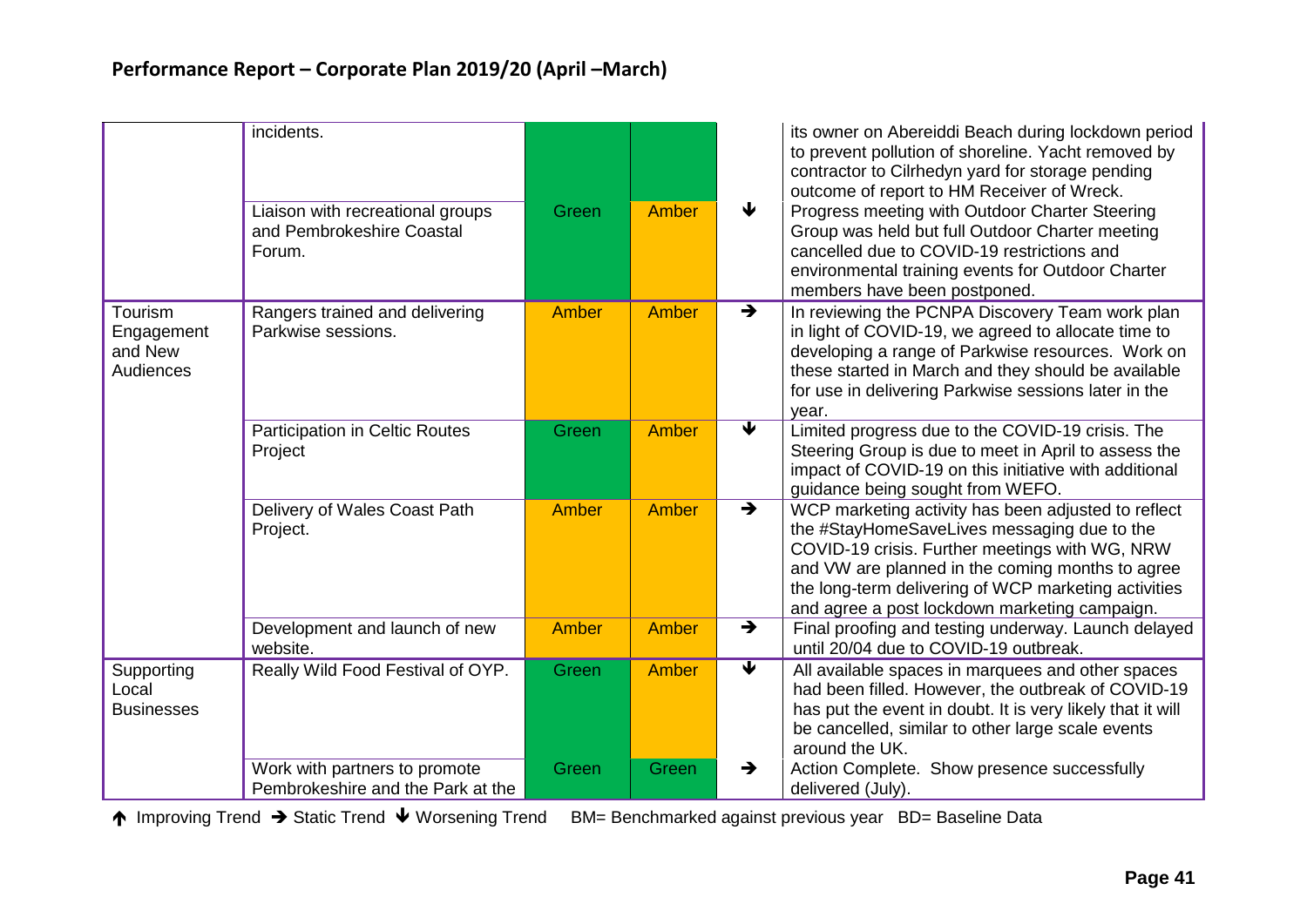# **Performance Report – Corporate Plan 2019/20 (April –March)**

|                              | Royal Welsh Show.                                                                                                          |       |       |                                                                                                                                                                                                                                                                                                                                                      |
|------------------------------|----------------------------------------------------------------------------------------------------------------------------|-------|-------|------------------------------------------------------------------------------------------------------------------------------------------------------------------------------------------------------------------------------------------------------------------------------------------------------------------------------------------------------|
| Employment<br>Transformation | Engage with the Public Services<br>Board's (PSB) Recruitment and<br><b>Employment Transformation</b><br>Framework project. | Green | Amber | Authority has made a commitment through<br>Pembrokeshire College to provide Work Experience<br>placements. There were no work experience or<br>student placements through HR for the period<br>January to March. A placement was planned for<br>Castell Henllys for Easter, however this has now<br>been postponed as a result of COVID-19 outbreak. |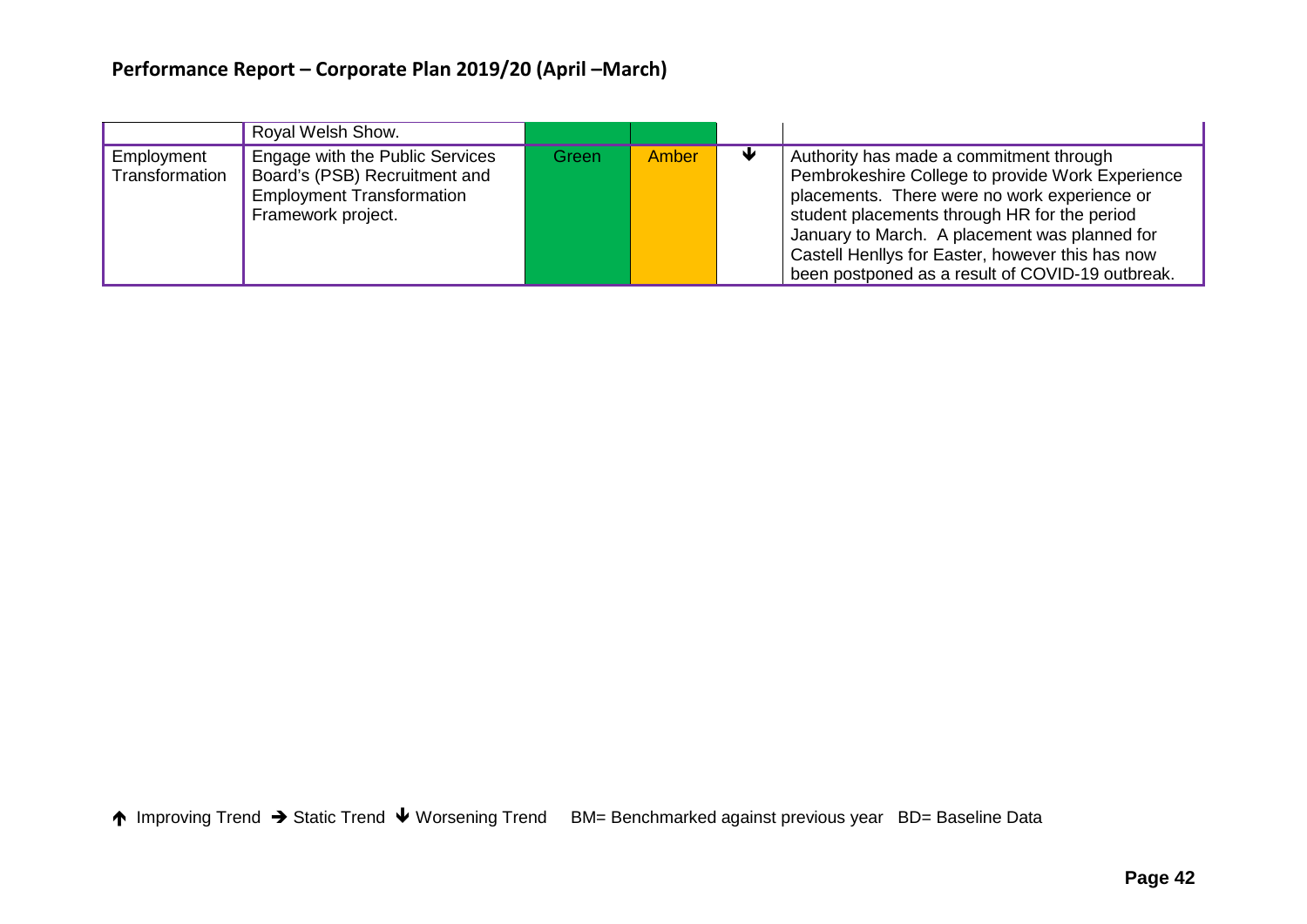| <b>Data Available Quarterly</b>                      |                                                                      |                                            |                                          |                                                 |               |            |               |                   |
|------------------------------------------------------|----------------------------------------------------------------------|--------------------------------------------|------------------------------------------|-------------------------------------------------|---------------|------------|---------------|-------------------|
| <b>Work Stream</b>                                   | <b>Measure</b>                                                       | 2018/19<br>$Q1 - Q4$<br>(April -<br>March) | 2019/20<br>$Q1 - Q3$<br>(April –<br>Dec) | 2019/20 Current Period: Q1 - Q4 (April - March) |               |            |               |                   |
|                                                      |                                                                      | <b>Actual</b>                              | <b>Actual</b>                            | <b>Actual</b>                                   | <b>Target</b> | <b>RAG</b> | <b>Trend</b>  | <b>Comments</b>   |
| Land<br>Management<br>Service:                       | <b>Conservation Sites - %</b><br>in line with<br>Management Plan ytd | 100                                        | 100                                      | 100                                             | 100           | Green      | $\rightarrow$ |                   |
| Conservation<br>(S6)                                 | Hectares - Invasive<br>species removed at<br>source/ injected ytd    | 57.31                                      | 45.50                                    | 53.44                                           | <b>BM</b>     |            |               |                   |
| Planning<br>Service:<br>Protected                    | # of applications for<br>works to protected<br>trees determined ytd  | 50                                         | 32                                       | 41                                              | Trend         |            |               |                   |
| Trees (S6)                                           | # of new tree<br>preservation orders<br>made ytd                     | 9                                          | 2                                        | $\overline{2}$                                  | Trend         |            |               |                   |
| Looking after<br>the Park's                          | # volunteer days $-$<br>Conservation ytd                             | 975                                        | 932                                      | 1,173                                           | <b>BM</b>     |            |               | Provisional Data. |
| Ecosystem:<br>Engagement<br>& Volunteering  <br>(S6) | # volunteer days $-$<br>invasive species work<br>ytd                 | 169                                        | 103                                      | 110                                             | <b>BM</b>     |            |               | Provisional Data. |

|  |  | <b>Well-being Objective - Resilience</b> |
|--|--|------------------------------------------|
|--|--|------------------------------------------|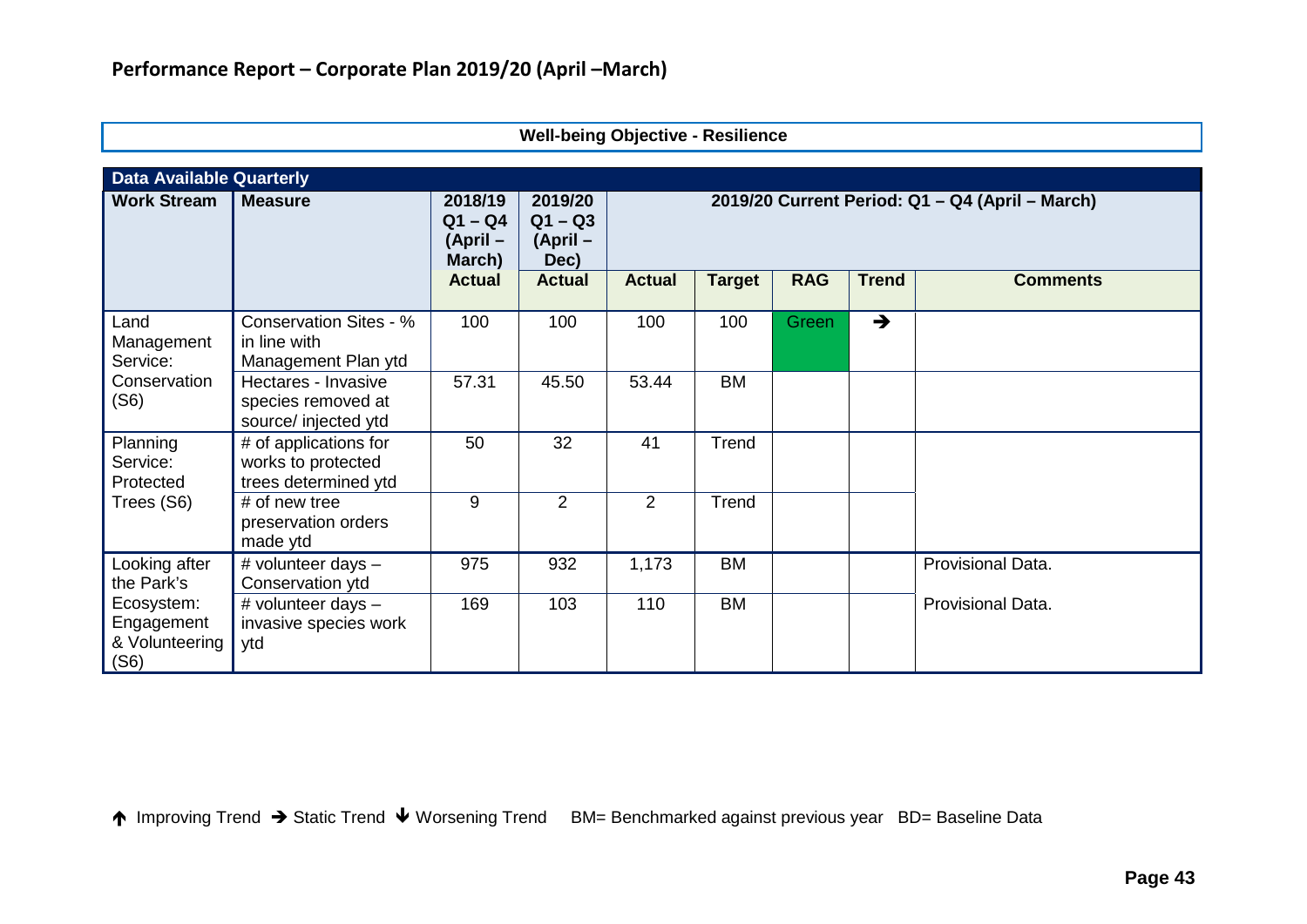| <b>Action</b>                                                                     |                                                            |                                                                  |              |              |                                                                                                                                                                                                                                                                                                                                                                                                                                                                                                                                                                                                                                                                                                                                                                                                               |  |  |
|-----------------------------------------------------------------------------------|------------------------------------------------------------|------------------------------------------------------------------|--------------|--------------|---------------------------------------------------------------------------------------------------------------------------------------------------------------------------------------------------------------------------------------------------------------------------------------------------------------------------------------------------------------------------------------------------------------------------------------------------------------------------------------------------------------------------------------------------------------------------------------------------------------------------------------------------------------------------------------------------------------------------------------------------------------------------------------------------------------|--|--|
| <b>Work Stream</b>                                                                | <b>Action</b>                                              | 2019/20<br><b>Previous</b><br><b>Period -</b><br><b>February</b> |              |              | 2019/20 Current Period - March                                                                                                                                                                                                                                                                                                                                                                                                                                                                                                                                                                                                                                                                                                                                                                                |  |  |
|                                                                                   |                                                            | <b>RAG</b>                                                       | <b>RAG</b>   | <b>Trend</b> | <b>Comments</b>                                                                                                                                                                                                                                                                                                                                                                                                                                                                                                                                                                                                                                                                                                                                                                                               |  |  |
| Biodiversity &<br>Connectivity<br>Projects (S6)                                   | Paths, Plants and Pollinators (P3)<br><b>Pilot Project</b> | Green                                                            | Amber        | ₩            | Ongoing but work planned for spring/summer 2020<br>may be impacted by COVID-19 Crisis. What the<br>Pollinator Project has achieved 6 months on from its<br>start: 25 miles of coast path surveyed. 200m of bee<br>bank created. Nearly 200 volunteer hours completed<br>through bee surveys and scrub clearance work. 5 plots<br>set up to monitor scrub invasion. Surveys carried out<br>for bumblebees, oil beetles and Autumn ladies tresses<br>orchid. Winter scalloping work. Roughly 2000m of<br>coast path wind tunnels broken up. Electric van is on<br>the road. Pollinator plans for OYP, Porthgain Village<br>and St Davids Airfield.                                                                                                                                                              |  |  |
| Looking after<br>the Park's<br>Ecosystem:<br>Engagement &<br>Volunteering<br>(S6) | Stitch in Time (Phase 2) Project                           | Green                                                            | <b>Amber</b> | ₩            | Jan - Feb: Practical activity has been the coordination<br>of contractors to increase access to sites in the<br>Castlemartin corse and Clydach catchments for the<br>spring summer high intensity control phase. A private<br>sector partner received a grant from the<br>Pembrokeshire Nature Partnership for the access<br>work which is part of the Molygrove/Ceibwr<br>catchment., a high intensity control will take place over<br>the spring summer. Creation of the project toolkit<br>document and a monitoring and maintenance plan for<br>Porthgain and Cwm Gwaun for 2020. March: the<br>COVID-19 pandemic has meant contacting<br>landowners in the Clydach to ensure they are happy<br>for planned work to go ahead where contractors are<br>keen to continue. The Castlemartin corse contractor |  |  |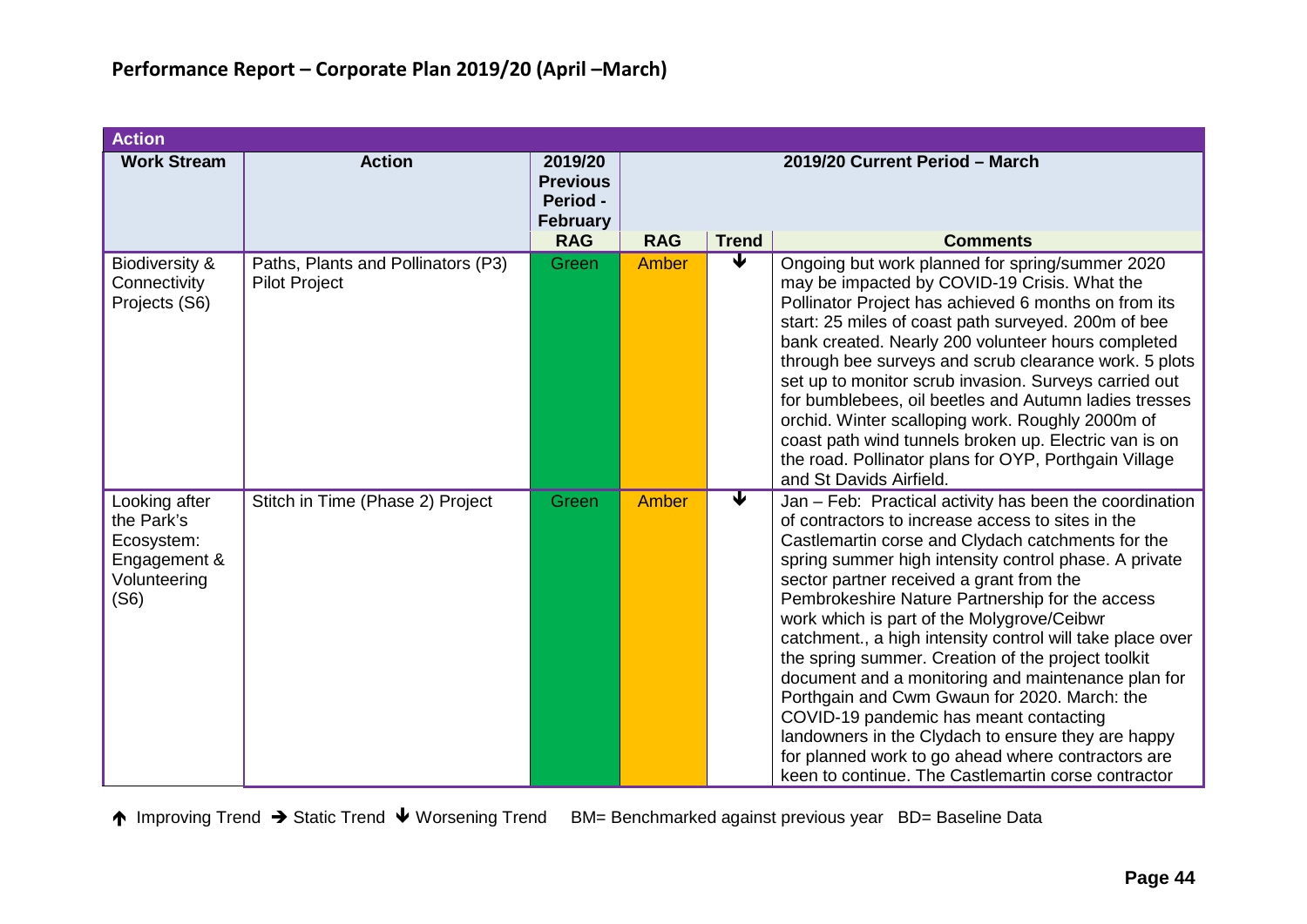|                                                      |                                                                                                                                                                                |       |       | went into lock down 31st March so drafting and<br>reprofiling a plan B. As well as the reorganisation work<br>has continued on the tool kit documents, monitoring<br>and maintenance plan as well as GIS outputs for the<br>Q4 claim.                                                                                                                                                                                                                                                                                                                                                                                                                                                                                                                                                                  |
|------------------------------------------------------|--------------------------------------------------------------------------------------------------------------------------------------------------------------------------------|-------|-------|--------------------------------------------------------------------------------------------------------------------------------------------------------------------------------------------------------------------------------------------------------------------------------------------------------------------------------------------------------------------------------------------------------------------------------------------------------------------------------------------------------------------------------------------------------------------------------------------------------------------------------------------------------------------------------------------------------------------------------------------------------------------------------------------------------|
| Strategic &<br>Partnerships:<br>Conservation<br>(S6) | Creation of Plan under s6 duty of<br>the Environment Act setting out<br>what actions the Authority<br>proposes to maintain and enhance<br>biodiversity, and promote resilience | Green | Green | Action Complete. Action is in place and documented in<br>$\rightarrow$<br>fulfilment of the requirements of the S6 duty. A<br>signposting document was approved by NPA on 16th<br>October 2019. The document shows how existing<br>PCNPA documents fulfil the duty. Actions are also<br>flagged as contributing to the duty in Ffynnon.                                                                                                                                                                                                                                                                                                                                                                                                                                                                |
|                                                      | Contribute to opportunities to<br>influence UK and Welsh policy on<br>Land Management following<br>withdrawal from the EU                                                      | Green | Green | 3 Welsh National Parks submitted joint response to<br>$\rightarrow$<br>Welsh Government's consultation on "Sustainable"<br>Farming and our Land - Revised proposals for<br>supporting Welsh farmers after Brexit." Chief<br><b>Executive attending Welsh Government Environmental</b><br>Governance Task and Finish Group Meetings and<br>Brexit round table meetings. Engagement with Welsh<br>Government in relation to Sustainable Landscapes,<br>Sustainable Places programme.                                                                                                                                                                                                                                                                                                                     |
|                                                      | Participation with Pembrokeshire<br><b>Nature Partnership</b>                                                                                                                  | Green | Green | The Pembrokeshire Nature Partnership provides a<br>$\rightarrow$<br>strategic overview and forum for collaboration in<br>implementing EU, UK, Welsh and local priorities for<br>biodiversity action via the Nature Recovery Plan for<br>Pembrokeshire. PCNPA continues to attend<br>Partnership meetings and to agree the allocation<br>biodiversity small grants via the Partnership. The 20k<br>biodiversity projects pot for 2019/20 was allocated and<br>fully spent. The Partnership has been distributing the<br>grant from Welsh Government including 'Local Places<br>for Nature' and 'Greening the Estate'. PCNPA has<br>received the green light for £30k worth of projects<br>under the Local Places for Nature Fund and is pulling<br>together grant bid for the Greening our Estate Fund. |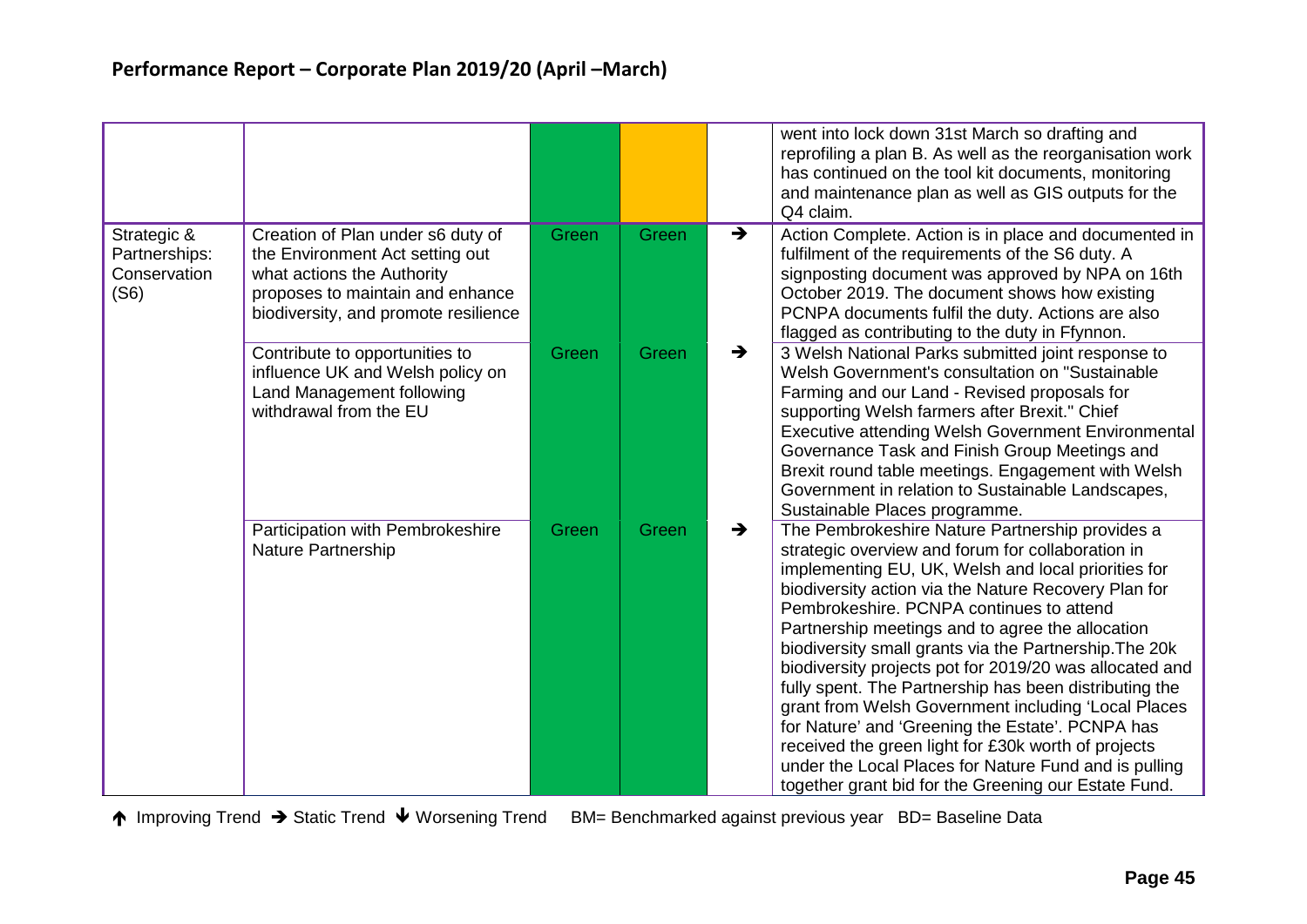# **Performance Report – Corporate Plan 2019/20 (April –March)**

|                                                                                                |       |       | The partnership meeting held.                                                                                                                                                                                                                                                                                                                                                                                                                                                                                                                                                                                                                      |
|------------------------------------------------------------------------------------------------|-------|-------|----------------------------------------------------------------------------------------------------------------------------------------------------------------------------------------------------------------------------------------------------------------------------------------------------------------------------------------------------------------------------------------------------------------------------------------------------------------------------------------------------------------------------------------------------------------------------------------------------------------------------------------------------|
| Participation with Pembrokeshire<br><b>Grazing Network and</b><br>Pembrokeshire Wildfire Group | Green | Green | Pembrokeshire Grazing Network (PGN) continues to<br>attract new sites, with our new graziers able to meet<br>demand for animals as well as having further capacity<br>to accept extra sites that will come forward in the<br>future. We also have an experienced pool of stock<br>checkers now, who are able to cover any gaps in the<br>regular welfare checks that PGN ponies require.<br>Business is continuing as usual for the most part<br>during COVID-19. We have made sure the graziers<br>have contingency plans should they be too ill to sort<br>out any welfare issues, so they have all supplied us<br>with back-up contact numbers. |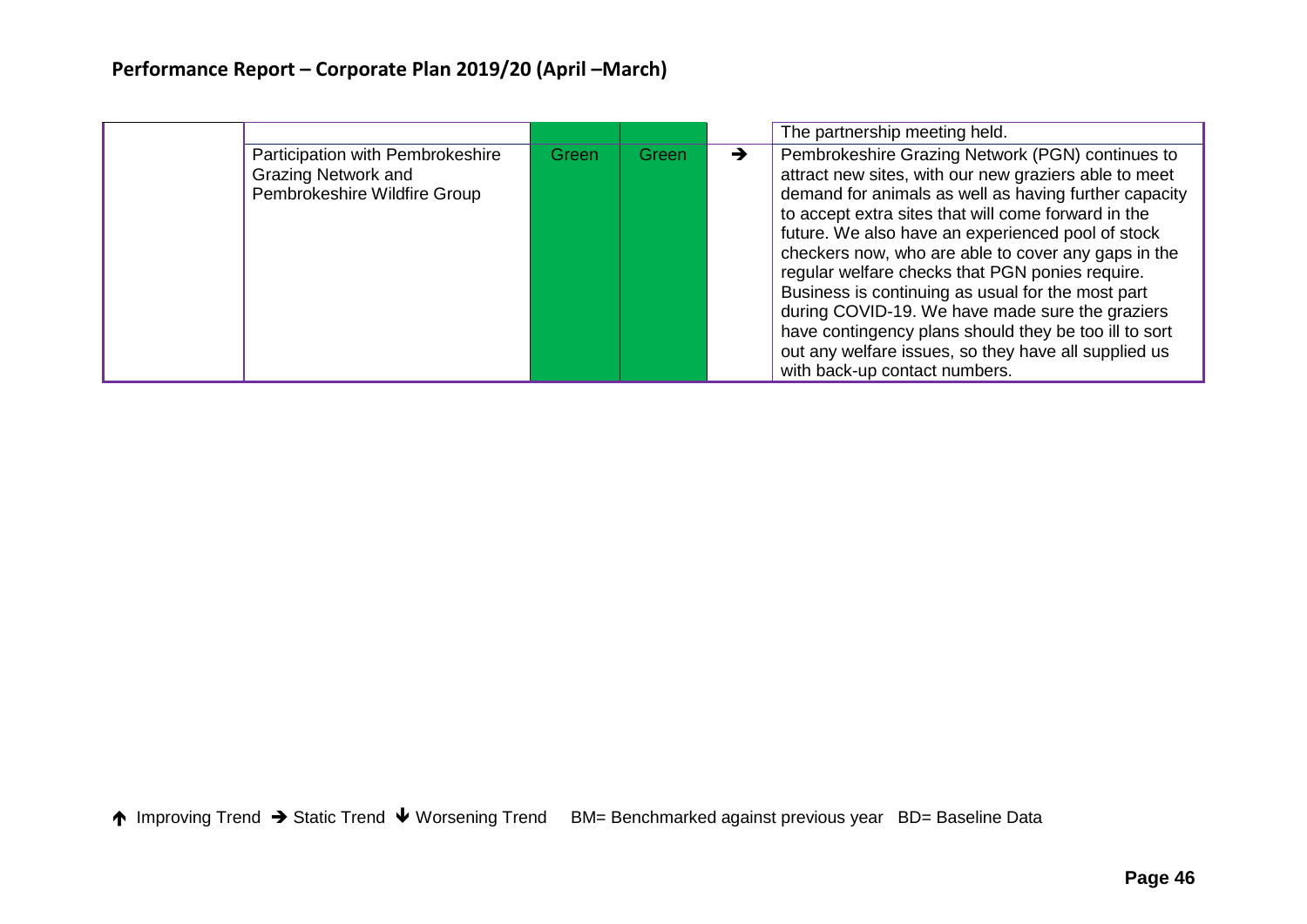| Well-being Objective - Health & Well-being        |                               |                         |                                                           |                                |               |            |              |                                                                                                                                                                                                                                                                                                                                                                                                                                |  |  |  |  |
|---------------------------------------------------|-------------------------------|-------------------------|-----------------------------------------------------------|--------------------------------|---------------|------------|--------------|--------------------------------------------------------------------------------------------------------------------------------------------------------------------------------------------------------------------------------------------------------------------------------------------------------------------------------------------------------------------------------------------------------------------------------|--|--|--|--|
| <b>Data Available Monthly</b>                     |                               |                         |                                                           |                                |               |            |              |                                                                                                                                                                                                                                                                                                                                                                                                                                |  |  |  |  |
| <b>Work Stream</b>                                | <b>Measure</b>                | 2018/19<br><b>March</b> | 2019/20<br><b>Previous</b><br><b>Period -</b><br>February | 2019/20 Current Period - March |               |            |              |                                                                                                                                                                                                                                                                                                                                                                                                                                |  |  |  |  |
|                                                   |                               | <b>Actual</b>           | <b>Actual</b>                                             | <b>Actual</b>                  | <b>Target</b> | <b>RAG</b> | <b>Trend</b> | <b>Comments</b>                                                                                                                                                                                                                                                                                                                                                                                                                |  |  |  |  |
| Promotion of<br>Health<br>Benefits of the<br>Park | # web walks<br>downloaded ytd | 43,018                  | 40,112                                                    | 42,065                         | Trend         |            |              | 2.2% decrease on last year.<br>Downloads for March 2020 were<br>down 38.2% compared to downloads<br>in March 2019 - potentially reflecting<br>impact of COVID-19 response on<br>coast path closures, social<br>distancing and restrictions on going<br>outside. Most popular downloads for<br>2019/20 Stackpole Head (Half Day<br>Walk) - 819. Bosherston - St Govan<br>(Half Day Walk) - 723. Angle (Half<br>Day Walk) - 631. |  |  |  |  |

| <b>Data Available Quarterly</b>                |                                                             |                                              |                                          |                                                 |               |            |              |                                                                                                                                                        |  |
|------------------------------------------------|-------------------------------------------------------------|----------------------------------------------|------------------------------------------|-------------------------------------------------|---------------|------------|--------------|--------------------------------------------------------------------------------------------------------------------------------------------------------|--|
| <b>Work Stream</b>                             | <b>Measure</b>                                              | 2018/19<br>$Q1 - Q4$<br>$(April -$<br>March) | 2019/20<br>$Q1 - Q3$<br>(April -<br>Dec) | 2019/20 Current Period: Q1 - Q4 (April - March) |               |            |              |                                                                                                                                                        |  |
|                                                |                                                             | <b>Actual</b>                                | <b>Actual</b>                            | <b>Actual</b>                                   | <b>Target</b> | <b>RAG</b> | <b>Trend</b> | <b>Comments</b>                                                                                                                                        |  |
| Supported<br>  Walking<br><b>Opportunities</b> | # Participants<br><b>Walkability Scheme</b><br>sessions ytd | 1,730                                        | 927                                      | 1,116                                           | 2,000         | Amber      |              | Yearly target 2000. Fall in numbers<br>compared to last year, reflects that:<br>The training period for the new<br>walkability officer saw a period of |  |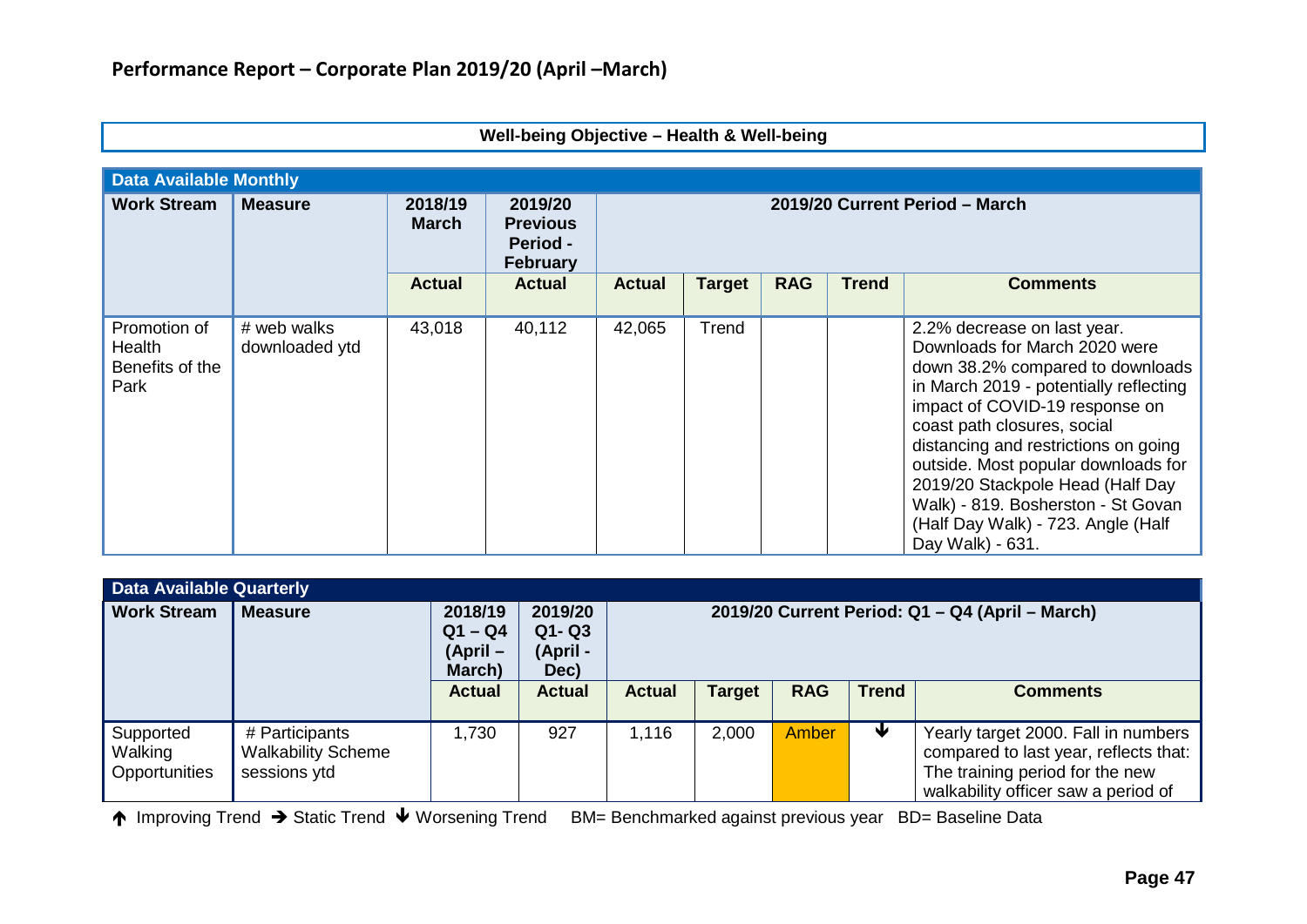|                                                   | # participants in walks<br>led by rangers, centre                                                   | 2,732   | 2,564   | 2,824 | <b>BM</b> |       |   | limited walking activity, although<br>some groups continued regular<br>walking programme through<br>volunteer and partner led session.<br>A number of sessions have been<br>decreased from weekly to<br>fortnightly sessions during the year<br>to allow officer time for the<br>development of the Healthy and<br>Active funded walking for well-<br>being project and pilot work relating<br>to this. In addition to Walkability<br>scheme participants there were 49<br>participants in PCNPA facilitated<br>West Wales Walking for Health<br>Walks in Q4.<br>Provisional Data. |
|---------------------------------------------------|-----------------------------------------------------------------------------------------------------|---------|---------|-------|-----------|-------|---|------------------------------------------------------------------------------------------------------------------------------------------------------------------------------------------------------------------------------------------------------------------------------------------------------------------------------------------------------------------------------------------------------------------------------------------------------------------------------------------------------------------------------------------------------------------------------------|
|                                                   | staff and volunteers ytd<br># group leaders trained<br>through Walk leader<br>training sessions ytd | 18      | 12      | 32    | 14        | Green | ↑ | 4 Training Sessions delivered in<br>2019/20. Through the West Wales<br>Walking for Well-being Project<br>there will be 'training the trainer' as<br>part of health walk training that will<br>enable the project to train a team of<br>volunteers to deliver walking<br>activity.                                                                                                                                                                                                                                                                                                  |
| Promotion of<br>Health<br>Benefits of the<br>Park | # of people using<br>footpath (from fixed<br>counters) ytd                                          | 169,837 | 181,043 |       | Trend     |       |   | Q4 data not available at this time -<br>data is collected by external<br>company. Please note sections of<br>PROW have been closed to the<br>public as required under relevant<br>COVID 19 regulations with details<br>of closed paths publicised on the                                                                                                                                                                                                                                                                                                                           |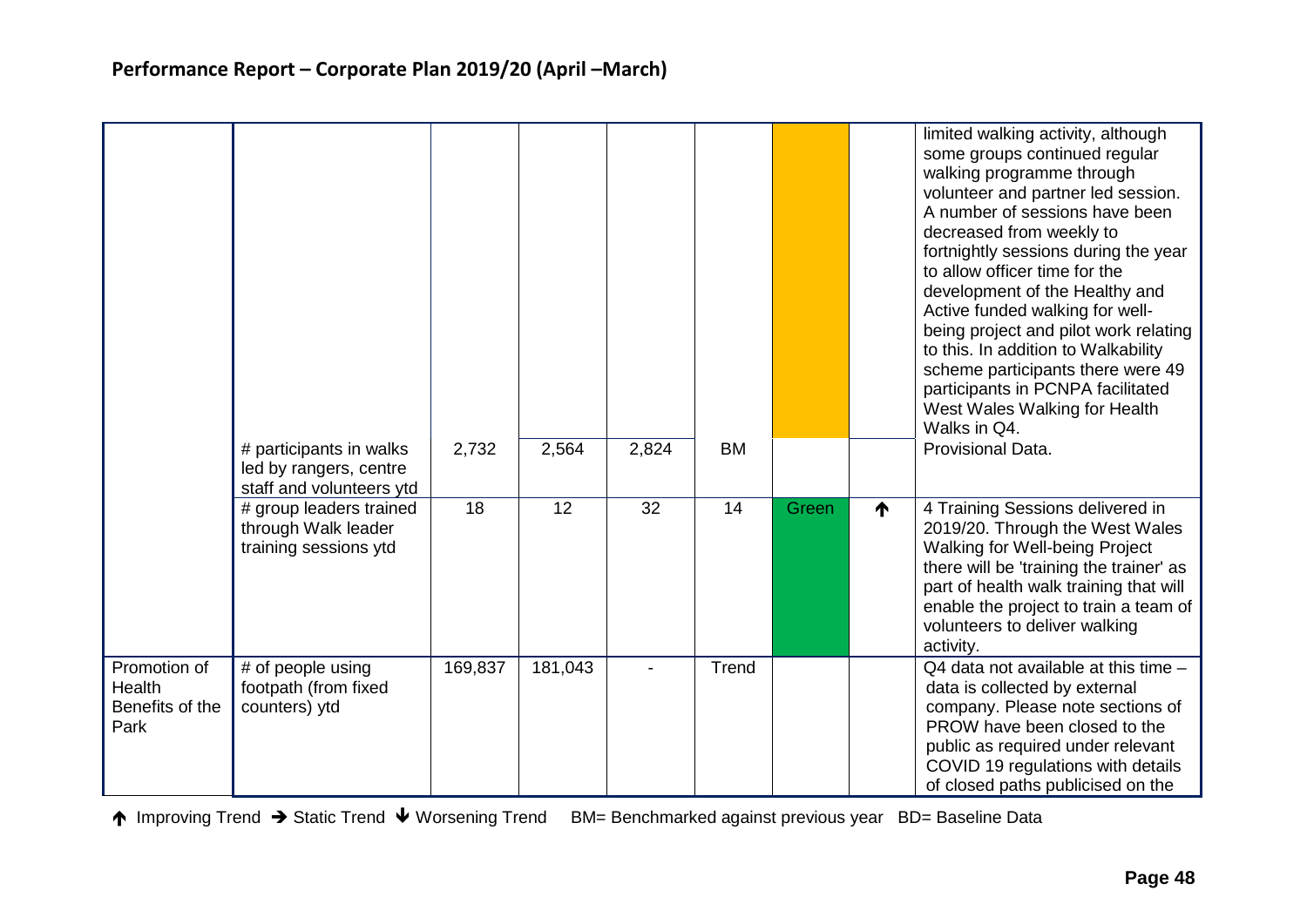|                                         |                                                                                                       |         |             |             |           |            |               | Authority's website.                                                                                                                                                                                                                                                                                                                                                                                                                                                                                                 |
|-----------------------------------------|-------------------------------------------------------------------------------------------------------|---------|-------------|-------------|-----------|------------|---------------|----------------------------------------------------------------------------------------------------------------------------------------------------------------------------------------------------------------------------------------------------------------------------------------------------------------------------------------------------------------------------------------------------------------------------------------------------------------------------------------------------------------------|
| Health and                              | # Volunteer Days ytd                                                                                  | 2,197.5 | 2,287.5     | 2,655.1     | <b>BM</b> |            |               | Provisional Data.                                                                                                                                                                                                                                                                                                                                                                                                                                                                                                    |
| Well-being<br>Initiatives &<br>Projects | # participants in<br>volunteering and social<br>action sessions<br>involving physical<br>activity ytd | N/A     | 2,799       | 3,205       | <b>BD</b> |            |               | Provisional Data.                                                                                                                                                                                                                                                                                                                                                                                                                                                                                                    |
| Outdoor<br>Schools and<br>Play          | $#$ Participants in<br>outdoor learning<br>sessions ytd                                               | 9,447   | 7,082       | 8,662       | <b>BM</b> |            |               | 5 outdoor learning related<br>education sessions in March with<br>schools cancelled due COVID-19.<br>Provisional Data.                                                                                                                                                                                                                                                                                                                                                                                               |
|                                         | % schools in National<br>Park engaged with<br>outdoor learning<br>activities ytd                      | 60.00   | 69.23       | 76.92       | <b>BM</b> |            |               | Provisional Data.                                                                                                                                                                                                                                                                                                                                                                                                                                                                                                    |
|                                         | % Schools in<br>Pembrokeshire<br>engaged with outdoor<br>learning activities                          | 59.38   | 68.25       | 71.43       | <b>BM</b> |            |               | Provisional Data.                                                                                                                                                                                                                                                                                                                                                                                                                                                                                                    |
|                                         | # Outdoor training<br>sessions for teachers<br>ytd                                                    | 3       | $\mathbf 0$ | $\mathbf 0$ | 10        | <b>Red</b> | $\rightarrow$ | No outdoor training sessions for<br>teachers were delivered in<br>2019/20. This reflects that the<br>Authority has not been able to<br>deliver teacher training sessions<br>outside of the Pembrokeshire<br>Outdoor Schools Project this year.<br>A new co-ordinator for<br>Pembrokeshire Outdoor Schools<br>was recruited in October. As part of<br>the 2 year projects a programme of<br>collaborative workshops<br>(Professional Learning<br>Communities PLC's) with teachers<br>and bespoke (INSET) training for |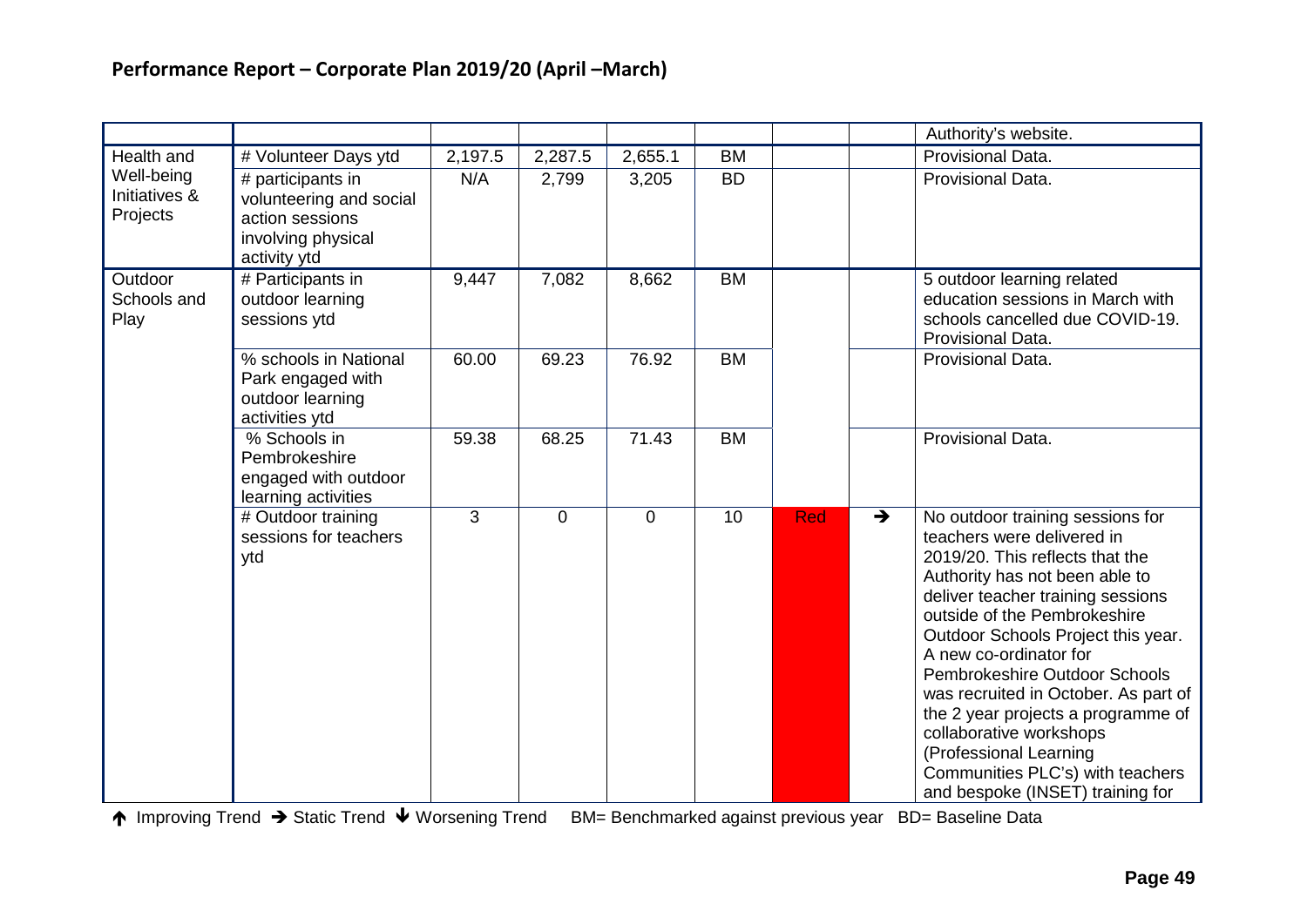|                                    |                                                           |       |          |       |     |            | teachers will be delivered. The<br>Annual Educators Workshop was<br>held in January attended by 29<br>pupil facing PCNPA staff from<br>across teams with a focus on the<br>new curriculum for Wales. |
|------------------------------------|-----------------------------------------------------------|-------|----------|-------|-----|------------|------------------------------------------------------------------------------------------------------------------------------------------------------------------------------------------------------|
|                                    | # Teachers trained in<br>outdoor learning ytd             | 23    | $\Omega$ |       | 50  | <b>Red</b> | See above comment.                                                                                                                                                                                   |
| Planning:<br>Affordable<br>Housing | % of Housing Units<br>approved that are<br>Affordable ytd | 45.02 | 36.45    | 40.19 | N/A |            |                                                                                                                                                                                                      |
|                                    | # Affordable Housing<br>Units Approved ytd                | 95    | 39       | 43    | N/A |            |                                                                                                                                                                                                      |

| <b>Action</b>                                             |                                                                                                                                               |                                                           |                                |               |                                                                                                                                                                                                   |  |  |  |
|-----------------------------------------------------------|-----------------------------------------------------------------------------------------------------------------------------------------------|-----------------------------------------------------------|--------------------------------|---------------|---------------------------------------------------------------------------------------------------------------------------------------------------------------------------------------------------|--|--|--|
| <b>Work Stream</b>                                        | <b>Action</b>                                                                                                                                 | 2019/20<br><b>Previous</b><br>Period -<br><b>February</b> | 2019/20 Current Period - March |               |                                                                                                                                                                                                   |  |  |  |
|                                                           |                                                                                                                                               | <b>RAG</b>                                                | <b>RAG</b>                     | <b>Trend</b>  | <b>Comments</b>                                                                                                                                                                                   |  |  |  |
| Strategic and<br>Partnerships:<br>Health & Well-<br>being | Work with WWNBHN and<br>Public Health Wales.<br>Development of evidence base<br>to support health and well-<br>being policy and project work. | <b>Green</b>                                              | Amber                          | ₩             | Feedback received from Public Health Wales<br>conference. Although Action Plan not proposed by PHW<br>due to COVID-19.                                                                            |  |  |  |
| Supported<br>Walking<br>Opportunities                     | Let's Walk Pembrokeshire -<br><b>Walking Festival</b>                                                                                         | Green                                                     | Green                          | $\rightarrow$ | Action Complete. Walking Festival event happened on 12<br>May. Event coordinated and promoted by the Wales Coast<br>Path Ramblers Cymru team. Feedback will be used for<br>developing next event. |  |  |  |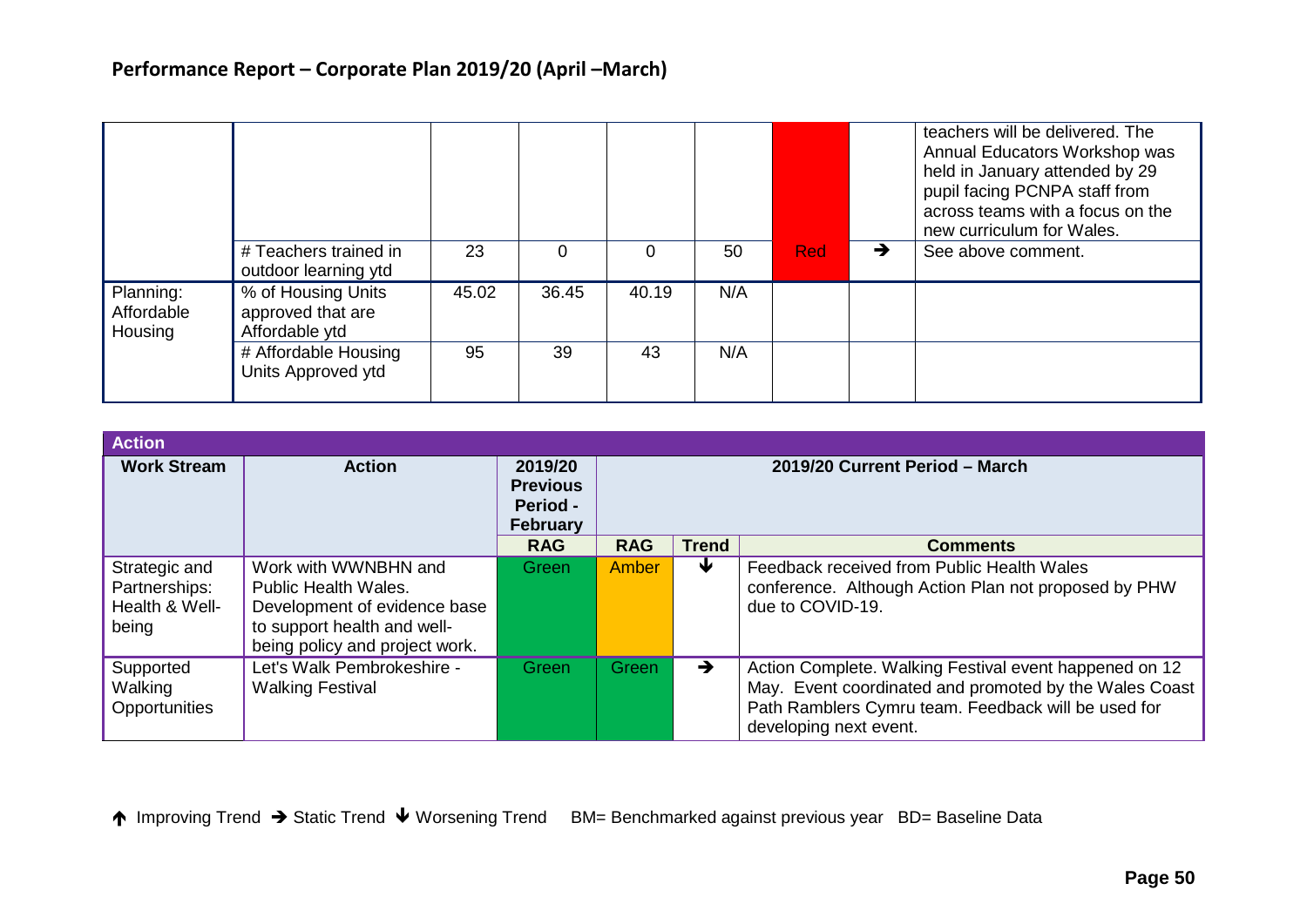|                                                       | Walkability (Phase 2): The<br>West Wales Walking for<br>Wellbeing - GP referral<br>focused project | Green | Amber        | ↓                          | All walking activity was suspended in mid-March due to<br>COVID-19 restrictions. At this point, the project was<br>actively working in Saundersfoot and Solva, working with<br>GP practices and local communities in both areas. In<br>Pembrokeshire the project is also working with Flying Start<br>to provide healthy walking programmes for participants.<br>The project is also active in Ceredigion and<br>Carmarthenshire, with activity focussed on GP practice<br>areas in Cardigan, Aberaeron, Carmarthen, St. Clears and<br>Bury Port.                                                                                                        |
|-------------------------------------------------------|----------------------------------------------------------------------------------------------------|-------|--------------|----------------------------|----------------------------------------------------------------------------------------------------------------------------------------------------------------------------------------------------------------------------------------------------------------------------------------------------------------------------------------------------------------------------------------------------------------------------------------------------------------------------------------------------------------------------------------------------------------------------------------------------------------------------------------------------------|
| Health and<br>Well-being<br>Initiatives &<br>Projects | Delivery of Pathways Project                                                                       | Green | Green        | $\rightarrow$              | The delivery of Pathways volunteering sessions and<br>associated work with local groups was suspended in mid-<br>March due to restrictions put in place through COVID-19.<br>However the project has been successful in working to<br>achieve its projected outcomes throughout the year.<br>Evaluation undertaken at the end of 2019 suggests<br>participants continue to view their involvement in the<br>project very positively. 2020-21 is the final year of the<br>funded project and efforts will be focussed on developing a<br>project brief for the next phase of Pathways.                                                                    |
| Engagement<br><b>Action Plan:</b><br>Volunteering     | Development of volunteer<br>forum, volunteer policy and<br>action plan                             | Green | <b>Amber</b> | $\overline{\blacklozenge}$ | Planned forum meeting cancelled due to COVID-19.<br>Action planned being reviewed from home.                                                                                                                                                                                                                                                                                                                                                                                                                                                                                                                                                             |
| Outdoor<br>Schools and<br>Play                        | Pembrokeshire Outdoor<br>Schools (Phase 2)                                                         | Green | Green        | $\rightarrow$              | The Outdoor Schools project co-ordinator has been<br>working with teachers and project partners to develop<br>resources supporting the new curriculum. We will be<br>developing resources on a thematic basis, with 'Coast'<br>being the chosen theme for the summer term. We are<br>currently exploring options for collaborative working taking<br>account of the current limitations imposed by the COVID-<br>19 crisis. The project has set aside time to support parents<br>and teachers throughout the period of COVID-19<br>restrictions by posting daily tips and activity ideas for<br>outdoor learning in the garden and at home. These appear |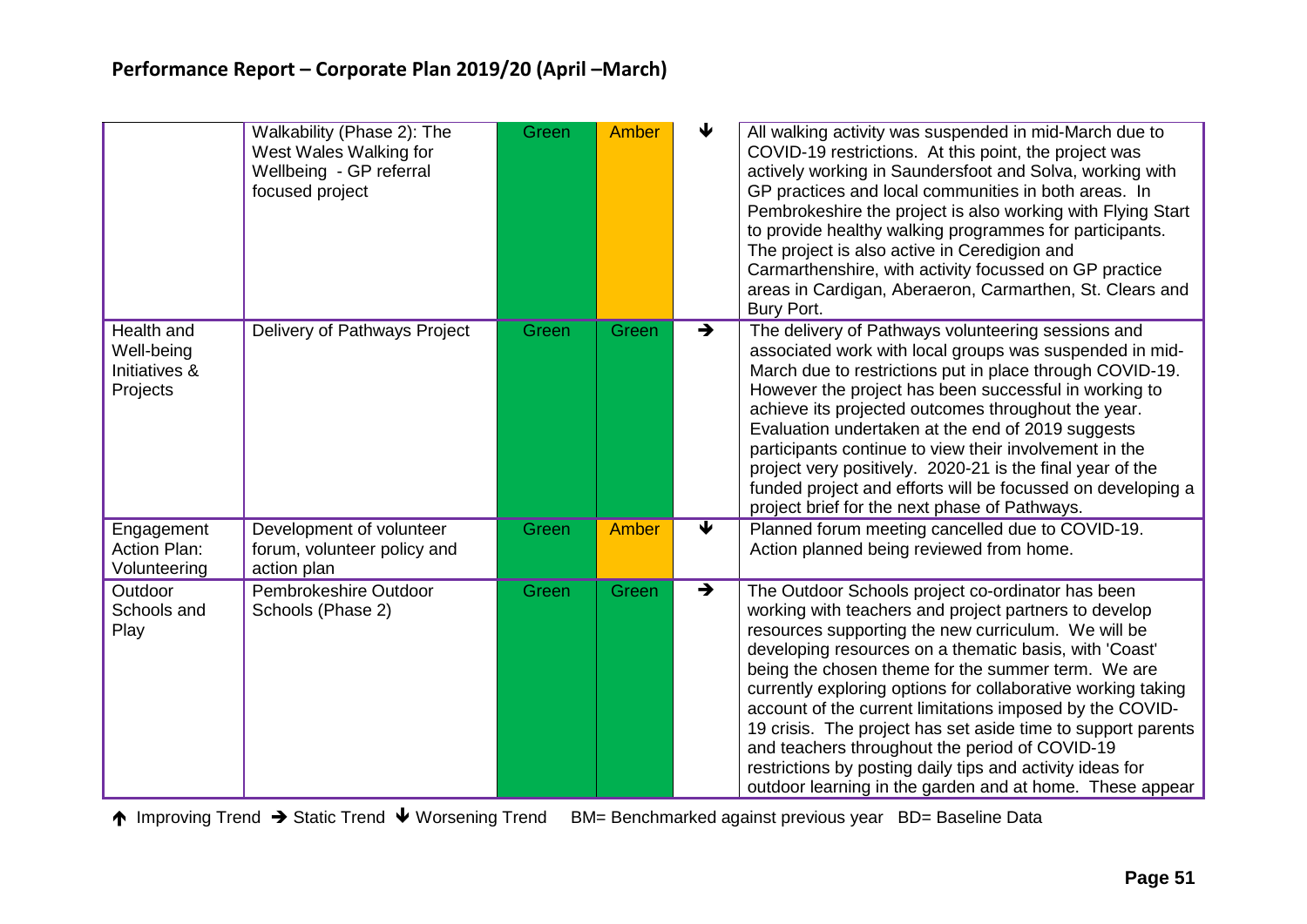## **Performance Report – Corporate Plan 2019/20 (April –March)**

|  |  | on the PODS Facebook pages and are proving to be     |
|--|--|------------------------------------------------------|
|  |  | successful in terms of numbers accessing the content |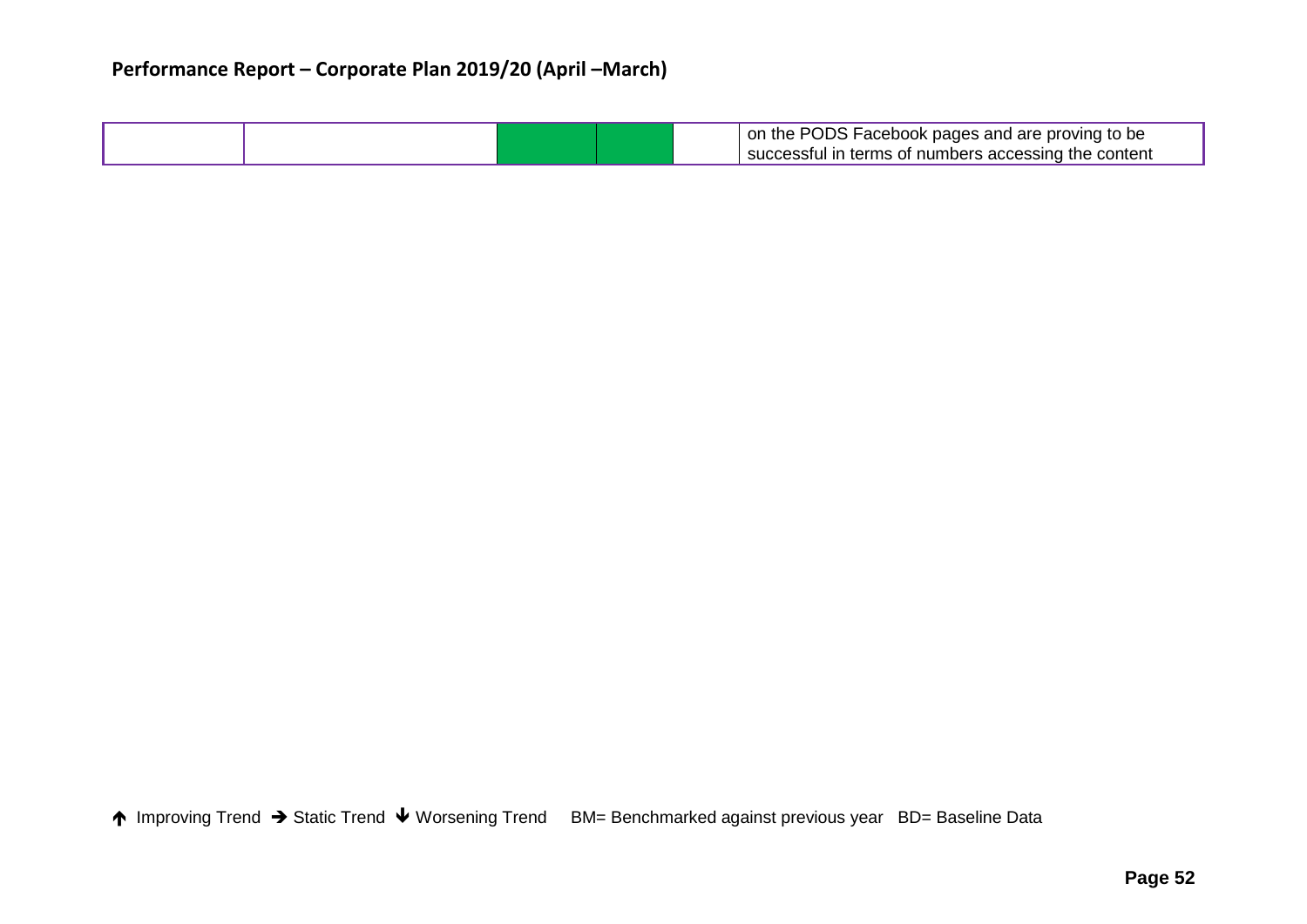### **Well-being Objective - Equality**

| <b>Data Available Monthly</b>                      |                                             |                         |                                                           |                                |               |            |              |                                                                                                                                                                                  |  |
|----------------------------------------------------|---------------------------------------------|-------------------------|-----------------------------------------------------------|--------------------------------|---------------|------------|--------------|----------------------------------------------------------------------------------------------------------------------------------------------------------------------------------|--|
| <b>Work Stream</b>                                 | <b>Measure</b>                              | 2018/19<br><b>March</b> | 2019/20<br><b>Previous</b><br>Period -<br><b>February</b> | 2019/20 Current Period - March |               |            |              |                                                                                                                                                                                  |  |
|                                                    |                                             | <b>Actual</b>           | <b>Actual</b>                                             | <b>Actual</b>                  | <b>Target</b> | <b>RAG</b> | <b>Trend</b> | <b>Comments</b>                                                                                                                                                                  |  |
| Landscapes<br>for All:<br>Inclusive<br>Experiences | # of Web Wheelchair<br>walks downloaded ytd | 4,094                   | 4,032                                                     | 4,165                          | Trend         |            |              | 1.7% increase on last year.<br>Most popular Wheelchair Walk<br>downloads for 2019/20<br>Abereiddi Blue Lagoon - 547.<br>Stackrocks to St Govan's - 347.<br>Fishguard Fort - 260. |  |

| <b>Data Available Quarterly</b> |                                                                                   |                                              |                                          |                                                 |               |            |              |                                              |  |  |
|---------------------------------|-----------------------------------------------------------------------------------|----------------------------------------------|------------------------------------------|-------------------------------------------------|---------------|------------|--------------|----------------------------------------------|--|--|
| <b>Work Stream</b>              | <b>Measure</b>                                                                    | 2018/19<br>$Q1 - Q4$<br>$(April -$<br>March) | 2019/20<br>$Q1 - Q3$<br>(April -<br>Dec) | 2019/20 Current Period: Q1 - Q4 (April - March) |               |            |              |                                              |  |  |
|                                 |                                                                                   | <b>Actual</b>                                | <b>Actual</b>                            | <b>Actual</b>                                   | <b>Target</b> | <b>RAG</b> | <b>Trend</b> | <b>Comments</b>                              |  |  |
| Strategic<br>Equality           | # Equality Impact<br><b>Assessments</b><br><b>Screenings Completed</b><br>ytd     | $\Omega$                                     | 0                                        | $\overline{0}$                                  | Trend         |            |              |                                              |  |  |
|                                 | # Equality Impact<br>Assessments<br>Completed ytd                                 | $\overline{2}$                               | 2                                        | 3                                               | Trend         |            |              | Q4- EQIA on Draft Corporate Plan<br>2020/21. |  |  |
|                                 | % Workforce Equality<br>Monitoring Information<br>Completed in Pobl y<br>Parc ytd | 78.4                                         | 78.6                                     | 81.6                                            | 70            | Green      | $\bigwedge$  |                                              |  |  |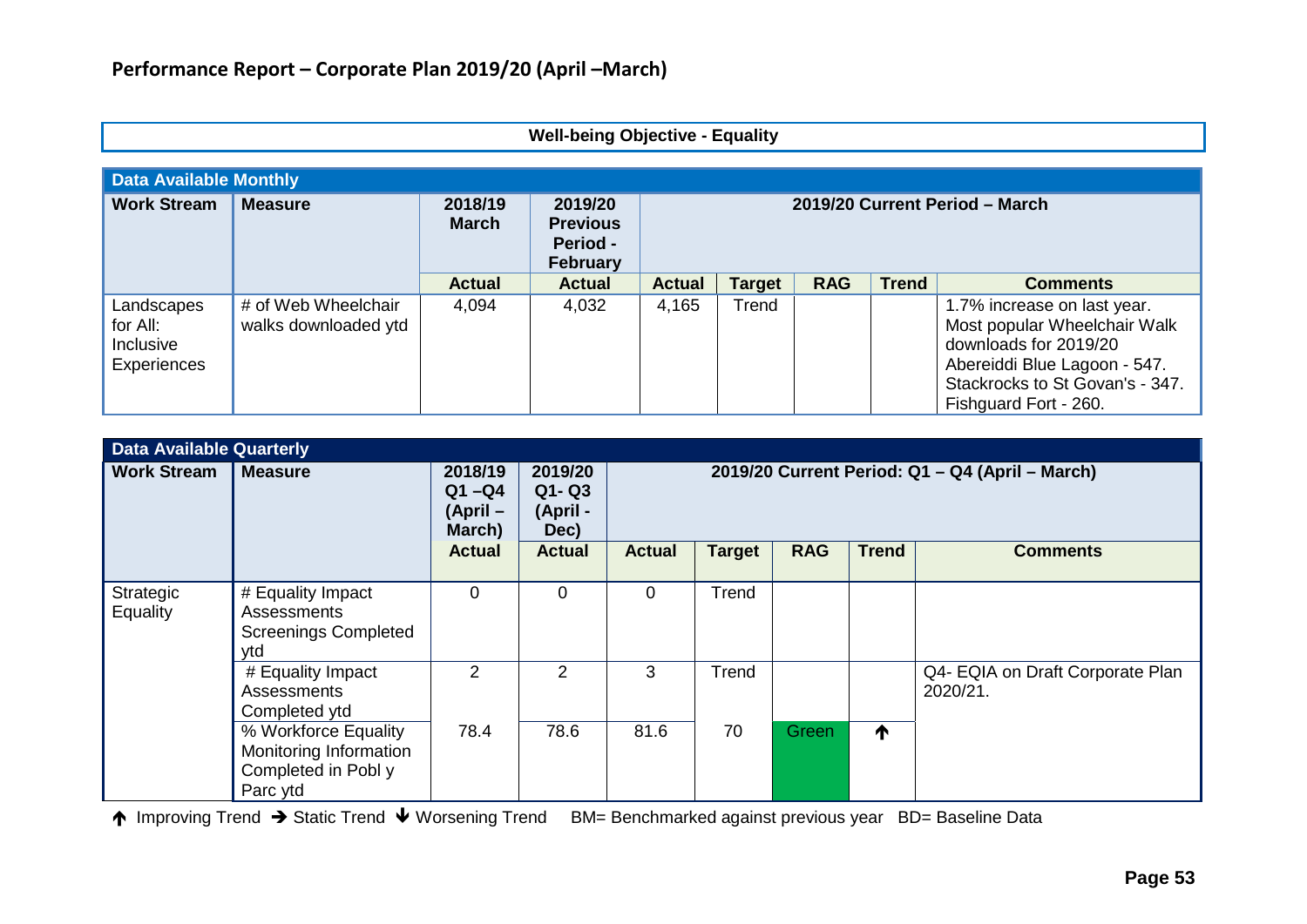# **Performance Report – Corporate Plan 2019/20 (April –March)**

| Landscapes<br>for All: Social<br>Inclusion | # People engaged with<br>through Social<br>Inclusion Work ytd                               | 4,755      | 2,601      | 3,087      | <b>BM</b> |       | Provisional figures.                                                                    |
|--------------------------------------------|---------------------------------------------------------------------------------------------|------------|------------|------------|-----------|-------|-----------------------------------------------------------------------------------------|
|                                            | # of participants<br>engaged with through<br>social inclusion work<br>with young people ytd | .261       | 679        | 779        | Trend     |       | Provisional figures.                                                                    |
|                                            | # of active Youth<br>Rangers this quarter                                                   | 10<br>(Q4) | 13<br>(Q3) | 11<br>(Q4) | 10        | Green | A further 6 young people took part<br>in the Youth Committee Residential<br>13-15 March |

| <b>Action</b>                 |                                                                                                           |                                                           |                                |               |                                                                                                                                                                                                                                                                                                                                |  |  |
|-------------------------------|-----------------------------------------------------------------------------------------------------------|-----------------------------------------------------------|--------------------------------|---------------|--------------------------------------------------------------------------------------------------------------------------------------------------------------------------------------------------------------------------------------------------------------------------------------------------------------------------------|--|--|
| <b>Work Stream</b>            | <b>Action</b>                                                                                             | 2019/20<br><b>Previous</b><br><b>Period -</b><br>February | 2019/20 Current Period - March |               |                                                                                                                                                                                                                                                                                                                                |  |  |
|                               |                                                                                                           | <b>RAG</b>                                                | <b>RAG</b>                     | <b>Trend</b>  | <b>Comments</b>                                                                                                                                                                                                                                                                                                                |  |  |
| Strategic<br><b>Equality</b>  | Revision of Equality Plan and<br>Objectives and participation in<br>multi-agency regional<br>consultation | Green                                                     | Green                          | $\rightarrow$ | Action Complete: Equality Objectives and Plan<br>approved at February NPA. Document translated and<br>published on PCNPA Website before April 1st<br>deadline.                                                                                                                                                                 |  |  |
|                               | Gender pay gap analysis and<br>analysis of wider recruitment and<br>employment data carried out           | Green                                                     | Green                          | $\rightarrow$ | Action Complete. Gender Pay Gap data, workforce<br>and recruitment data used to inform drafting and<br>development of draft equality plan 2020-24 and<br>associated evidence and feedback document/ EQIA<br>for the plan. Equality Plan and Objectives approved at<br>February NPA and published on PCNPA website in<br>March. |  |  |
|                               | Equality Impact Assessment of<br>National Park Management Plan                                            | Green                                                     | Green                          | →             | Action Complete: Final Equality Impact Assessment<br>agreed at NPA 11/12/19. Areas identified for further<br>collaboration during the Management Plan period.                                                                                                                                                                  |  |  |
| Landscapes for<br>All: Social | Involve education/social<br>inclusion groups in wattling and                                              | Green                                                     | Green                          | $\rightarrow$ | Action complete: All daubing projects now complete.                                                                                                                                                                                                                                                                            |  |  |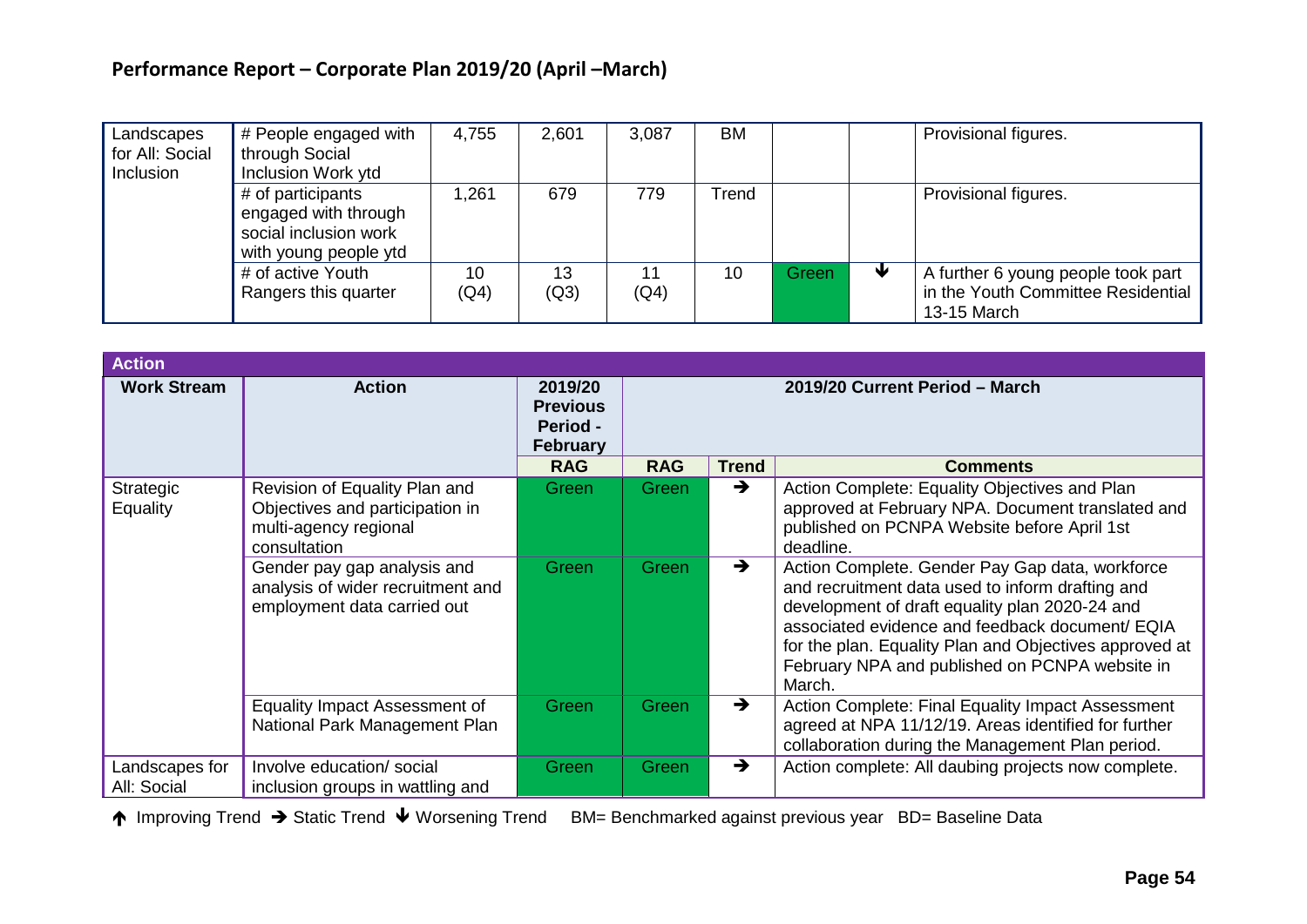| Inclusion                                       | daubing opportunities for the<br>round house at Castell Henllys<br>(Project)                                |              |       |               |                                                                                                                                                                                                                                                                                                                                                                                                                                                                                                                                                                                                                                          |
|-------------------------------------------------|-------------------------------------------------------------------------------------------------------------|--------------|-------|---------------|------------------------------------------------------------------------------------------------------------------------------------------------------------------------------------------------------------------------------------------------------------------------------------------------------------------------------------------------------------------------------------------------------------------------------------------------------------------------------------------------------------------------------------------------------------------------------------------------------------------------------------------|
| Landscapes for<br>All: Inclusive<br>Experiences | <b>Experiences for All (Includes</b><br>Walks for All) Project and Access<br>and Inclusion Audit and Review | Green        | Green | →             | Specialist engaged in work, due to COVID-19<br>meetings held on line.                                                                                                                                                                                                                                                                                                                                                                                                                                                                                                                                                                    |
| Engagement<br>Action Plan:<br>Young People      | <b>Future Governance Project for</b><br>Young People                                                        | <b>Green</b> | Green | $\rightarrow$ | The PCNPA initiative to establish a 'youth committee'<br>started to take shape in March. A residential weekend<br>at the Pentre Ifan Urdd Centre was attended by 13<br>young people and was delivered in partnership with<br>Pembrokeshire Youth Assembly. The Chair and vice-<br>chair of the Authority both attended workshops over<br>the weekend together with the Chief Executive Officer.<br>All were involved in discussions with young people<br>that have prepared the way for the establishment of<br>the committee. A further meeting of the 'shadow<br>committee' is likely to take place in April as a video<br>conference. |

### **Making a Difference Case Study – Youth Committee Residential**

A Youth Committee Residential was held on the 13<sup>th</sup>-15<sup>th</sup> March at Pentre Ifan Centre, facilitated by officers from PCNPA Discovery Team and Pembrokeshire County Council's Young People's Rights Officer.

On the first evening following some team building and icebreaker activities workshops were held to give all of the 10 young people (13-25 years, 4 Youth Rangers, 4 Youth Assembly Members and 2 other young people) some background on National Parks, the UNHCR Rights of the Child, and participation and engagement. A darkness walk around Pentre Ifan woods went down well to finish the day.

On Saturday morning a workshop was held introducing the National Parks Youth Manifesto and identifying some questions that the young people wanted to ask Chief Executive and Vice-Chair of PCNPA.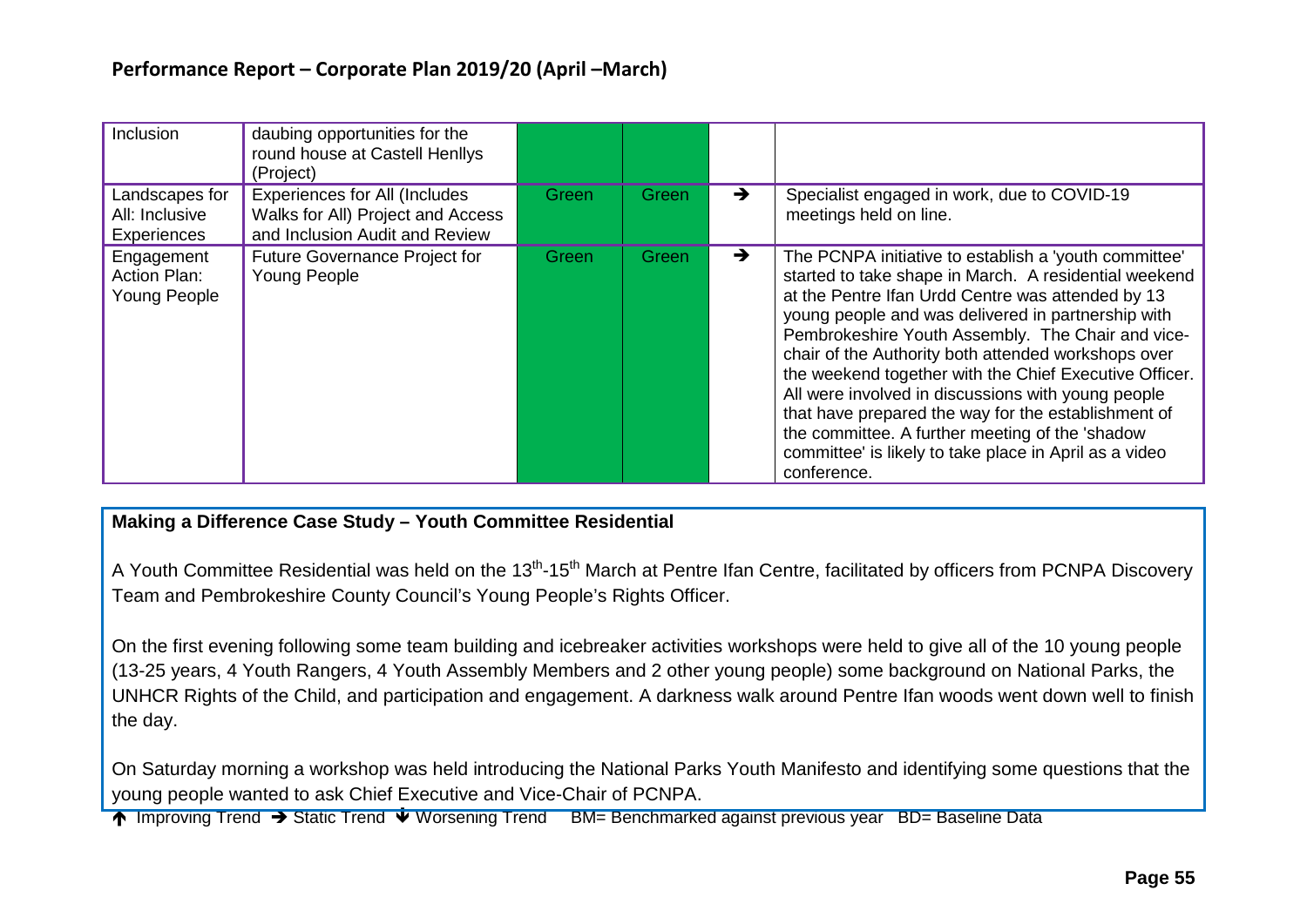A Discovery walk around Ty Canol, St Brynach's Cave and Pentre Ifan cromlech helped the young people to reflect on the special qualities of the National Park and understand the role of the Authority in providing services to achieve our purposes.

The Youth Committee welcomed Chief Executive and Vice Chair of the Authority and held an informal and positive discussion including the potential role and work of the Youth Committee, the resources and support available from the Authority and how the Youth Committee could integrate with PCNPA.

Plans for woodland teambuilding and cooking had to be changed due to poor weather - food was still cooked by young people on a fire next to the centre before an evening of games and chat.

On Sunday morning the Chair of PCNPA took part in a workshop with the young people examining the Youth Manifesto and identifying many further issues / providing details on ones already established. Moving forward with this and prioritising key issues to work on will form the basis of the next online Youth Committee meeting to be held 5th May at 5.30.

After packing up the Youth Committee had lunch at Castell Henllys before undertaking a 'Mystery Shopper' exercise which they enjoyed and generated feedback which will hopefully be of use the Castelll Henllys / Marketing and Communications Teams in future.

Feedback from the Youth Committee about the residential weekend was extremely positive and they are excited to move forward.

Coronavirus lockdown meant that the planned meeting at the Archives on 21st April was held online – participants seemed to again to enjoy the meeting and many said that it was a welcome break from lockdown boredom and a social opportunity many have been missing.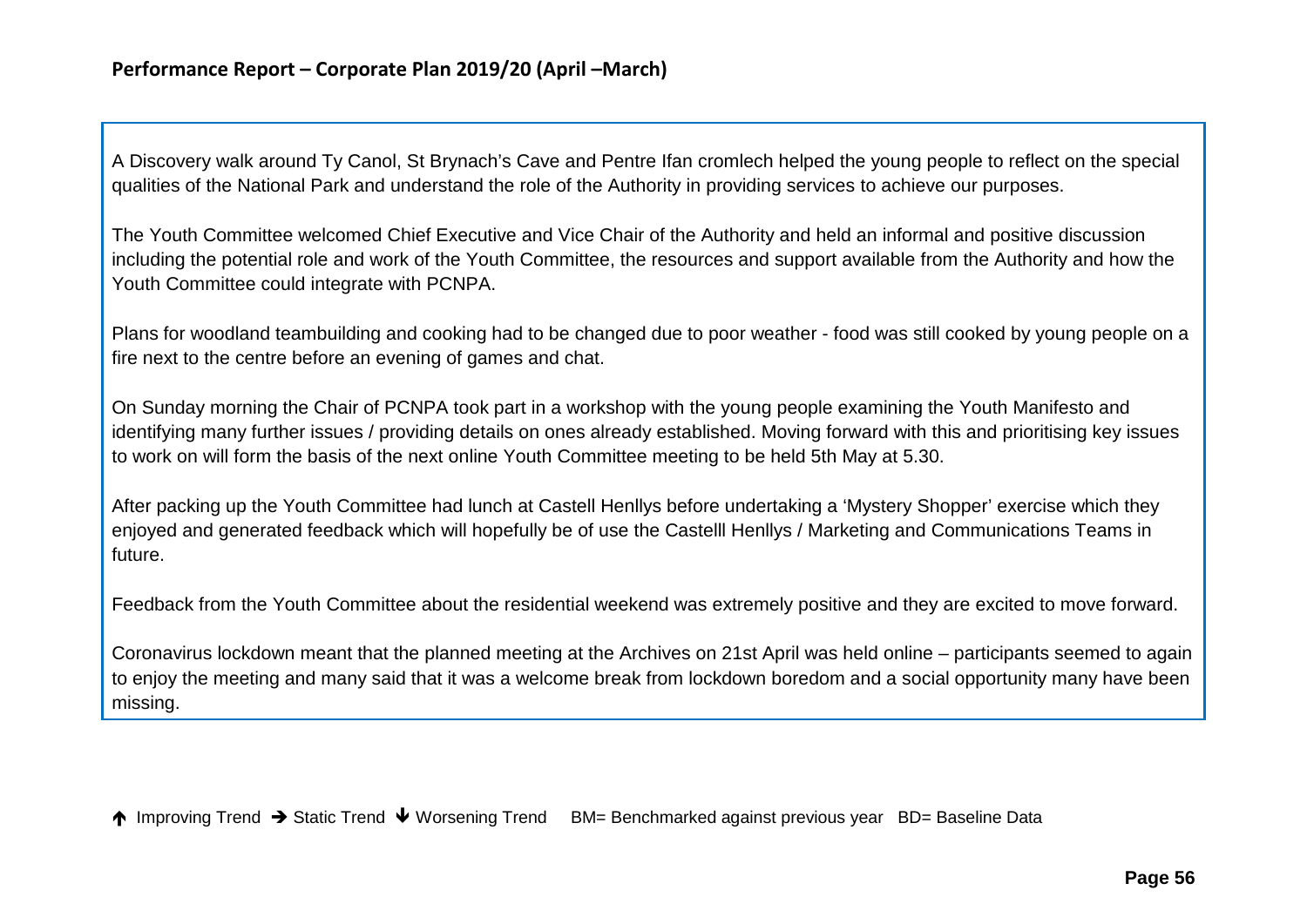### **Well-being Objective - Communities**

|                                       | <b>Data Available Monthly</b>      |                         |                                                                  |               |                                |            |              |                 |  |  |
|---------------------------------------|------------------------------------|-------------------------|------------------------------------------------------------------|---------------|--------------------------------|------------|--------------|-----------------|--|--|
| <b>Work Stream</b>                    | <b>Measure</b>                     | 2018/19<br><b>March</b> | 2019/20<br><b>Previous</b><br><b>Period -</b><br><b>February</b> |               | 2019/20 Current Period - March |            |              |                 |  |  |
|                                       |                                    | <b>Actual</b>           | <b>Actual</b>                                                    | <b>Actual</b> | <b>Target</b>                  | <b>RAG</b> | <b>Trend</b> | <b>Comments</b> |  |  |
| Engagement<br>Action Plan:<br>Methods | # Social Media<br><b>Followers</b> | 42,135                  | 45,330                                                           | 45,606        | 45,000                         | Green/     | ↑            |                 |  |  |

| <b>Data Available Quarterly</b>         |                                                                              |                                            |                                          |                                                 |           |            |              |                                                                                                                                               |
|-----------------------------------------|------------------------------------------------------------------------------|--------------------------------------------|------------------------------------------|-------------------------------------------------|-----------|------------|--------------|-----------------------------------------------------------------------------------------------------------------------------------------------|
| <b>Work Stream</b>                      | <b>Measure</b>                                                               | 2018/19<br>$Q1 - Q4$<br>(April -<br>March) | 2019/20<br>$Q1 - Q3$<br>(April -<br>Dec) | 2019/20 Current Period: Q1 - Q4 (April - March) |           |            |              |                                                                                                                                               |
|                                         |                                                                              | <b>Actual</b>                              | <b>Actual</b>                            | <b>Actual</b>                                   | Target    | <b>RAG</b> | <b>Trend</b> | <b>Comments</b>                                                                                                                               |
| Community<br>Engagement<br>and Projects | # Community projects/<br><b>Engagement Activities</b><br>ytd                 | 708                                        | 643                                      | 739                                             | <b>BM</b> |            |              | Provisional figures.                                                                                                                          |
|                                         | # social action<br>participant days ytd                                      | 581                                        | 398                                      | 475.5                                           | <b>BM</b> |            |              | Provisional figures.                                                                                                                          |
|                                         | # Active Voluntary<br>Wardens this quarter                                   | 53                                         | 64                                       | 65                                              | 55        | Green      | ↑            |                                                                                                                                               |
|                                         | # Community events<br>and fairs held at<br>Centres ytd                       | 11                                         | 14                                       | 15                                              | <b>BM</b> |            |              |                                                                                                                                               |
|                                         | # Community Groups<br>involved with Invasive<br>Species work this<br>quarter | $\Omega$<br>(Q4)                           | 3<br>(Q3)                                | (Q4)                                            | <b>BM</b> |            |              | March $13^{th}$ - 8 volunteers from the<br>South area Rangers group<br>volunteered in the Chapel Hill site<br>where we recorded the number of |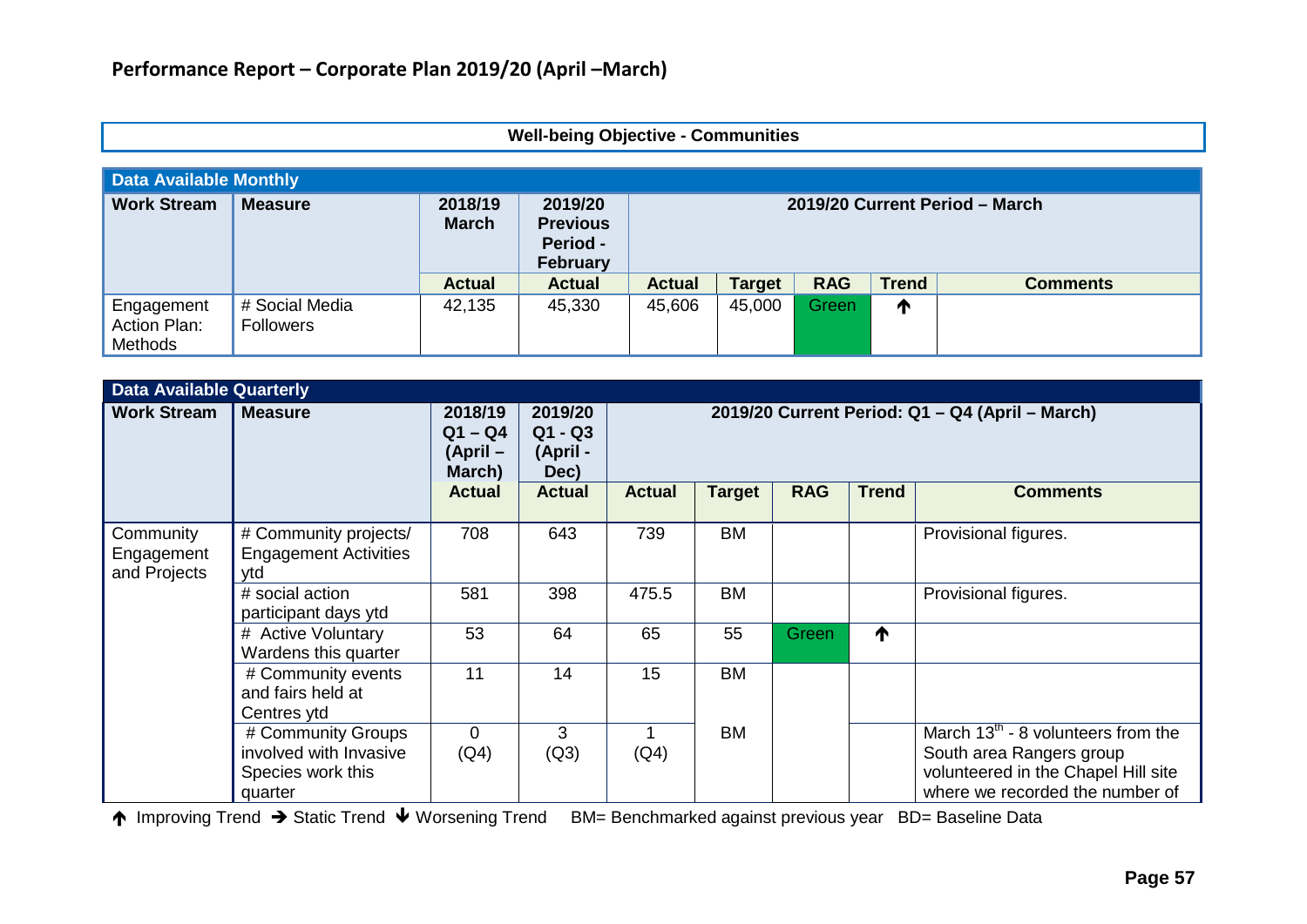|                                     |                                                                          |           |                |           |           |       | balsam plants over two different<br>treated areas in quadrats in 20<br>samples.                                                                                                                                                                                                                                                                     |
|-------------------------------------|--------------------------------------------------------------------------|-----------|----------------|-----------|-----------|-------|-----------------------------------------------------------------------------------------------------------------------------------------------------------------------------------------------------------------------------------------------------------------------------------------------------------------------------------------------------|
|                                     | # Community groups<br>using Oriel y Parc this<br>quarter                 | 5<br>(Q4) | 9<br>(Q3)      | 3<br>(Q4) | <b>BM</b> |       | Names of Groups in Q4: Memory<br>Café, Springboard, Friends of Oriel<br>v Parc                                                                                                                                                                                                                                                                      |
| Sustainable<br>Development<br>Fund  | % SDF allocated ytd                                                      | 24.10     | 68.64          | 84.49     | 100       | Amber | ₩<br>SDF Committee 10 April:<br>SDF/2019/2 Family Explorers<br>£19,100. 3 July SDF Committee:<br>SDF/2019/3 Sustainable Printing<br>£20,428, SDF/2019/4 St David's<br>Old Farmhouse Brewery<br>£24,613.09. SDF Committee 22<br>January: SDF/2019/6 Coppice<br>College Woodland Workshop<br>£15,852.50. £4.5 k allocated via<br>Little Green Grants. |
| Planning<br>Service:<br>Enforcement | % of enforcement<br>cases investigated<br>(within 84 days) ytd           | 80.47     | 100.00         | 100       | <b>BM</b> |       |                                                                                                                                                                                                                                                                                                                                                     |
|                                     | Average time taken to<br>investigate<br>enforcement cases in<br>days ytd | 160.5     | 38.33          | 38.50     | <b>BM</b> |       |                                                                                                                                                                                                                                                                                                                                                     |
|                                     | Average time taken to<br>take enforcement<br>action in days ytd          | 344.25    | 91.67          | 95.50     | <b>BM</b> |       |                                                                                                                                                                                                                                                                                                                                                     |
|                                     | # retrospective<br>planning applications<br>registered ytd               | 28        | $\overline{7}$ | 11        | Trend     |       |                                                                                                                                                                                                                                                                                                                                                     |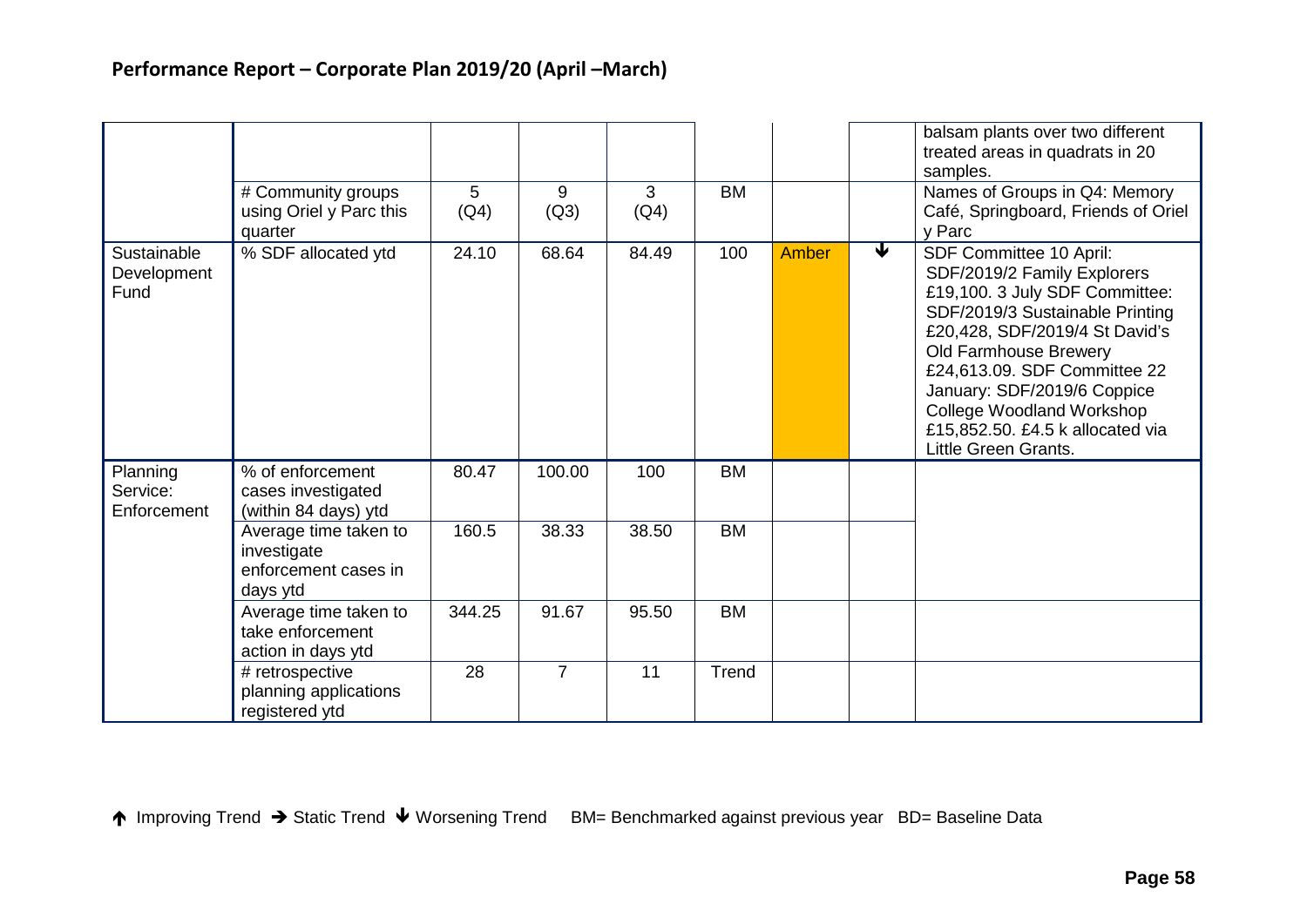| <b>Action</b>                                                 |                                                                                            |                                                                  |                                |               |                                                                                                                                                                                                                                                                                                                                                                                                                                                |
|---------------------------------------------------------------|--------------------------------------------------------------------------------------------|------------------------------------------------------------------|--------------------------------|---------------|------------------------------------------------------------------------------------------------------------------------------------------------------------------------------------------------------------------------------------------------------------------------------------------------------------------------------------------------------------------------------------------------------------------------------------------------|
| <b>Work Stream</b>                                            | <b>Action</b>                                                                              | 2019/20<br><b>Previous</b><br><b>Period -</b><br><b>February</b> | 2019/20 Current Period - March |               |                                                                                                                                                                                                                                                                                                                                                                                                                                                |
|                                                               |                                                                                            | <b>RAG</b>                                                       | <b>RAG</b>                     | <b>Trend</b>  | <b>Comments</b>                                                                                                                                                                                                                                                                                                                                                                                                                                |
| Strategic:<br><b>National Park</b><br>Management<br>Plan (S6) | <b>Revision of National Park</b><br>Management Plan                                        | Green                                                            | Green                          | $\rightarrow$ | Action Complete: Plan and associated documents,<br>including Easy Read version in Welsh and in English,<br>published online. Statutory notifications emailed.<br>Action plans (responses to climate change, nature<br>conservation, heritage) in development.                                                                                                                                                                                  |
| Engagement<br><b>Action Plan:</b><br><b>Methods</b>           | Pilot of new engagement methods<br>identified in engagement action<br>plan                 | Green                                                            | Green                          | $\rightarrow$ | Easy read version of new National Park Management<br>Plan available on website. A number of staff attended<br>presentation on Map Digi Pembrokeshire. Residential<br>event held in relation to development of Young<br>Person's Committee. Engagement Action Plan<br>Meeting planned for March cancelled due to COVID<br>19.                                                                                                                   |
|                                                               | Review of how we monitor social<br>media engagement.                                       | Green                                                            | Green                          | $\rightarrow$ | Formed part of discussion with communications as<br>part of development of Corporate Plan 2020/21.<br>Recommendation that we move from monitoring<br>followers indicators to focusing on social media<br>campaigns and assessing achievement of campaign<br>goals through relevant metrics. This is reflected in<br>draft corporate plan for 2020/21.                                                                                          |
| Community<br>Engagement<br>and Projects                       | Farming the Past project with<br>Young Farmers and other<br>community archaeology projects | Green                                                            | Green                          | $\rightarrow$ | During March the Community Archaeologist presented<br>at the Saving Treasures, Telling Stories Workshop in<br>St Fagan's, Cardiff. This presentation showcased the<br>Beneath our Feet drop in sessions that were held in<br>the National Park area during 2019 for people to learn<br>more about their heritage and also share any finds<br>they had discovered. Also, the Community<br>Archaeologist met with the Preseli Heartlands officer |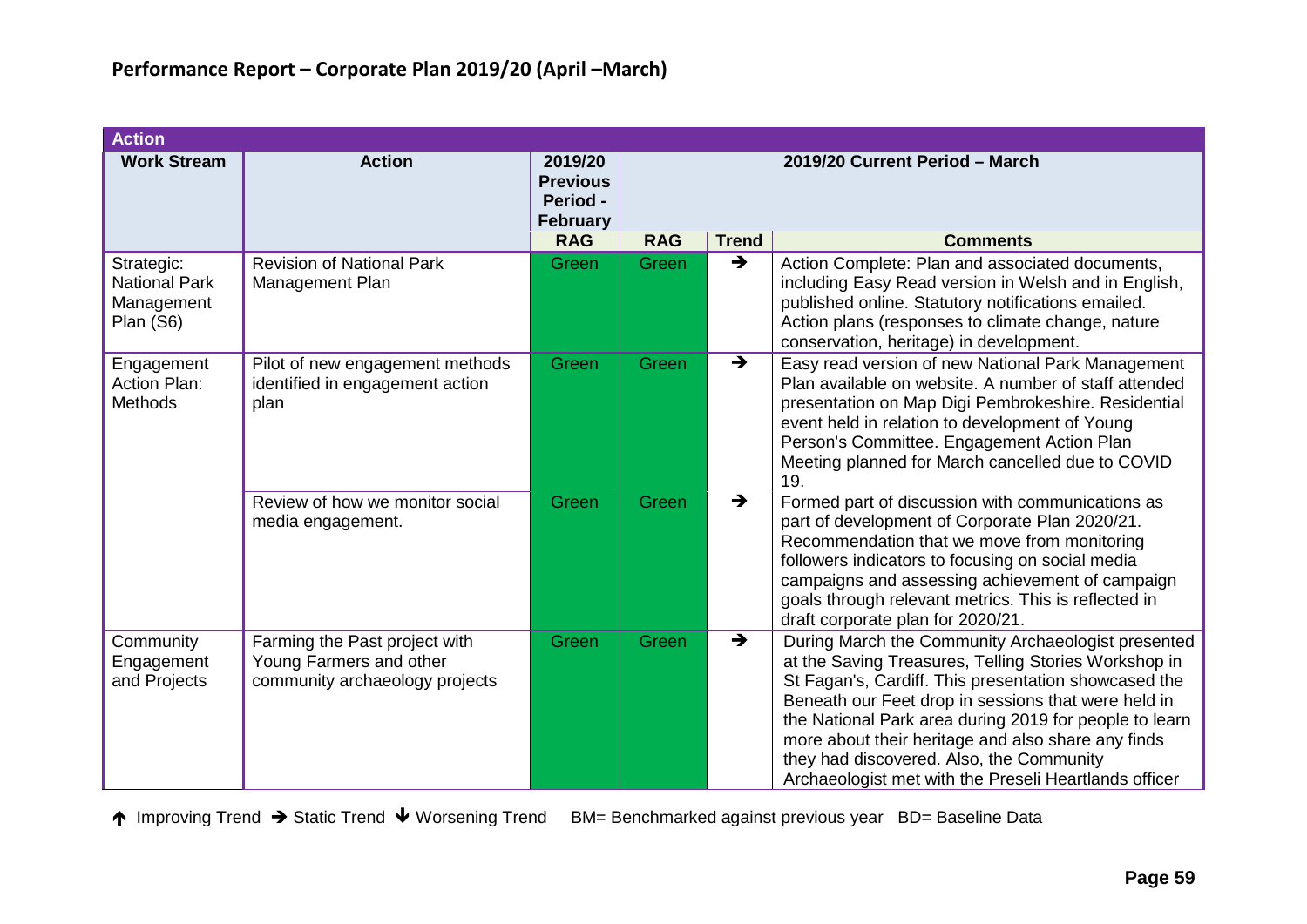|                                     |                                                                               |            |            |   | and a local resident to discuss a potential research<br>opportunity for a volunteer. The Preseli Heartlands<br>Steering Group Meeting took place during the month<br>to discuss progress of the Preseli Community project.<br>In addition to the above, the Community Archaeologist<br>met with a local resident of the St David's area to<br>discuss a project to restore Ffynnon Faiddog, near<br>Whitesands. |
|-------------------------------------|-------------------------------------------------------------------------------|------------|------------|---|-----------------------------------------------------------------------------------------------------------------------------------------------------------------------------------------------------------------------------------------------------------------------------------------------------------------------------------------------------------------------------------------------------------------|
|                                     | Carew Castle Walled Garden<br><b>Volunteering Project.</b>                    | Green      | Amber      | ₩ | Due to COVID-19 all volunteering at Carew has had to<br>be stopped. We'll look at restarting and increasing<br>volunteers as soon as we're able to.                                                                                                                                                                                                                                                             |
| Planning<br>Service:<br>Enforcement | Planning enforcement project -<br>agricultural dwellings and holiday<br>lets. | <b>Red</b> | <b>Red</b> | → | With vacant posts and sickness in DM it has not been<br>possible to undertake this project and the project will<br>roll forward to 2020/2021.                                                                                                                                                                                                                                                                   |

|                                                                                           | <b>Snapshot of Authority Engagement Work with Communities (January - March)</b>                                                                                                            |                                                                                                       |                                                                                                     |
|-------------------------------------------------------------------------------------------|--------------------------------------------------------------------------------------------------------------------------------------------------------------------------------------------|-------------------------------------------------------------------------------------------------------|-----------------------------------------------------------------------------------------------------|
| <b>North and</b><br>boundary<br>areas of the<br><b>Park</b>                               | <b>Rangers: Ranger facilitated plastics</b><br>session with Point Youth Club.                                                                                                              | Rangers: Voluntary Wardens North<br>completed flight of steps at Caerbwdi<br>roadside and storm path. | Rangers: Ranger attended Newport and<br>Nevern Moorings Committee.                                  |
| <b>West and</b><br>boundary<br>areas of the<br><b>Park</b>                                | <b>Rangers: Voluntary Wardens North</b><br>West removing derelict fence at<br>Whitesands and litter pick at<br>Porthmelgan beach.                                                          | <b>Event: St Davids Dragon Parade,</b><br>starting at OYP.                                            | <b>Rangers: Voluntary Wardens South</b><br>West wader scrape digging at Broad<br>Haven Slash ponds. |
| South and<br>boundary<br>areas of the<br><b>Park</b>                                      | Rangers: Range presentation and<br>film at Castlemartin Village Hall.                                                                                                                      | Rangers: Ranger attended Lamphey<br><b>Community Council meeting.</b>                                 | <b>Rangers: Voluntary Wardens South</b><br>Monitoring balsam densities at Chapel<br>Hill Woods.     |
| <b>Communities</b><br><b>Outside of</b><br>the Park or<br><b>Park Wide</b><br><b>Area</b> | <b>Community Archaeologist:</b><br><b>Community Archaeologist attended</b><br>South Pembrokeshire Heritage Forum<br>and had meeting with Preseli<br>Heartlands Project Officer and a local | Rangers: Ranger presentation to<br>Pembroke and Monkton History Society                               | Pathways Volunteers: Pathway<br>volunteers carried out Willow removal at<br>Withybush Woods.        |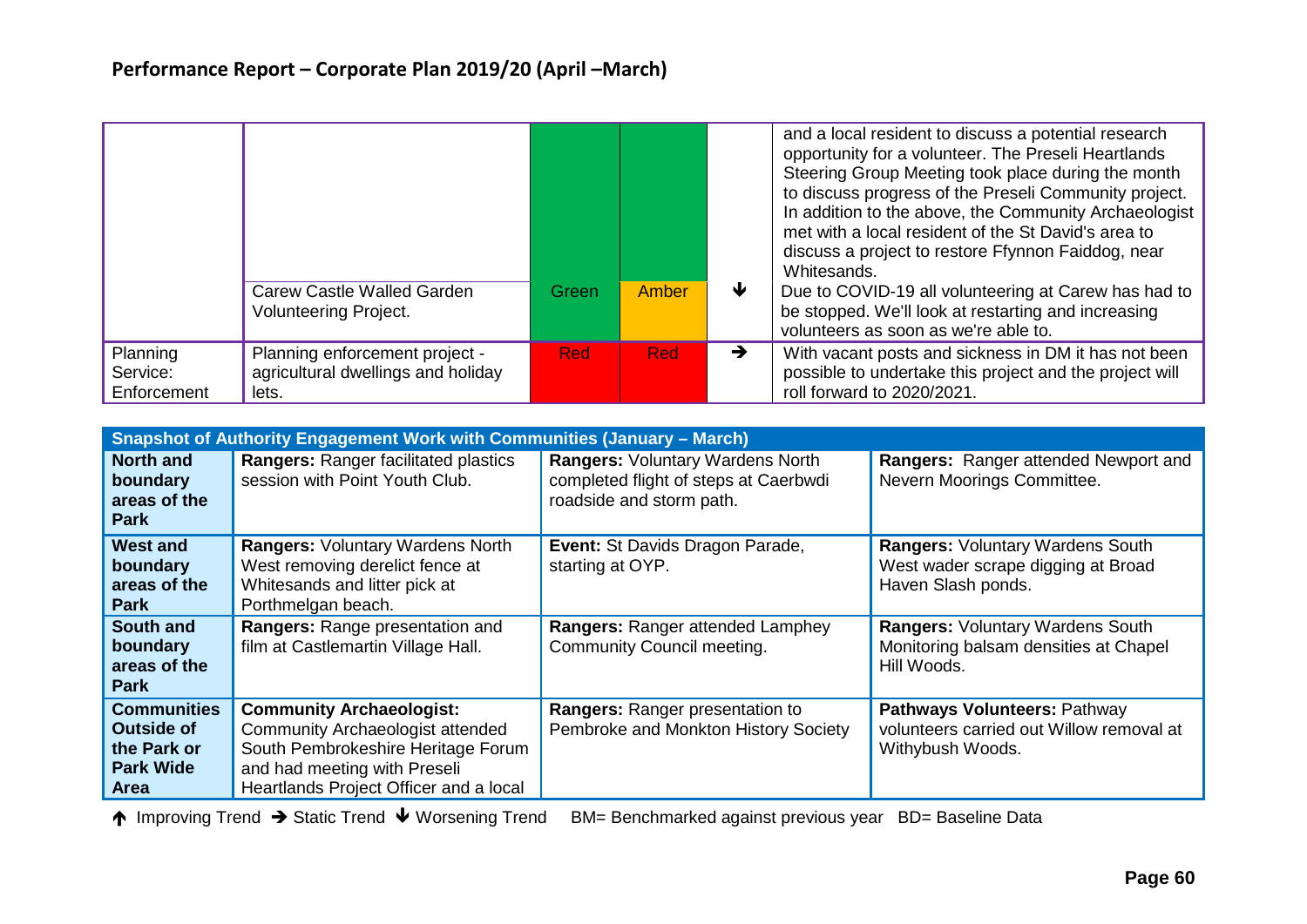|                                                                       | researcher about developing a<br>volunteering opportunity around<br>heritage research of the Preseli area.                                |                                                                                                                                                                                                 |                                                                      |
|-----------------------------------------------------------------------|-------------------------------------------------------------------------------------------------------------------------------------------|-------------------------------------------------------------------------------------------------------------------------------------------------------------------------------------------------|----------------------------------------------------------------------|
| <b>Social</b><br>Inclusion/<br><b>Health and</b><br><b>Well-being</b> | West Wales Walking for Well-being<br>Walks: 6 walks held at Saundersfoot.<br>Project. Project is working with<br>Saundersfoot GP surgery. | Pathways Project: Pathways<br>Volunteers carried out range of activities<br>at Orielton Field Study Centre including<br>vegetation clearance, scrub bashing and<br>creating wild flower meadow. | <b>Engagement: Youth Committee</b><br>weekend at Pentre Ifan Centre. |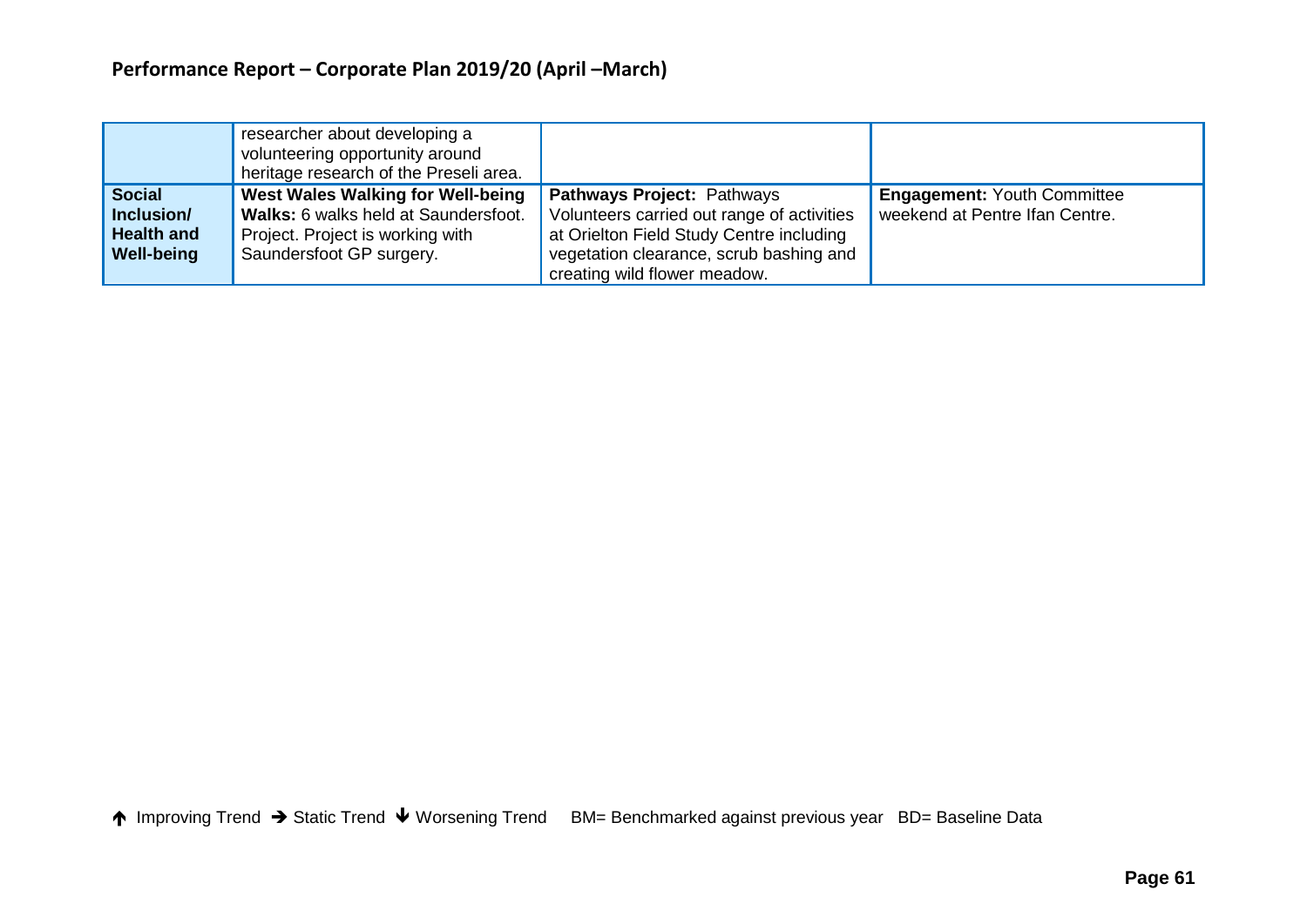| <b>Data Available Monthly</b>    |                                                                                                                                          |               |               |               |               |            |               |                                                                                                                                                                                                                       |
|----------------------------------|------------------------------------------------------------------------------------------------------------------------------------------|---------------|---------------|---------------|---------------|------------|---------------|-----------------------------------------------------------------------------------------------------------------------------------------------------------------------------------------------------------------------|
| <b>Work Stream</b>               | <b>Measure</b><br>2018/19<br>2019/20<br>2019/20 Current Period - March<br><b>March</b><br><b>Previous</b><br>Period -<br><b>February</b> |               |               |               |               |            |               |                                                                                                                                                                                                                       |
|                                  |                                                                                                                                          | <b>Actual</b> | <b>Actual</b> | <b>Actual</b> | <b>Target</b> | <b>RAG</b> | <b>Trend</b>  | <b>Comments</b>                                                                                                                                                                                                       |
| <b>Historic</b><br>Inspiration & | Carew Trip Advisor<br>Rating 1-5                                                                                                         | 4.5           | 4.5           | 4.5           | 4.5           | Green      | $\rightarrow$ |                                                                                                                                                                                                                       |
| Experiences                      | Castell Henllys Trip<br><b>Advisor Rating 1-5</b>                                                                                        | 4.5           | 4.5           | 4.5           | 4.5           | Green      | $\rightarrow$ |                                                                                                                                                                                                                       |
|                                  | # Visitors to Carew<br>ytd                                                                                                               | 45,538        | 43,083        | 43,083        | <b>BM</b>     |            |               | Attraction closed mid March due<br>to COVID-19. Gap in figures for<br>early March.                                                                                                                                    |
|                                  | # Visitors to Castell<br>Henllys ytd                                                                                                     | 18,612        | 17,121        | 17,260        | <b>BM</b>     |            |               | Attraction closed mid March due<br>to COVID-19.                                                                                                                                                                       |
| Art: Inspiration<br>&            | # Gallery visitors ytd                                                                                                                   | 21,949        | 25,297        | 25,556        | <b>BM</b>     |            |               | Gallery closed mid March due to<br>COVID-19.                                                                                                                                                                          |
| Engagement                       | # Visitors to OYP ytd                                                                                                                    | 129,004       | 108,951       | 111,179       | <b>BM</b>     |            |               | Centre closed mid March due to<br>COVID-19.                                                                                                                                                                           |
|                                  | Oriel y Parc Trip<br><b>Advisor Rating 1-5</b>                                                                                           | 4.5           | 4.5           | 4.5           | 4.5           | Green      | $\rightarrow$ |                                                                                                                                                                                                                       |
| Community<br>Archaeology         | # of sites of historic<br>interest communities<br>involved with ytd                                                                      | 128           | 41            | 42            | <b>BM</b>     |            |               | During March, the Community<br>Archaeologist met with a St<br>David's resident to discuss a<br>restoration project at Ffynnon<br>Faiddog, near Whitesands.<br>Measure being reviewed with<br>Community Archaeologist. |

**Well-being Objective - Culture**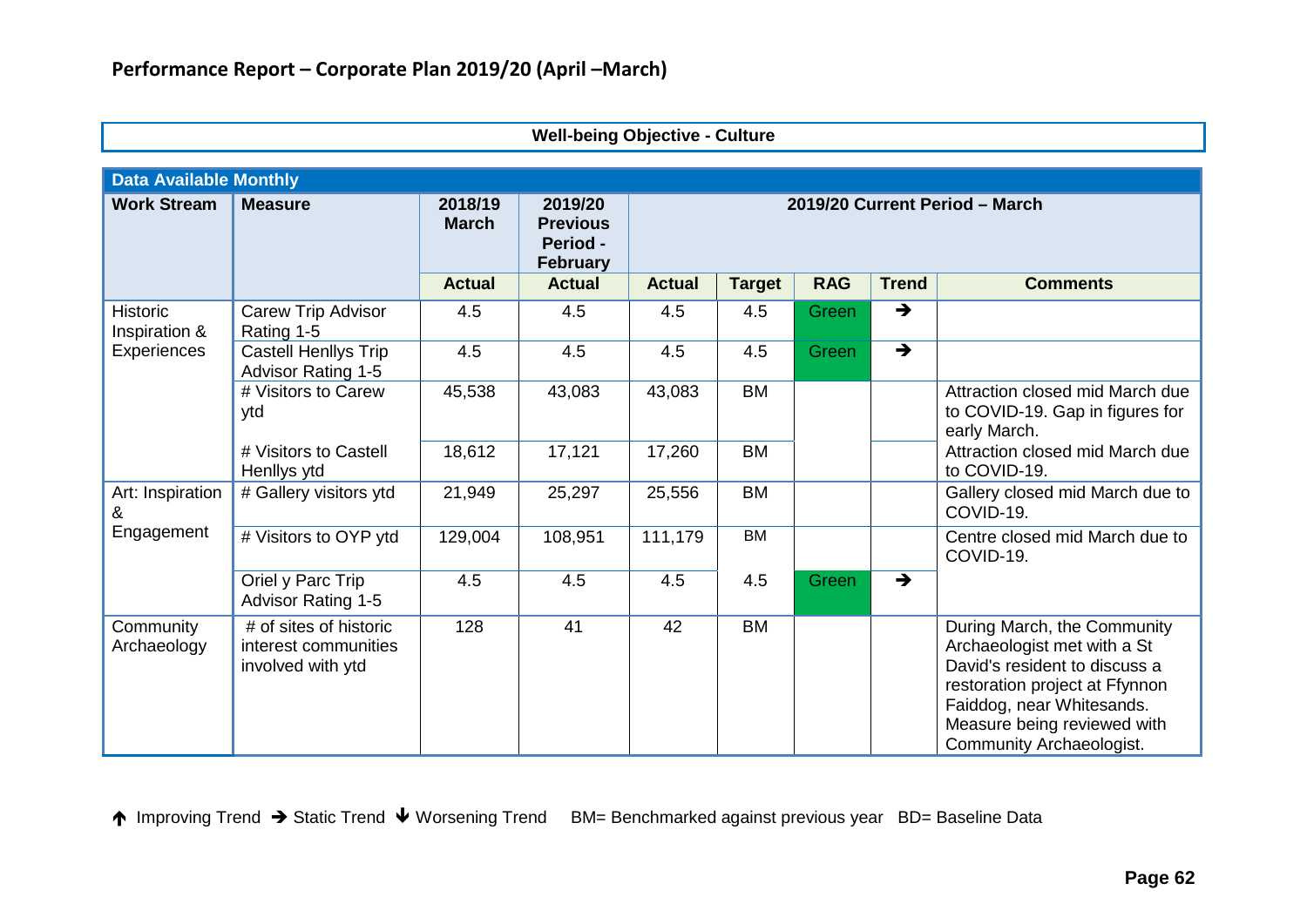

| <b>Data Available Quarterly</b>          |                                                                                        |                                           |                                          |                                                 |               |            |              |                                                                                  |  |
|------------------------------------------|----------------------------------------------------------------------------------------|-------------------------------------------|------------------------------------------|-------------------------------------------------|---------------|------------|--------------|----------------------------------------------------------------------------------|--|
| <b>Work Stream</b>                       | <b>Measure</b>                                                                         | 2018/19<br>$Q1 - Q4$<br>(April-<br>March) | 2019/20<br>$Q1 - Q3$<br>(April -<br>Dec) | 2019/20 Current Period: Q1 - Q4 (April - March) |               |            |              |                                                                                  |  |
|                                          |                                                                                        | <b>Actual</b>                             | <b>Actual</b>                            | <b>Actual</b>                                   | <b>Target</b> | <b>RAG</b> | <b>Trend</b> | <b>Comments</b>                                                                  |  |
| Historic<br>Inspiration &<br>Experiences | # participants in<br>historical activities and<br>events ytd                           | 14,012                                    | 15,425                                   | 15,565                                          | <b>BM</b>     |            |              | Provisional figures. In Q3 170<br>people attended the Annual<br>Archaeology Day. |  |
|                                          | Castell Henllys - #<br>participants engaged<br>with through education<br>programme ytd | 4,058                                     | 3,317                                    | 4,257                                           | <b>BM</b>     |            |              |                                                                                  |  |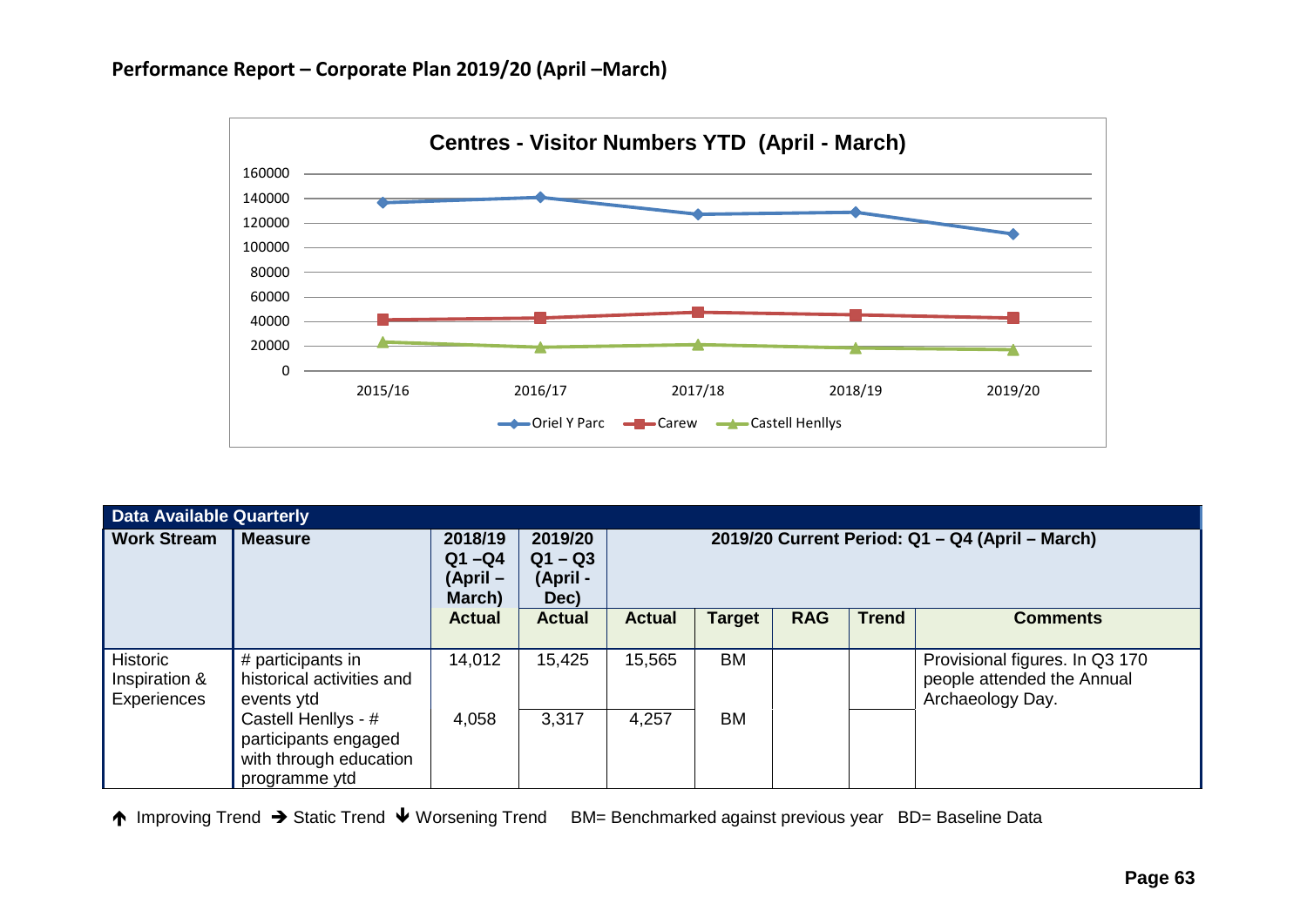# **Performance Report – Corporate Plan 2019/20 (April –March)**

|                                                  | Carew - # participants<br>engaged with through<br>education programme<br>ytd              | 2,013 | 1,296 | 1,622 | <b>BM</b> |       |                                                                                                                                                                                                                                                                                                                                                                                                                                                                                                                                                                                                                                                                                                                                                                                                                                                                     |  |
|--------------------------------------------------|-------------------------------------------------------------------------------------------|-------|-------|-------|-----------|-------|---------------------------------------------------------------------------------------------------------------------------------------------------------------------------------------------------------------------------------------------------------------------------------------------------------------------------------------------------------------------------------------------------------------------------------------------------------------------------------------------------------------------------------------------------------------------------------------------------------------------------------------------------------------------------------------------------------------------------------------------------------------------------------------------------------------------------------------------------------------------|--|
| Planning:<br><b>Historic</b><br><b>Buildings</b> | % Buildings at Risk                                                                       | 4.8   | 5     | 5     | <6        | Green | $\rightarrow$                                                                                                                                                                                                                                                                                                                                                                                                                                                                                                                                                                                                                                                                                                                                                                                                                                                       |  |
| Community<br>Archaeology                         | # of historic sites where<br>conditions have<br>improved through<br>community involvement | N/A   | 9     | 16    | <b>BD</b> |       | During the fourth quarter of<br>2019/2020 a number of sites have<br>been the focus of improvement<br>work or plans to make<br>improvements. A site visit took<br>place to Nevern Castle to discuss<br>potential work at the site.<br>Conservation work took place at<br>the Nevern Cross and more has<br>been proposed. Vegetation<br>clearance took place at the<br>promontory fort known as Caerfai<br>and plans have been drawn up for<br>the promontory fort known as<br>Tower Point Rath. In addition,<br>Coleg Plas Dwbl have agreed to<br>adopt Gors Fawr, to help safeguard<br>the monument. Also, a tree survey<br>was commission for the scheduled<br>sections of Castell Henllys and a<br>restoration project is being planned<br>by a local resident on Ffynnon<br>Faiddog, near Whitesands.<br>Measure being reviewed with<br>Community Archaeologist. |  |
| Welsh                                            | # Staff who have                                                                          | N/A   |       |       | Trend     |       | Awaiting update from external                                                                                                                                                                                                                                                                                                                                                                                                                                                                                                                                                                                                                                                                                                                                                                                                                                       |  |
| Language                                         | completed Welsh work                                                                      |       |       |       |           |       | company.                                                                                                                                                                                                                                                                                                                                                                                                                                                                                                                                                                                                                                                                                                                                                                                                                                                            |  |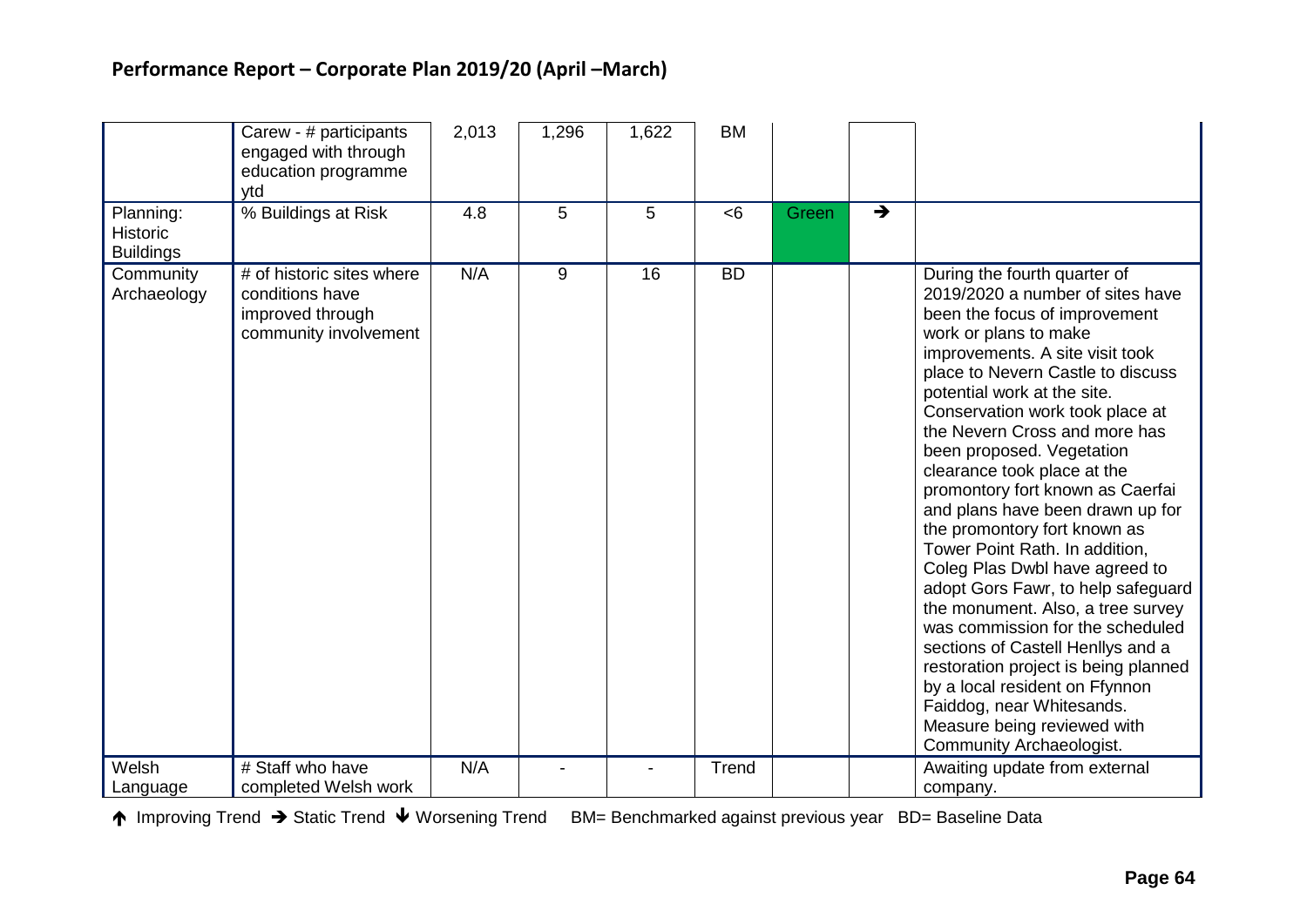| Strategy | online course ytd                                                                     |       |       |       |           |                                                                                                                                                                                                                                                                                                                                                                                                                                                                                                                                    |
|----------|---------------------------------------------------------------------------------------|-------|-------|-------|-----------|------------------------------------------------------------------------------------------------------------------------------------------------------------------------------------------------------------------------------------------------------------------------------------------------------------------------------------------------------------------------------------------------------------------------------------------------------------------------------------------------------------------------------------|
|          | % of Welsh language<br>level information<br>completed on Pobl y<br>Parc ytd           | N/A   | 50.5  | 50.5  | <b>BD</b> |                                                                                                                                                                                                                                                                                                                                                                                                                                                                                                                                    |
|          | # Activities and events<br>delivered in Welsh ytd                                     | 54    | 31    | 33    | <b>BM</b> | Provisional figures. In addition in<br>Q1 2 Welsh in the Landscapes<br>event were held, one for PCNPA<br>staff and volunteers, the other was<br>a Ranger led Welsh in the<br>Landscape walk at lower<br>Tregynnon as part of<br>Pembrokeshire Outdoor Charter<br>training event and in Q3 OYP<br>hosted the Waldo Williams<br><b>Conference and Castell Henllys</b><br>hosted menter jaith who carried out<br>engagement work with visitors<br>teaching them basic Welsh they<br>could use with staff and in the shop<br>and Café. |
|          | # participants in events<br>and activities delivered<br>in Welsh ytd                  | 622   | 243   | 262   | <b>BM</b> | Provisional figures.                                                                                                                                                                                                                                                                                                                                                                                                                                                                                                               |
|          | # Education<br>programme sessions<br>delivered in Welsh ytd                           | 95    | 67    | 76    | <b>BM</b> |                                                                                                                                                                                                                                                                                                                                                                                                                                                                                                                                    |
|          | # participants attending<br>education programme<br>sessions delivered in<br>Welsh ytd | 2,713 | 1,968 | 2,294 | <b>BM</b> |                                                                                                                                                                                                                                                                                                                                                                                                                                                                                                                                    |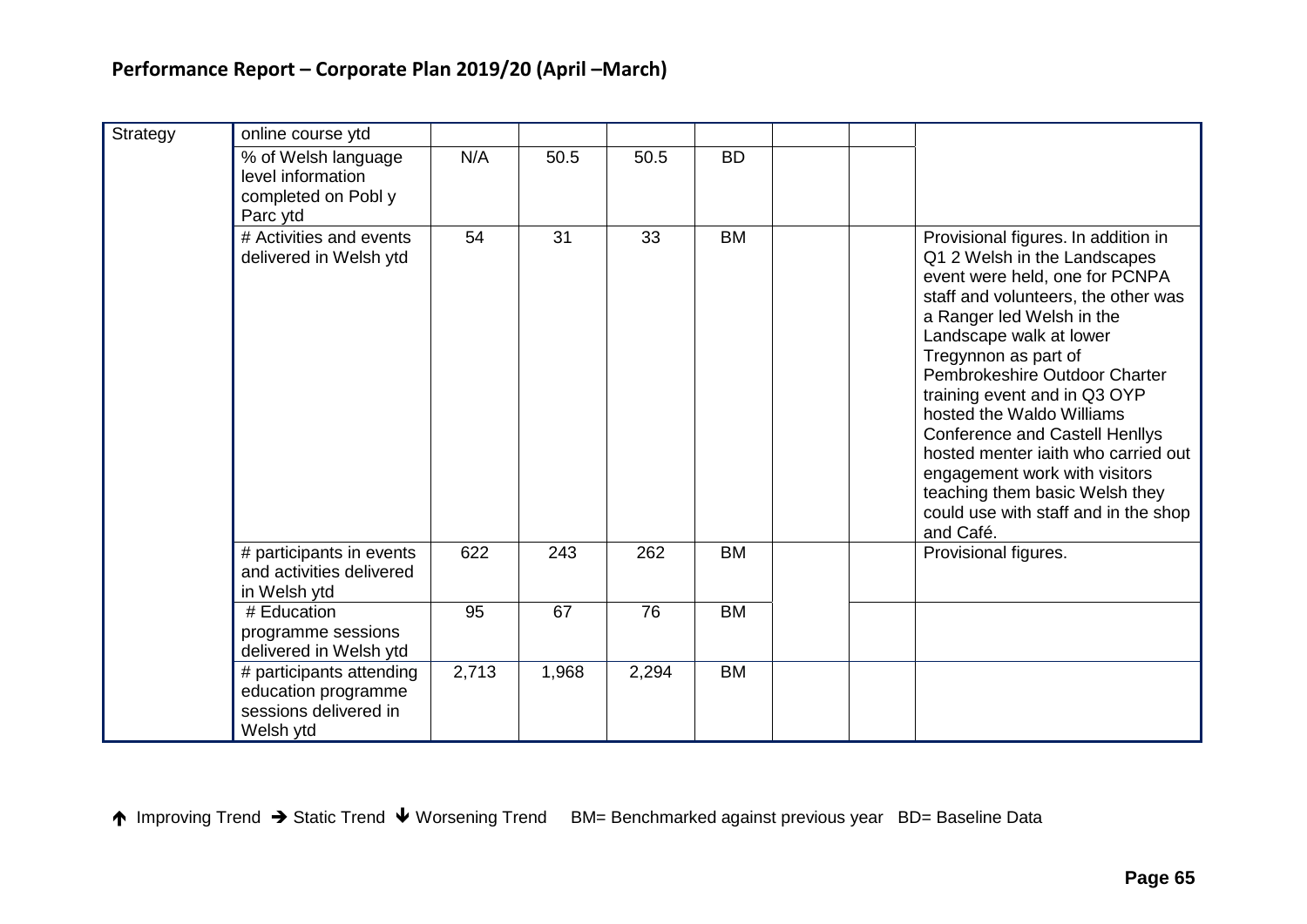| <b>Action</b>                                   |                                                                                                                           |                                                           |                                |                         |                                                                                                                                                                                                                                                                                                                                                                                                                                                       |  |  |  |
|-------------------------------------------------|---------------------------------------------------------------------------------------------------------------------------|-----------------------------------------------------------|--------------------------------|-------------------------|-------------------------------------------------------------------------------------------------------------------------------------------------------------------------------------------------------------------------------------------------------------------------------------------------------------------------------------------------------------------------------------------------------------------------------------------------------|--|--|--|
| <b>Work Stream</b>                              | <b>Action</b>                                                                                                             | 2019/20<br><b>Previous</b><br>Period -<br><b>February</b> | 2019/20 Current Period - March |                         |                                                                                                                                                                                                                                                                                                                                                                                                                                                       |  |  |  |
|                                                 |                                                                                                                           | <b>RAG</b>                                                | <b>RAG</b>                     | <b>Trend</b>            | <b>Comments</b>                                                                                                                                                                                                                                                                                                                                                                                                                                       |  |  |  |
| <b>Historic</b><br>Inspiration &<br>Experiences | Carew Castle Walled Garden<br>Development                                                                                 | Green                                                     | Amber                          | ₩                       | Due to COVID-19 all work at Carew has had to be<br>stopped. This will be completed once we are able to<br>access the site.                                                                                                                                                                                                                                                                                                                            |  |  |  |
|                                                 | Castell Henllys second round<br>house build and wider<br>infrastructure work                                              | Green                                                     | Amber                          | $\blacklozenge$         | Timbers for the gateway has been placed and the<br>gateway dug out. The drystone walling has started<br>however due to COVID-19 the work is now put on<br>hold.                                                                                                                                                                                                                                                                                       |  |  |  |
|                                                 | Sanford education award<br>application - Castell Henllys                                                                  | Green                                                     | Green                          | $\rightarrow$           | Sanford award judge has contacted and will be visiting<br>the site in July to undertake the assessment.                                                                                                                                                                                                                                                                                                                                               |  |  |  |
| Art: Inspiration<br>& Engagement                | Delivery of Criw Celf project,<br>increasing access to the arts for<br>school children at Oriel y Parc                    | Green                                                     | Amber                          | $\overline{\mathbf{v}}$ | Due to the COVID-19 outbreak this project has been<br>suspended until August 2020. Discussions are taking<br>place about the future role of PCNPA in Criw Celf, as<br>we were due to complete all involvement in the project<br>in July 2020.                                                                                                                                                                                                         |  |  |  |
| Community<br>Archaeology                        | Delivery of Heritage Guardians/<br><b>Arwyr Amser Project</b>                                                             | Green                                                     | Amber                          | $\overline{\mathbf{v}}$ | During March, a successful meeting was held with<br>Ysgol Penrhyn Dewi to schedule in sessions with year<br>6 pupils in April/May 2020. Unfortunately, this has<br>been cancelled as a result of COVID-19 and is<br>unlikely to take place until Autumn 2020.                                                                                                                                                                                         |  |  |  |
| Strategic and<br>Partnerships:<br>Heritage      | <b>Castell Henllys Commence</b><br>process of developing long term<br>plans for each of the Authority's<br>visitor sites. | Green                                                     | Amber                          | $\overline{\textbf{v}}$ | Action Complete: Business Plan complete and in use.<br>The first phase of laying a new floor in lower pantglas<br>is finished, the rest of the work to finish off the room<br>has been delayed due to COVID-19 however it should<br>not impact the running of the site once it is re-opened.<br>Centre closed mid March in response to COVID-19<br>outbreak. Timescales in relation to reopening<br>dependent on Government regulations and guidance. |  |  |  |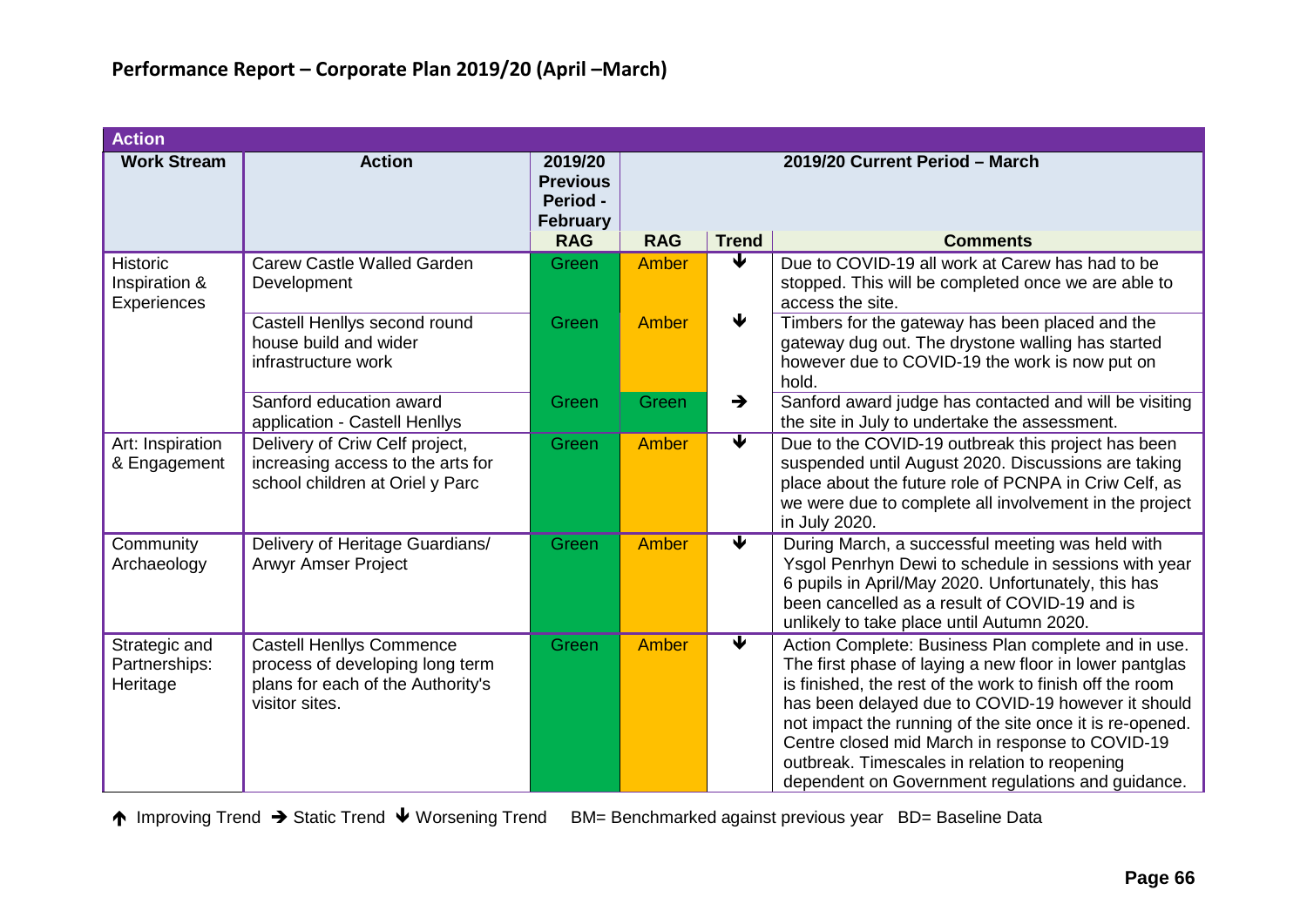| Carew Commence process of<br>developing long term plans for<br>each of the Authority's visitor sites                                | Green        | <b>Amber</b> |                         | Action Complete: Business plan complete and in<br>place. We're looking at ways we can increase visitors<br>and revenue once we're able to reopen as per the<br>business plan. Centre closed mid March in response<br>to COVID-19 outbreak. Timescales in relation to<br>reopening dependent on Government regulations and<br>guidance.                                                                                                                                                                                                                          |
|-------------------------------------------------------------------------------------------------------------------------------------|--------------|--------------|-------------------------|-----------------------------------------------------------------------------------------------------------------------------------------------------------------------------------------------------------------------------------------------------------------------------------------------------------------------------------------------------------------------------------------------------------------------------------------------------------------------------------------------------------------------------------------------------------------|
| OYP - Commence process of<br>developing long term plans for<br>each of the Authority's visitor sites                                | Green        | <b>Amber</b> | $\blacklozenge$         | Action Complete: Business Plan complete and in use.<br>Subject to regular review by centre manager. An<br>Interpretation plan for Oriel y Parc is at draft stage,<br>having been developed through consultation with staff<br>and stakeholders. Centre closed mid March in<br>response to COVID 19 outbreak. Timescales in<br>relation to reopening dependent on Government<br>regulations and guidance.                                                                                                                                                        |
| Further develop partnerships and<br>joint promotion opportunities with<br>other heritage providers, sites,<br>galleries and museums | <b>Amber</b> | <b>Amber</b> | $\rightarrow$           | The Authority's Visitor Services Manager (West),<br>formally represents PCNPA on the Pembrokeshire<br>Inspired Steering Group. The group continues to meet,<br>via video-conference, on a regular basis during the<br>current COVID-19 lockdown restrictions and they hope<br>to launch a more formal strategy and action plan in the<br>months ahead.                                                                                                                                                                                                          |
| Delivery of Heritage Watch<br>Scheme                                                                                                | Green        | <b>Amber</b> | $\overline{\textbf{v}}$ | During March, the scheme and more broadly the issue<br>of heritage crime was publicised by the BBC.<br>Journalists from the Corporation met with the<br>Community Archaeologist and recorded a piece for<br>radio, BBC news online and for television.<br>Unfortunately, some of the recorded pieces were<br>shelved due to COVID-19, although the radio and BBC<br>news online pieces went ahead. In addition to the<br>above, a joint training event due to be held in<br>Llandrindod Wells for Dyfed Powys Police officers was<br>cancelled due to COVID-19. |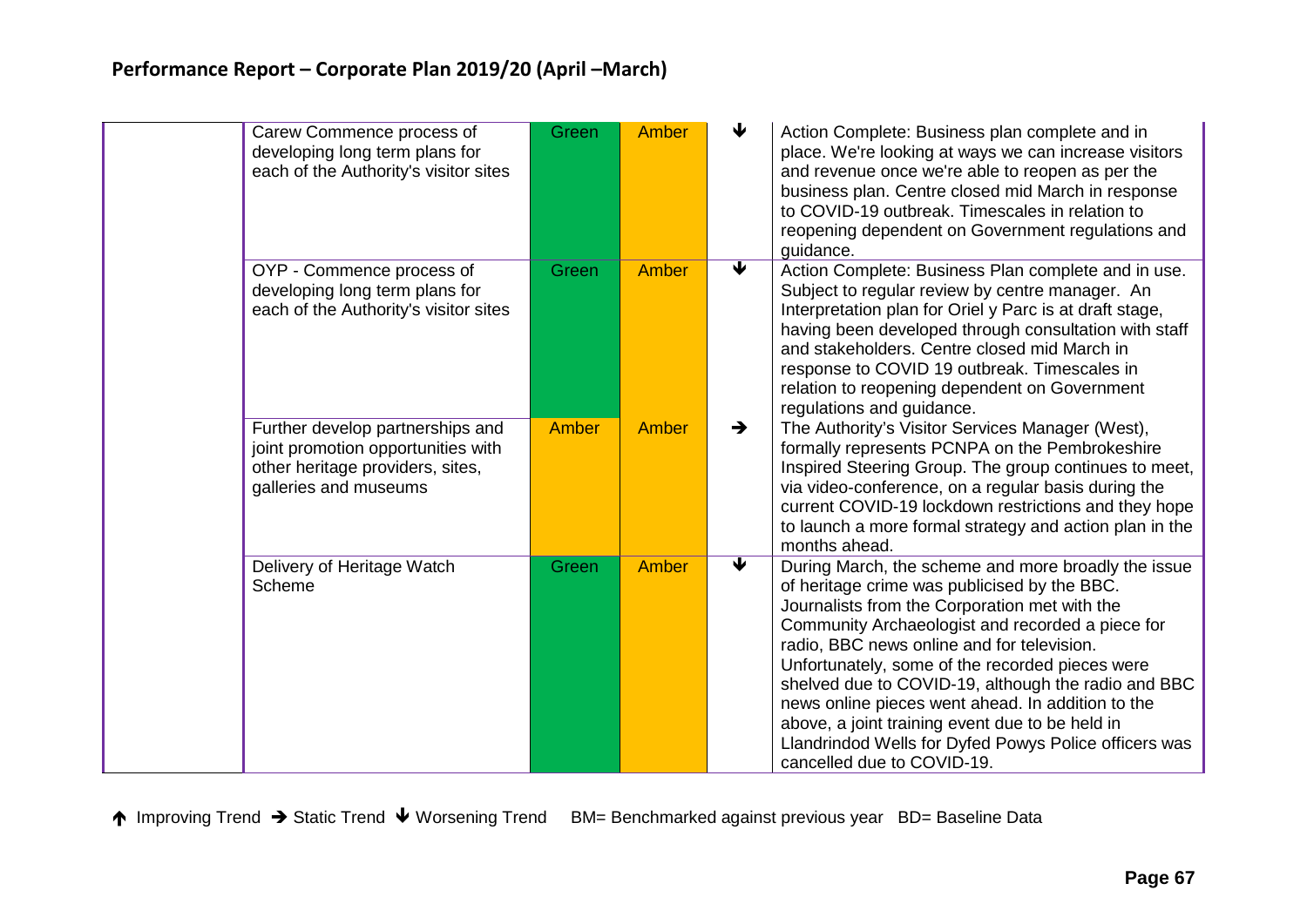# **Performance Report – Corporate Plan 2019/20 (April –March)**

|                               | Participation in Rediscovering<br><b>Ancient Connections Project</b>         | <b>Amber</b> | Amber | Limited progress due to the COVID-19 crisis. The<br>Steering Group is due to meet in April to assess the<br>impact of COVID-19 on this initiative with additional<br>guidance being sought from WEFO. |
|-------------------------------|------------------------------------------------------------------------------|--------------|-------|-------------------------------------------------------------------------------------------------------------------------------------------------------------------------------------------------------|
| Welsh<br>Language<br>Strategy | Development of framework for<br>Welsh Language Mentoring<br>Scheme for Staff | Amber        | Amber | Draft mentoring scheme to be presented to Staff<br>Forum for comment.                                                                                                                                 |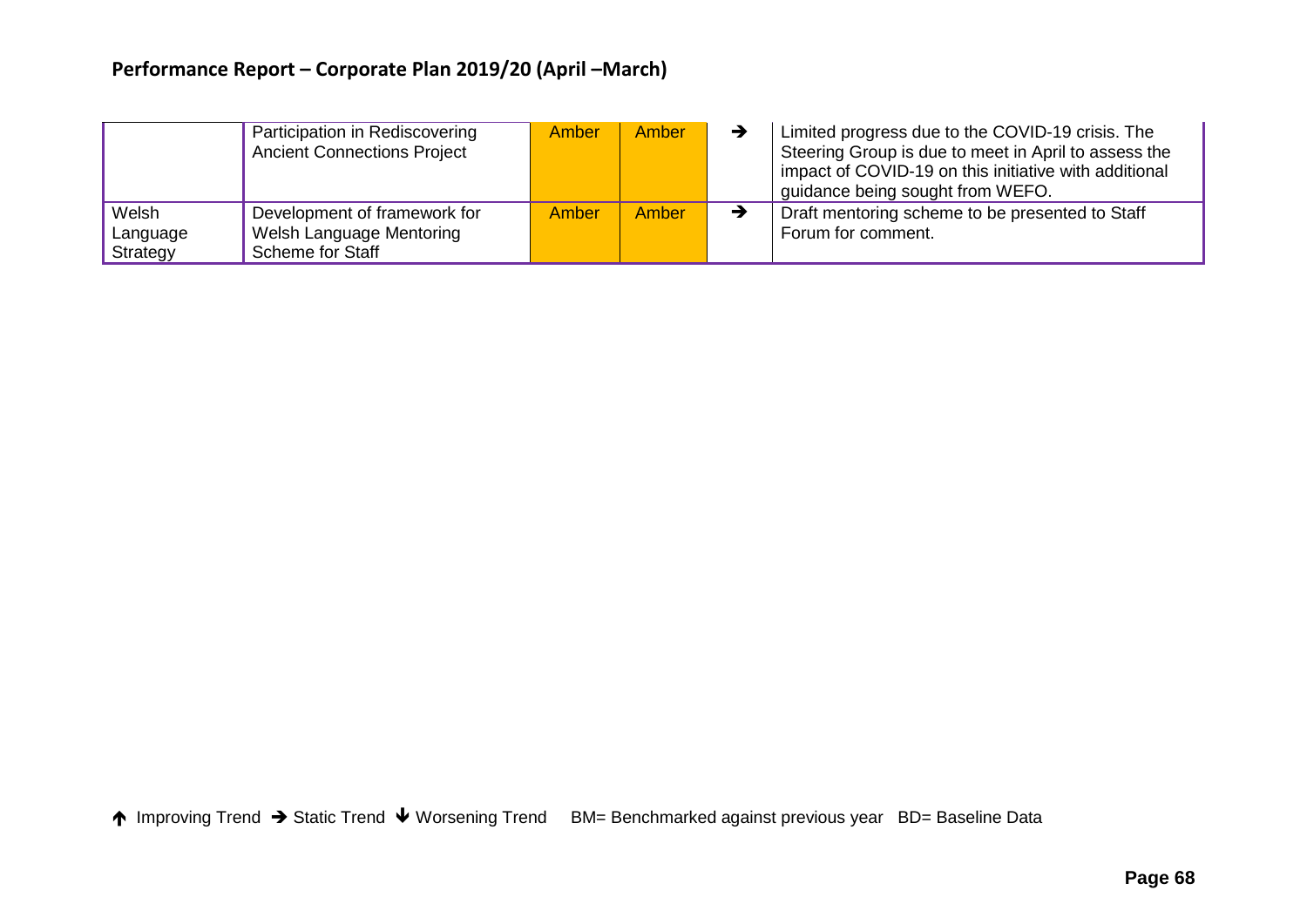### **Well-being Objective - Global**

| <b>Data Available Monthly</b>                           |                                           |                         |                                                    |                                |               |            |              |                 |  |  |
|---------------------------------------------------------|-------------------------------------------|-------------------------|----------------------------------------------------|--------------------------------|---------------|------------|--------------|-----------------|--|--|
| <b>Work Stream</b>                                      | <b>Measure</b>                            | 2018/19<br><b>March</b> | 2019/20<br><b>Previous</b><br>Period -<br>February | 2019/20 Current Period - March |               |            |              |                 |  |  |
|                                                         |                                           | <b>Actual</b>           | <b>Actual</b>                                      | <b>Actual</b>                  | <b>Target</b> | <b>RAG</b> | <b>Trend</b> | <b>Comments</b> |  |  |
| Inspiration &<br>Learning:<br>Special<br>Qualities (S6) | # Changing Coast<br>Photo Submissions ytd | 730                     | 755                                                | 763                            | BM            |            |              |                 |  |  |

| <b>Data Available Quarterly</b>                    |                                                                                      |                                           |                                          |                                                 |               |            |              |                                                             |  |  |
|----------------------------------------------------|--------------------------------------------------------------------------------------|-------------------------------------------|------------------------------------------|-------------------------------------------------|---------------|------------|--------------|-------------------------------------------------------------|--|--|
| <b>Work Stream</b>                                 | <b>Measure</b>                                                                       | 2018/19<br>$Q1 - Q4$<br>(April-<br>March) | 2019/20<br>$Q1 - Q3$<br>(April -<br>Dec) | 2019/20 Current Period: Q1 - Q4 (April - March) |               |            |              |                                                             |  |  |
|                                                    |                                                                                      | <b>Actual</b>                             | <b>Actual</b>                            | <b>Actual</b>                                   | <b>Target</b> | <b>RAG</b> | <b>Trend</b> | <b>Comments</b>                                             |  |  |
| Inspiration &<br>Learning:<br>Special<br>Qualities | # new school sessions<br>developed (linked to<br>new curriculum for<br>Wales)        | N/A                                       | 4                                        | 5                                               | <b>BD</b>     |            |              | Provisional figures.                                        |  |  |
|                                                    | # participating in new<br>school sessions (linked<br>to new curriculum for<br>Wales) | N/A                                       | 717                                      | 891                                             | <b>BD</b>     |            |              | Provisional figures.                                        |  |  |
|                                                    | Schools average<br>feedback rating (1-11)<br>ytd                                     | 10.0                                      | 10.0                                     | 10.1                                            | 10            | Green      | ↑            |                                                             |  |  |
|                                                    | # participants in our<br>education programme                                         | 10,821                                    | 8,293                                    | 10,303                                          | <b>BM</b>     |            |              | 5 education sessions in March<br>cancelled due to COVID 19. |  |  |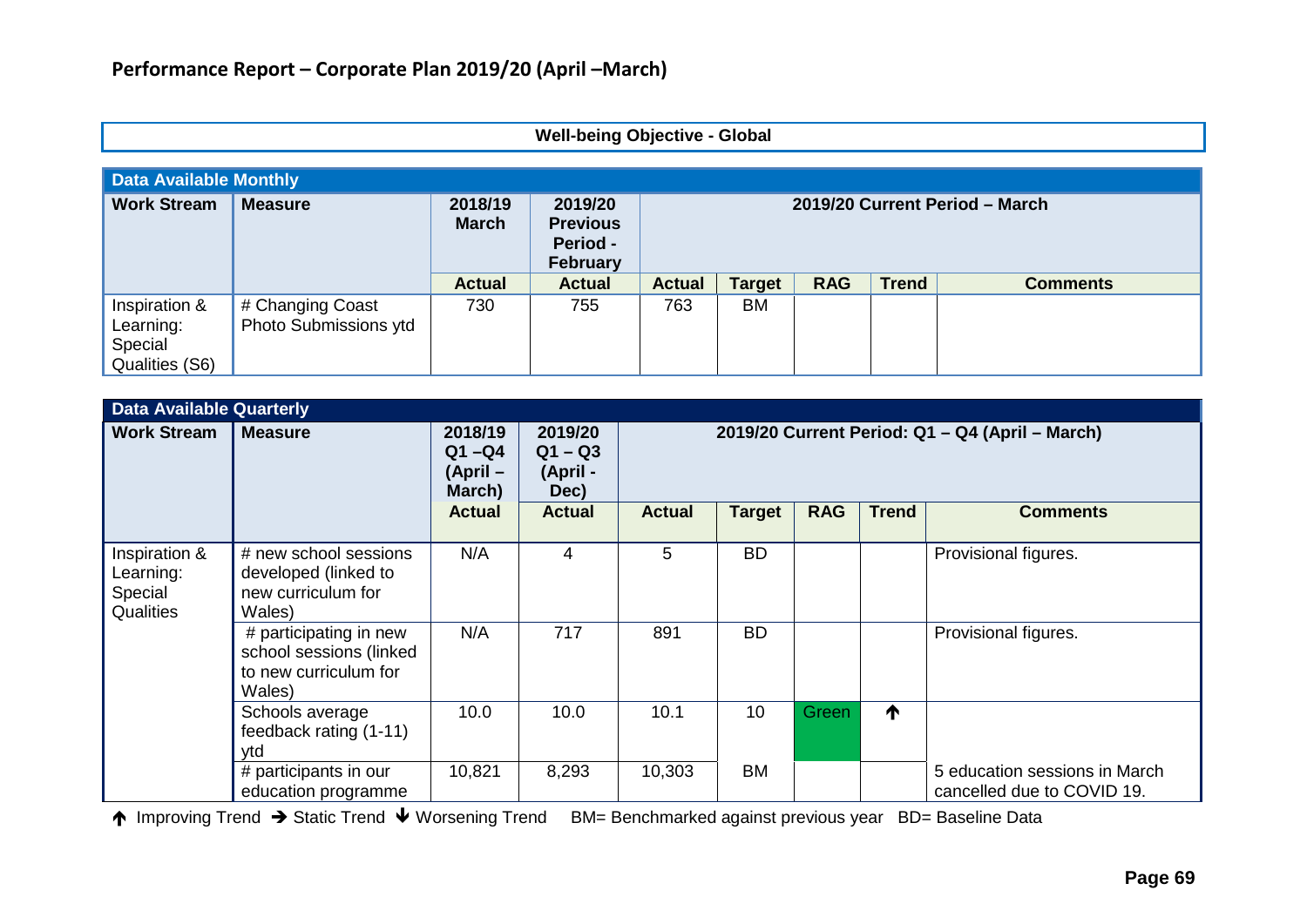|                                              | ytd                                                                                          |                |                     |                     |           |                        | Provisional figures.                                                                                                                                                                                                        |
|----------------------------------------------|----------------------------------------------------------------------------------------------|----------------|---------------------|---------------------|-----------|------------------------|-----------------------------------------------------------------------------------------------------------------------------------------------------------------------------------------------------------------------------|
|                                              | Public Average<br>feedback rating (1-11)<br>ytd                                              | 10.4           | 10.4                | 10.4                | 10        | $\rightarrow$<br>Green |                                                                                                                                                                                                                             |
|                                              | # participants events<br>and activities<br>programme (public) ytd                            | 32,150         | 33,695              | 34,455              | <b>BM</b> |                        | Provisional figures.                                                                                                                                                                                                        |
|                                              | # Participants at Dark<br>Sky events held by the<br>Authority ytd (S6)                       | 319            | 247                 | 247                 | <b>BM</b> |                        | Across 14 events. Including<br><b>Brilliant Bats at the Bishop's</b><br>Palace and Carew, Twilight at<br>Colby, Twilight Coastal Path Walk<br>from Treginnis, Twilight Tour<br>Carew, Bat Walk for Edge<br>Festival, Solva. |
|                                              | # Visit Wales - Year of<br>Participants                                                      | 7,425<br>(Sea) | 4,691<br>(Discover) | 4,691<br>(Discover) | <b>BM</b> |                        | Provisional figures.                                                                                                                                                                                                        |
|                                              | # volunteer days -<br><b>Conservation Wildlife</b><br>Survey and Monitoring<br>ytd $(S6)$    | 135            | 248.5               | 256.5               | <b>BM</b> |                        | Provisional figures.                                                                                                                                                                                                        |
|                                              | # volunteer days -<br>heritage site monitoring<br>(S6)                                       | N/A            | 2.5                 | 2.5                 | <b>BD</b> |                        | Provisional figures.                                                                                                                                                                                                        |
| Marine &<br>Foreshore<br>Environment<br>(S6) | # volunteer and social<br>action days - beach,<br>foreshore and river<br>cleaning activities | 542            | 222                 | 232                 | Trend     |                        | Including Big River Clean 2019<br>Activities. 2018/19 figures<br>positively impacted by Year of the<br>Sea Activities.                                                                                                      |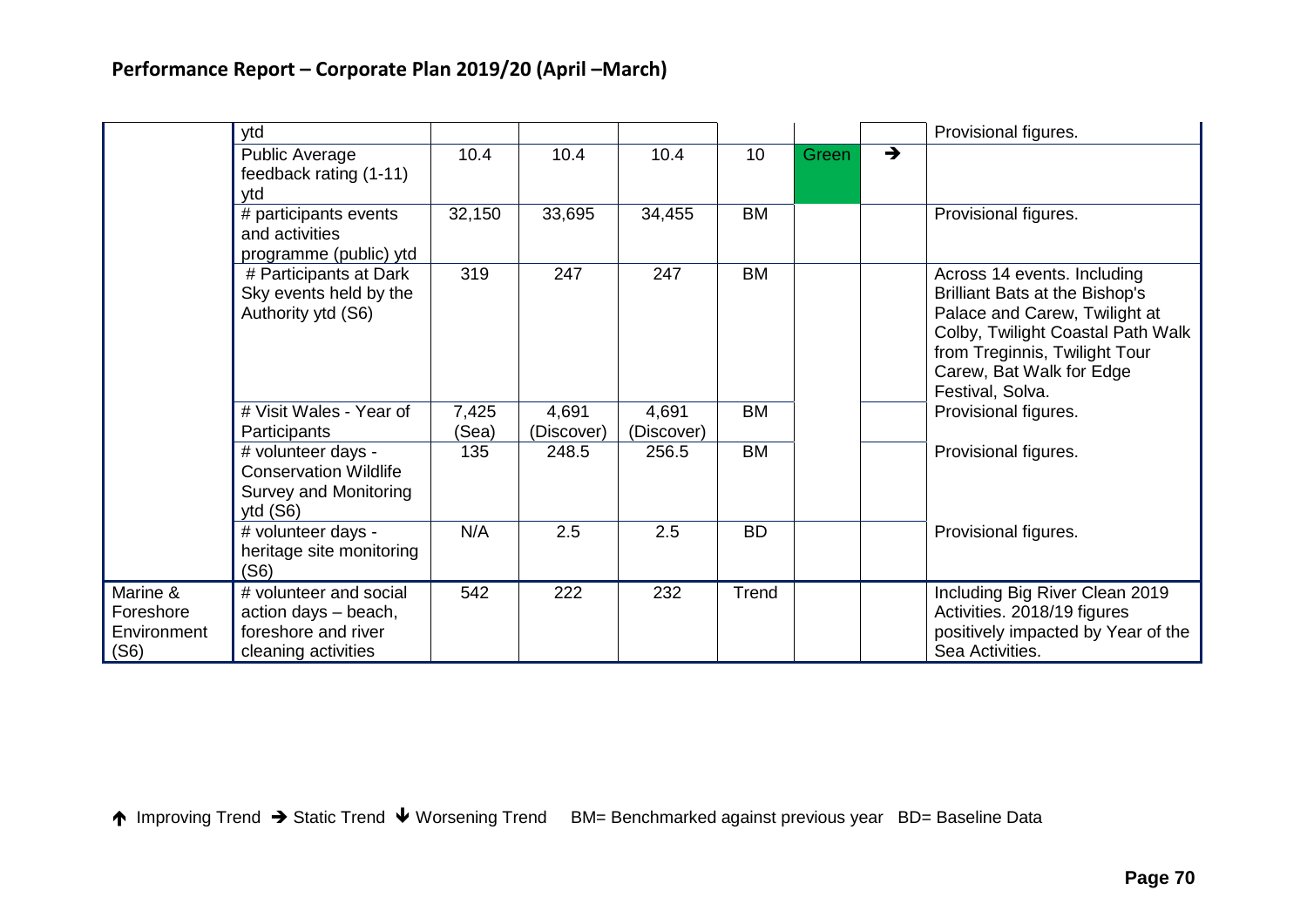| <b>Action</b>                           |                                                                                                  |                                                                  |                                |                            |                                                                                                                                                                                                                                                                                                                                                                                                        |  |  |  |
|-----------------------------------------|--------------------------------------------------------------------------------------------------|------------------------------------------------------------------|--------------------------------|----------------------------|--------------------------------------------------------------------------------------------------------------------------------------------------------------------------------------------------------------------------------------------------------------------------------------------------------------------------------------------------------------------------------------------------------|--|--|--|
| <b>Work Stream</b>                      | <b>Action</b>                                                                                    | 2019/20<br><b>Previous</b><br><b>Period -</b><br><b>February</b> | 2019/20 Current Period - March |                            |                                                                                                                                                                                                                                                                                                                                                                                                        |  |  |  |
|                                         |                                                                                                  | <b>RAG</b>                                                       | <b>RAG</b>                     | <b>Trend</b>               | <b>Comments</b>                                                                                                                                                                                                                                                                                                                                                                                        |  |  |  |
| <b>Carbon Neutral</b><br>Authority (S6) | Revision of Authority's<br><b>Environmental Policy and</b><br>Implementation action plan created | Green                                                            | Amber                          | V                          | Due to the current COVID-19 situation, progress has<br>been paused.                                                                                                                                                                                                                                                                                                                                    |  |  |  |
|                                         | Centres achieve Green Key Award                                                                  | Green                                                            | Green                          | $\rightarrow$              | OYP have submitted the application this year. Green<br>Key visited and inspected site in February, no issues<br>were identified by the person carrying out the Audit.<br>Carew renewed in July and Castell Henllys was<br>assessed in August.                                                                                                                                                          |  |  |  |
|                                         | Exploring installation of<br>Photovaltaic (PVs) Generation at<br><b>Suitable Authority sites</b> | Green                                                            | Green                          | $\rightarrow$              | 2 potential projects - one at Cilrhedyn Woodland<br>Centre the other in the top field at Castell Henllys.<br>Feasibility work underway with report to go to<br>Leadership Team. £60k allocated to PV's included in<br>20/21 budget.                                                                                                                                                                    |  |  |  |
| Sustainable<br>Transport (S6)           | Confirmation of continued support<br>for coastal bus service<br>(Greenways)                      | Green                                                            | Green                          | $\rightarrow$              | Funding confirmed for 2019/20 - Sustainable<br>Transport.                                                                                                                                                                                                                                                                                                                                              |  |  |  |
|                                         | Development of network of electric<br>vehicle charging points                                    | Green                                                            | Amber                          | $\overline{\blacklozenge}$ | Additional funding of £30,000 from WG has been<br>approved increasing funding to £60,000. Following the<br>tender process carried out by PCC, the Contractor<br>(Silverstone Green Energy) has been appointed and<br>the installation of EVCP's at 4 No PCNPA sites.<br>Currently experiencing delays due to connection<br>issues / quotes with Western Power Distribution,<br>awaiting site meetings. |  |  |  |
| Inspiration &<br>Learning:<br>Special   | Review and development of<br>education offer that takes account<br>of "Successful Futures"       | Green                                                            | Green                          | $\rightarrow$              | In March, the Authority's Education Officer has been<br>working with staff at PCNPA Centres and with the<br>PODS officer to develop resources for learning. The                                                                                                                                                                                                                                        |  |  |  |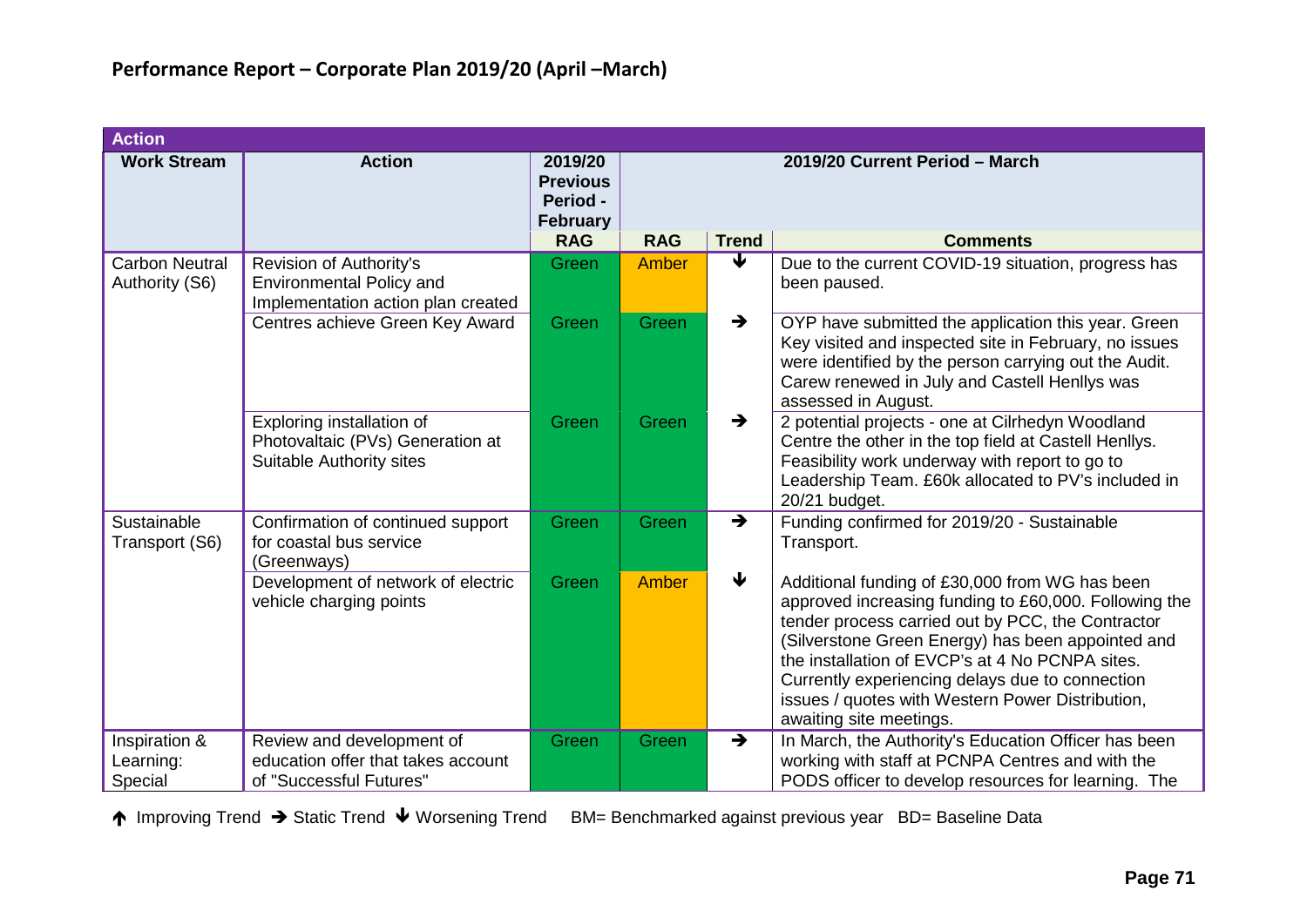| Qualities                                     |                                                                                                                                                                                      |       |              |               | limitations imposed by COVID-19 restrictions provide<br>the opportunity to focus attention on developing<br>curriculum linked educational resources. These can<br>be tested once schools re-open later in the year.                                                                                                                                                                         |
|-----------------------------------------------|--------------------------------------------------------------------------------------------------------------------------------------------------------------------------------------|-------|--------------|---------------|---------------------------------------------------------------------------------------------------------------------------------------------------------------------------------------------------------------------------------------------------------------------------------------------------------------------------------------------------------------------------------------------|
|                                               | Development of interpretation<br>action plan aligning with<br>recommendations of interpretation<br>audit                                                                             | Green | Green        | $\rightarrow$ | An Interpretation plan for Oriel y Parc is at draft stage,<br>having been developed through consultation with staff<br>and stakeholders. A new map is being designed for<br>the Discovery Points. The plan is that it will be on<br>display alongside PCNPA leaflets at a selection of<br>businesses during the pilot year of this project.                                                 |
| Marine &<br>Foreshore<br>Environment<br>(S6)  | <b>Water Refill Stations</b>                                                                                                                                                         | Green | Green        | $\rightarrow$ | Nolton Haven Installation completed earlier in the<br>year. All other units installed in March 2020, apart from<br>a small amount of finishing off to one. Claim to WG<br>made to meet deadline and paperwork to follow in next<br>week or so.                                                                                                                                              |
|                                               | Involvement with Foreshore<br>Management Plan development<br>and implementation                                                                                                      | Green | <b>Green</b> | $\rightarrow$ | No further progress. In February there was a site visit<br>to the Gann with NRW to discuss NRW's work to<br>improve the condition of the SSSI/SAC due to bait<br>digging.                                                                                                                                                                                                                   |
|                                               | Continued Engagement with<br>Relevant Authority groups and<br><b>Welsh Government Marine</b><br>associated Groups                                                                    | Green | Green        | $\rightarrow$ | The Authority continues to be represented on and<br>contribute to funding Relevant Authority Groups for<br>Pembrokeshire Marine SAC, Cardigan Bay SAC and<br>Carmarthen Bay and Estuaries European Marine<br>Sites. The Authority continues to represent<br>Pembrokeshire Coast and Snowdonia National Parks<br>on the Welsh Government Marine Protected Area<br>Management Steering Group. |
| <b>Climate Change</b><br>Risk &<br>Adaptation | Work with the PSB on development<br>of Environmental and Climate<br><b>Change Risk Assessment for</b><br>Pembrokeshire and raise<br>awareness of future impacts to<br><b>Members</b> | Green | Green        | $\rightarrow$ | A joint report for Pembrokeshire, Carmarthenshire and<br>Ceredigion assesses past severe weather events, and<br>considers community vulnerabilities. A further report<br>has been commissioned.                                                                                                                                                                                             |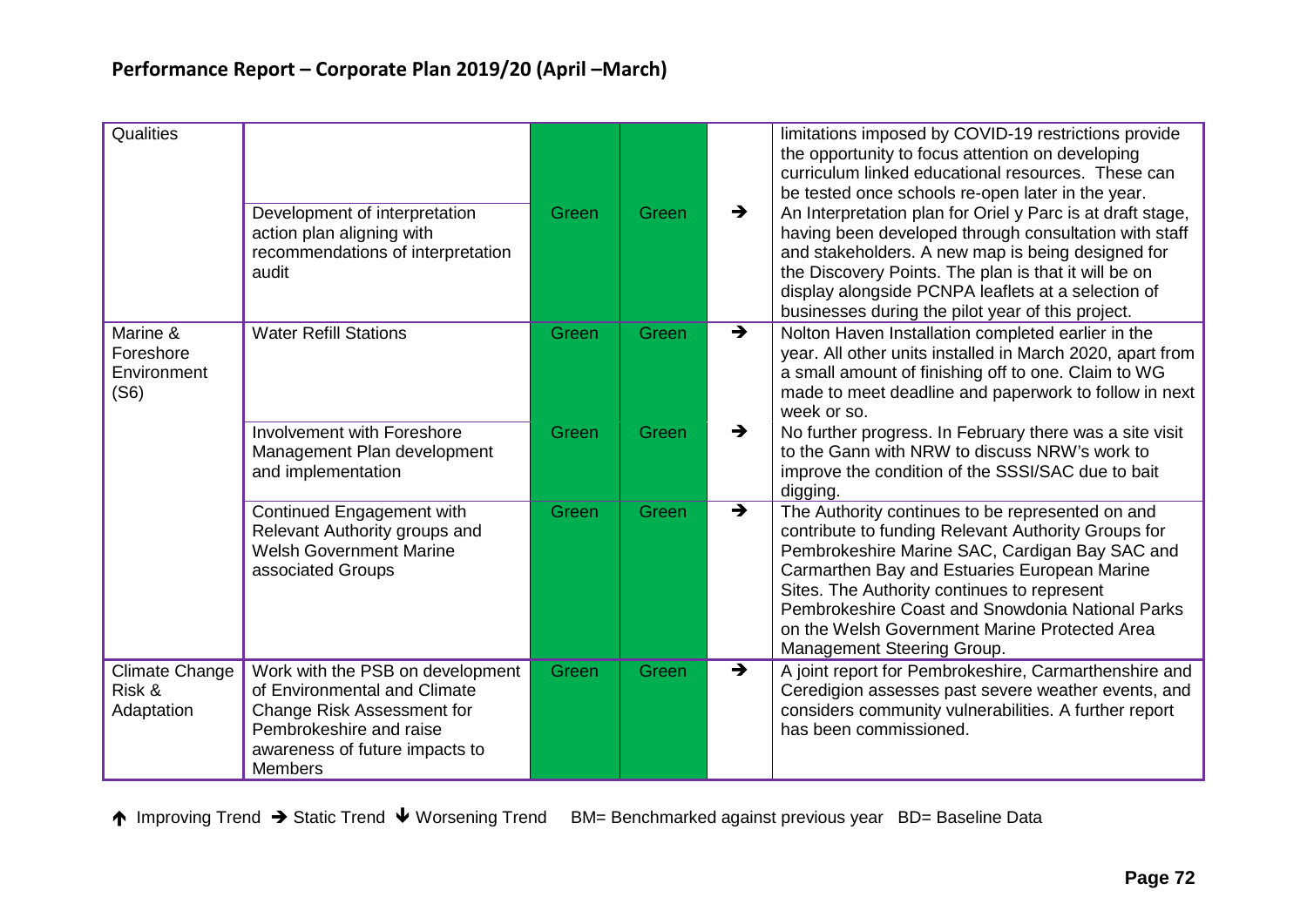| <b>Data Available Monthly</b> |                                             |                         |                                                           |                                |               |              |                         |                                                                               |  |  |
|-------------------------------|---------------------------------------------|-------------------------|-----------------------------------------------------------|--------------------------------|---------------|--------------|-------------------------|-------------------------------------------------------------------------------|--|--|
| <b>Work</b><br><b>Stream</b>  | <b>Measure</b>                              | 2018/19<br><b>March</b> | 2019/20<br><b>Previous</b><br>Period -<br><b>February</b> | 2019/20 Current Period - March |               |              |                         |                                                                               |  |  |
|                               |                                             | <b>Actual</b>           | <b>Actual</b>                                             | <b>Actual</b>                  | <b>Target</b> | <b>RAG</b>   | <b>Trend</b>            | <b>Comments</b>                                                               |  |  |
| Fundraising<br>& Income       | £ Centres Merchandise<br>ytd                | 235,528.02              | 223,085.04                                                | 226,469.29                     | <b>BM</b>     |              |                         | 3.8 decrease in 2019/20<br>compared to last year.                             |  |  |
| Generation                    | £ Admissions Carew &<br>Castell Henllys ytd | 204,552.06              | 214,754.38                                                | 216,156.21                     | <b>BM</b>     |              |                         | 5.67 increase in 2019/20<br>compared to last year.                            |  |  |
|                               | £ Centres Other<br>Income ytd               | 74,610.37               | 75,569.86                                                 | 77,487.93                      | <b>BM</b>     |              |                         | 3.86% increase in 2019/20<br>compared to last year.                           |  |  |
|                               | £ Cafe Rental Income -<br>CH and OYP ytd    | 25,541.56               | 24,760                                                    | 24,760                         | <b>BM</b>     |              |                         |                                                                               |  |  |
|                               | £ Carew Cafe Sales<br>Income ytd            | 50,580.11               | 71,532.04                                                 | 72,112.57                      |               |              |                         | Nest Café operated by the<br>Authority opened in July<br>2018.                |  |  |
|                               | £ from sponser a gate<br>scheme ytd         | N/A                     | 9,600                                                     | 10,800                         | 6,000         | Green        | $\rightarrow$           | 18 gate sponsorships<br>during 2019/20. 80% above<br>the target for the year. |  |  |
| <b>Members</b><br>Development | % Member attendance<br>ytd                  | 80.21                   | 81.91                                                     | 81.91                          | 75            | Green        | $\rightarrow$           |                                                                               |  |  |
|                               | % Member attendance<br>at Training ytd      | 68.69                   | 59.88                                                     | 56.22                          | 65            | <b>Amber</b> | $\overline{\textbf{v}}$ |                                                                               |  |  |
|                               | % Positive/ neutral<br>media coverage ytd   | 99.51                   | 99.65                                                     | 99.72                          | 80            | Green        | $\rightarrow$           |                                                                               |  |  |

### **Governance and Financial Sustainability**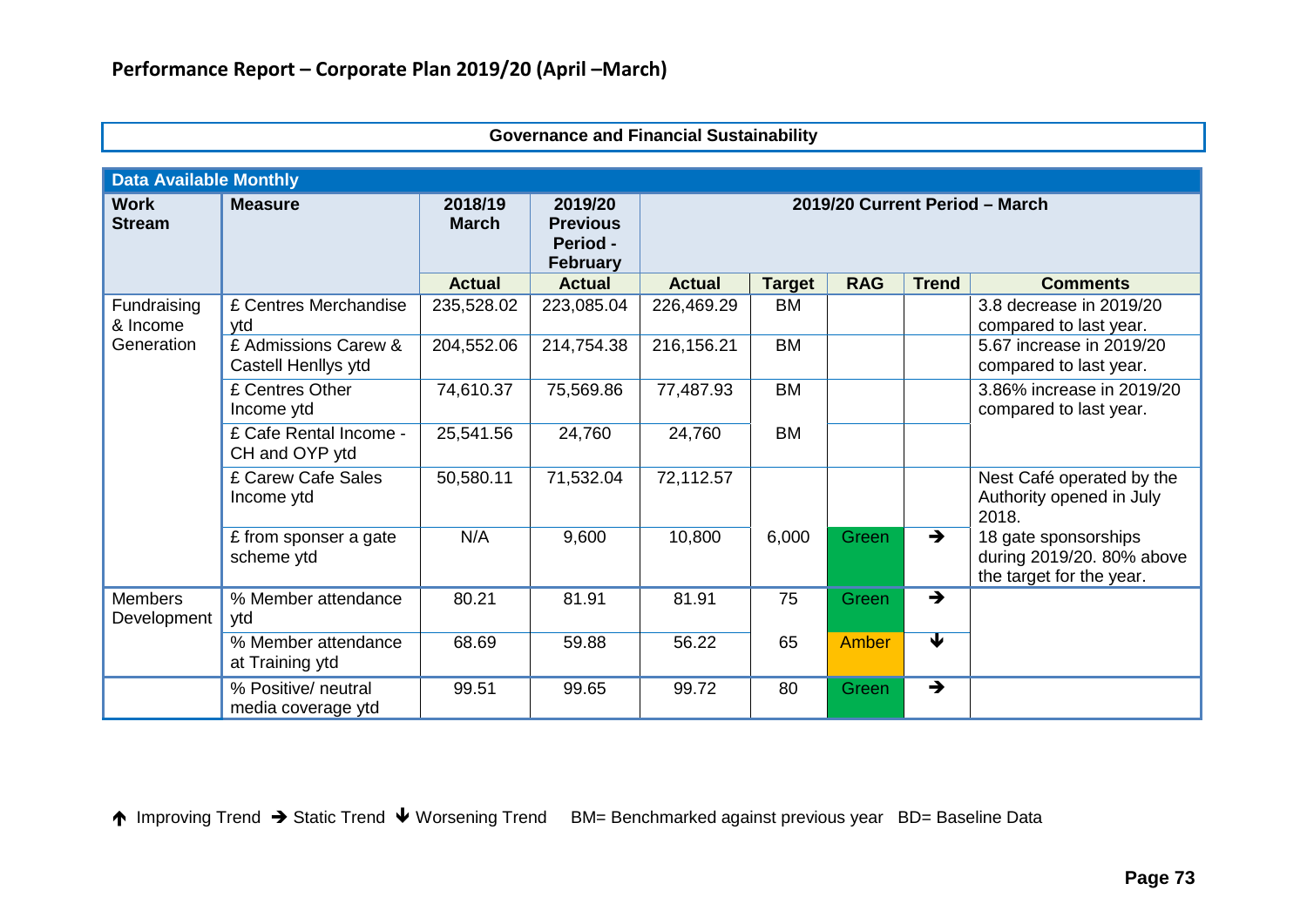

| <b>Data Available Quarterly</b>         |                                                                   |                                              |                                          |                                                                                 |           |  |  |                                                                                                                                                                                                                                                               |  |  |  |
|-----------------------------------------|-------------------------------------------------------------------|----------------------------------------------|------------------------------------------|---------------------------------------------------------------------------------|-----------|--|--|---------------------------------------------------------------------------------------------------------------------------------------------------------------------------------------------------------------------------------------------------------------|--|--|--|
| <b>Work Stream</b>                      | <b>Measure</b>                                                    | 2018/19<br>$Q1 - Q4$<br>$(April -$<br>March) | 2019/20<br>$Q1 - Q3$<br>(April -<br>Dec) | 2019/20 Current Period: Q1 - Q4 (April - March)                                 |           |  |  |                                                                                                                                                                                                                                                               |  |  |  |
|                                         |                                                                   | <b>Actual</b>                                | <b>Actual</b>                            | <b>RAG</b><br><b>Trend</b><br><b>Target</b><br><b>Actual</b><br><b>Comments</b> |           |  |  |                                                                                                                                                                                                                                                               |  |  |  |
| Fundraising<br>and Income<br>Generation | % of prioritised projects<br>banded A with funding<br>secured ytd | N/A                                          | 25                                       | 33.33                                                                           | <b>BD</b> |  |  | Make More Meadows appeal total<br>£13,170 (£3,170 from appeal,<br>£2,000 from Waterloo Foundation,<br>£8,000 from NPP Black Friday<br>forest holidays).Plus £3,000 from<br>Constance Travis Trust as a<br>contribution to the First 1000 days<br>and Meadows. |  |  |  |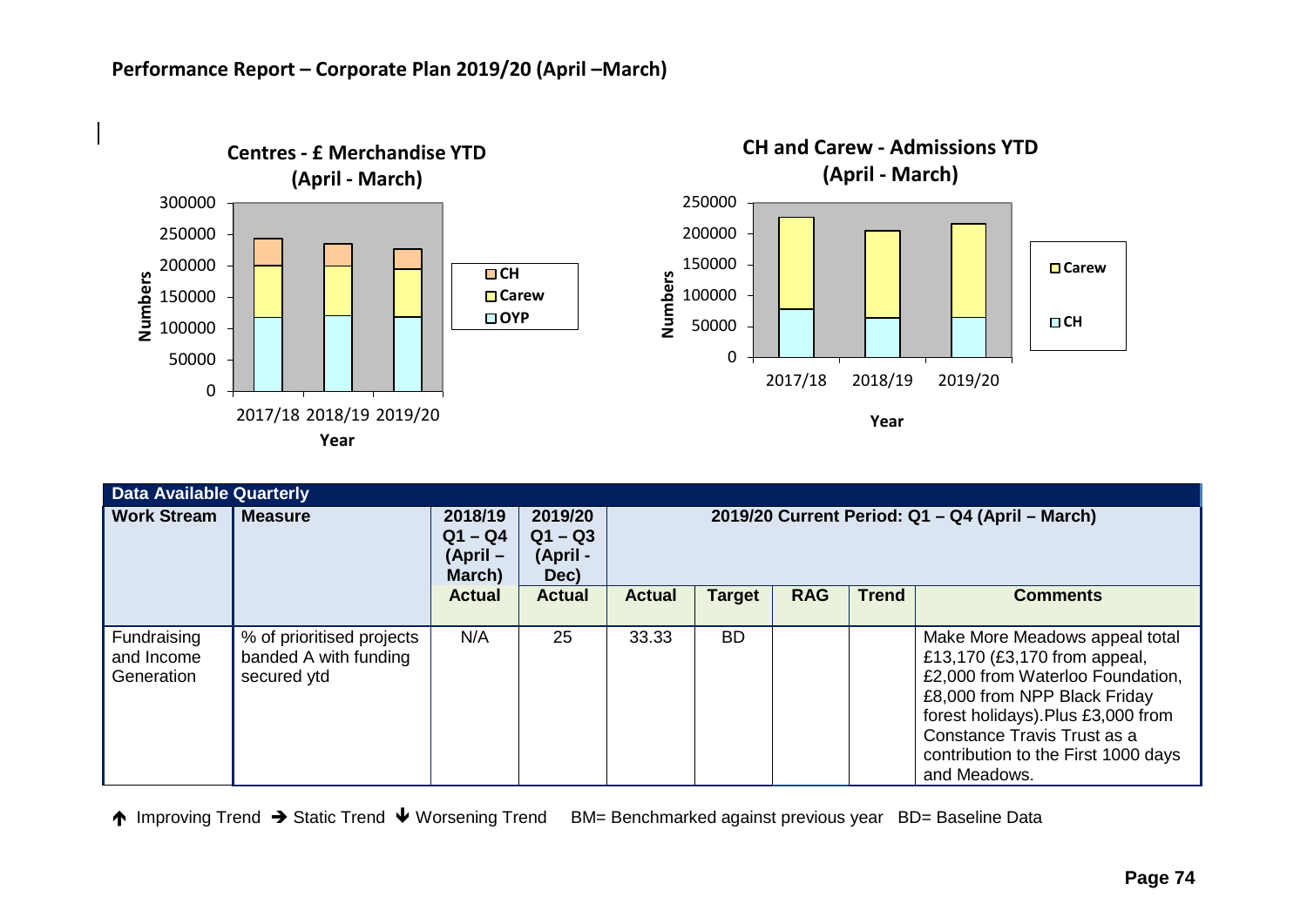| Workforce                                     | # Days lost/fte this                                                                                                                         | 2.02           | 1.98        | 2.11           | < 1.5       | <b>Amber</b> | $\overline{\mathbf{v}}$ |                                                                                                 |
|-----------------------------------------------|----------------------------------------------------------------------------------------------------------------------------------------------|----------------|-------------|----------------|-------------|--------------|-------------------------|-------------------------------------------------------------------------------------------------|
| Resilience                                    | quarter<br># RIDDOR ytd                                                                                                                      |                | 3           | $\mathfrak{S}$ |             | Red          | $\rightarrow$           |                                                                                                 |
|                                               |                                                                                                                                              | $\mathbf 0$    |             |                | $\mathbf 0$ |              |                         | 1 incident in Q1 and 2 incidents in<br>Q2.                                                      |
|                                               | # Accidents (Injury)<br>over 3 days/ up to 7<br>days absence ytd                                                                             | $\overline{2}$ | $\mathbf 0$ | $\overline{0}$ | $\mathbf 0$ | Green        | $\rightarrow$           |                                                                                                 |
|                                               | # Accidents (injury)<br>Minor ytd                                                                                                            | 21             | 15          | 21             | Trend       |              |                         |                                                                                                 |
|                                               | # Vehicle damage ytd                                                                                                                         | 15             | 8           | $9\,$          | Trend       |              |                         |                                                                                                 |
|                                               | # Conflict incidents ytd                                                                                                                     | 0              | $\mathbf 0$ | $\overline{2}$ | Trend       |              |                         | Incidents related to Planning<br><b>Enforcement and Car Parks.</b>                              |
|                                               | # Safeguarding<br>incidents ytd                                                                                                              | $\overline{0}$ | $\mathbf 0$ | $\mathbf 0$    | Trend       |              |                         |                                                                                                 |
| Corporate<br>Compliance &<br><b>Standards</b> | # Complaints<br>concerning the Welsh<br>Language made to the<br>Authority ytd                                                                | $\overline{0}$ | $\mathbf 0$ | $\overline{0}$ | <b>BM</b>   |              |                         |                                                                                                 |
|                                               | # Complaints made to<br>the Welsh Language<br>Commissioner<br>regarding alleged<br>failure to comply with<br>Welsh Language<br>Standards ytd | $\overline{0}$ | $\mathbf 0$ | $\overline{0}$ | $\mathbf 0$ | Green        | $\rightarrow$           |                                                                                                 |
|                                               | % of new and vacant<br>posts advertised Welsh<br>language essential ytd                                                                      | 33.33          | 38.10       | 30.30          | <b>BM</b>   |              |                         | 10 out of 33 posts advertised.                                                                  |
|                                               | # Data Protection<br>Breaches reported to<br><b>ICO</b>                                                                                      | N/A            | $\mathbf 0$ | $\overline{0}$ | <b>BD</b>   |              |                         | New measure following Members<br>request                                                        |
|                                               | # Data Protection<br><b>Impact Assessments</b><br>Complete ytd                                                                               | N/A            | $\mathbf 0$ | $\pmb{0}$      | <b>BD</b>   |              |                         | No data protection impact<br>assessments carried out ytd<br>however a risk analysis was carried |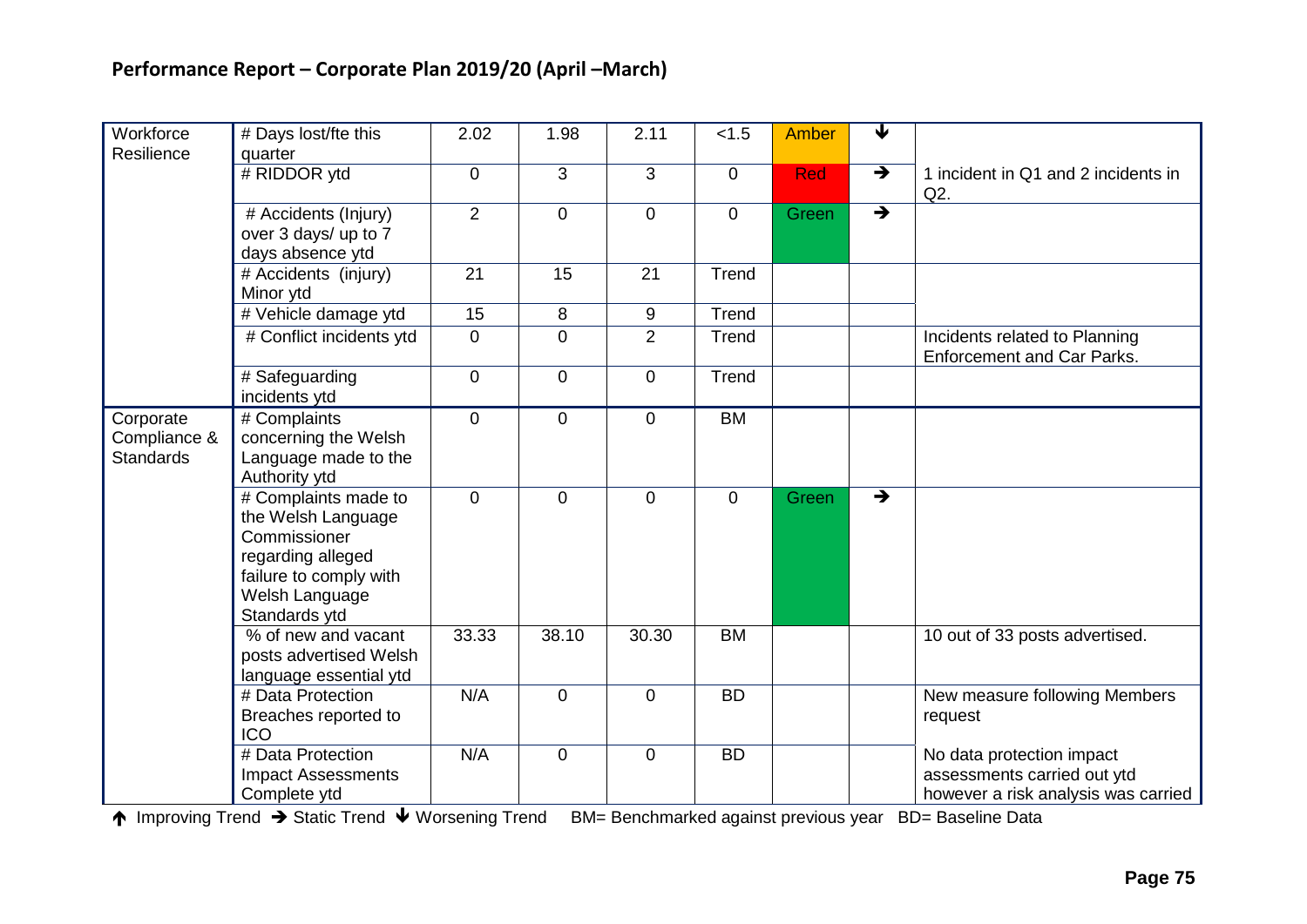|  |                                                                 |                    |                    |                    |       |            |               | out in Q2 on Bring Your Own<br>Device in relation to review of ICT<br>user policy and Information and<br>Data Security Policy in advance of<br>these policies going for NPA<br>approval |
|--|-----------------------------------------------------------------|--------------------|--------------------|--------------------|-------|------------|---------------|-----------------------------------------------------------------------------------------------------------------------------------------------------------------------------------------|
|  | # of EIR Requests ytd                                           | 5                  | 9                  | 13                 | Trend |            |               |                                                                                                                                                                                         |
|  | # FOI Requests ytd                                              | 10                 |                    | 9                  | Trend |            |               |                                                                                                                                                                                         |
|  | % of EIR Requests<br>responses within<br>required timeframe ytd | 100                | 100                | 76.92              | 100   | <b>Red</b> | ₩             | The Authority was unable in<br>quarter 4 to respond to one request<br>within the required timescales due<br>to COVID-19.                                                                |
|  | % of FOI Requests<br>responses within<br>required timeframe ytd | 100                | 100                | 100                | 100   | Green      | $\rightarrow$ |                                                                                                                                                                                         |
|  | # SAR ytd                                                       | 0                  | 0                  | 0                  | Trend |            |               | No SAR requests received ytd.                                                                                                                                                           |
|  | % of SAR responses<br>within required<br>timeframe ytd          | No SAR<br>Received | No SAR<br>Received | No SAR<br>Received | 100   |            |               | No SAR requests received ytd.                                                                                                                                                           |

| <b>Action</b>                       |                                                                                    |                                                                  |                                |              |                                                                                                                                                                                                                                                                                                                                                                    |  |
|-------------------------------------|------------------------------------------------------------------------------------|------------------------------------------------------------------|--------------------------------|--------------|--------------------------------------------------------------------------------------------------------------------------------------------------------------------------------------------------------------------------------------------------------------------------------------------------------------------------------------------------------------------|--|
| <b>Work Stream</b>                  | <b>Action</b>                                                                      | 2019/20<br><b>Previous</b><br><b>Period -</b><br><b>February</b> | 2019/20 Current Period - March |              |                                                                                                                                                                                                                                                                                                                                                                    |  |
|                                     |                                                                                    | <b>RAG</b>                                                       | <b>RAG</b>                     | <b>Trend</b> | <b>Comments</b>                                                                                                                                                                                                                                                                                                                                                    |  |
| Corporate:<br>Long Term<br>Planning | Carry out activities to support Mid/<br>Long Term Financial Planning<br>Activities | Amber                                                            | Amber                          | →            | Discussions with Welsh Government about<br>Sustainable Landscapes, Sustainable Places<br>programme. Draft proposals have been prepared<br>however in light of the COVID-19 emergency the<br>programme has been paused. Officers have drafted<br>projections of the potential impact of the COVID-19 on<br>the financial position of the Authority. Discussions are |  |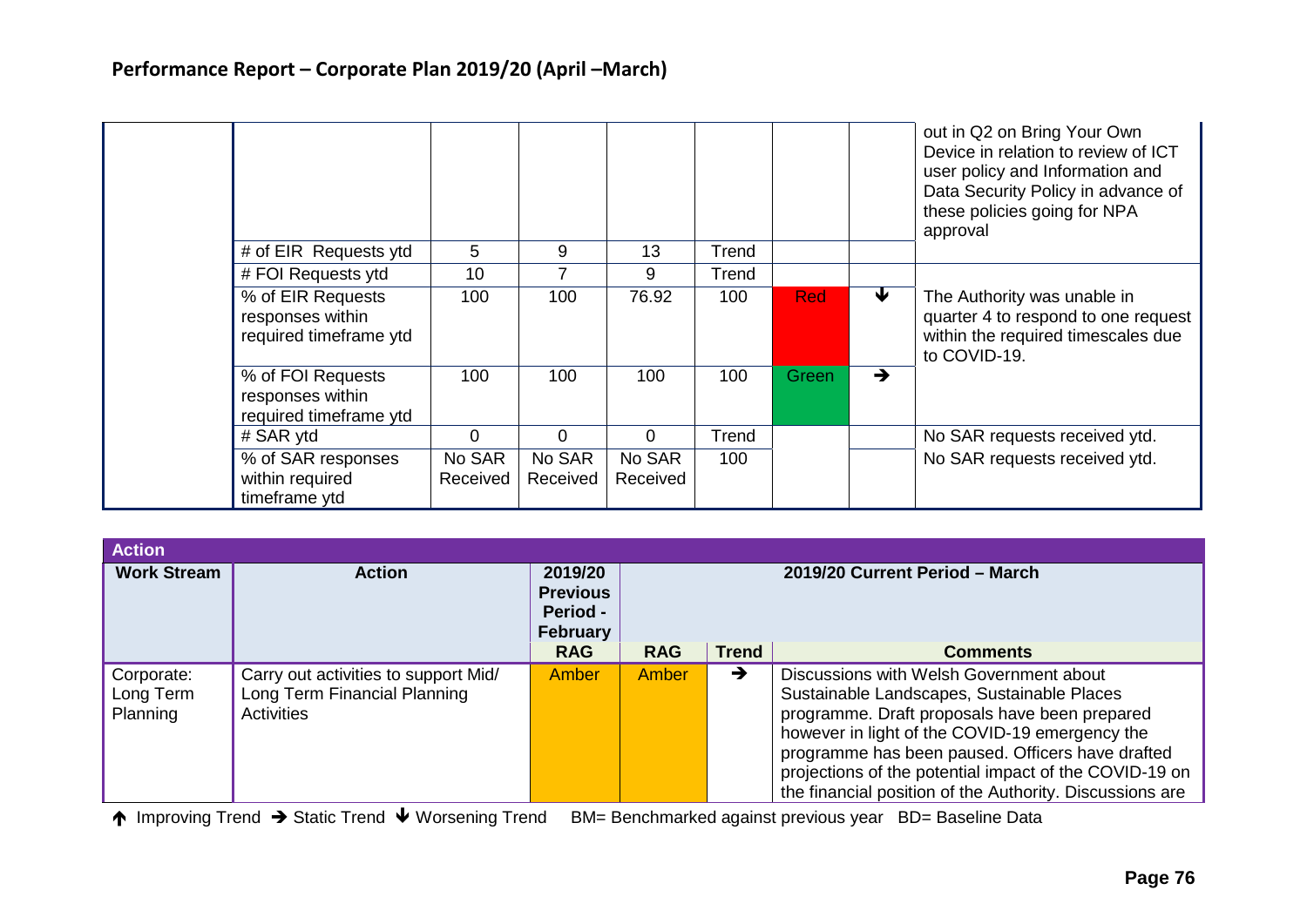|                                         |                                                                                                                                                          |       |       |               | ongoing with the Welsh Government on how to<br>manage these impacts.                                                                                                                                                                                                                                                                                                                                                                                                                                          |
|-----------------------------------------|----------------------------------------------------------------------------------------------------------------------------------------------------------|-------|-------|---------------|---------------------------------------------------------------------------------------------------------------------------------------------------------------------------------------------------------------------------------------------------------------------------------------------------------------------------------------------------------------------------------------------------------------------------------------------------------------------------------------------------------------|
|                                         | Facilitate Members workshop<br>looking at mid/long terms priorities<br>for the Authority                                                                 | Amber | Amber | $\rightarrow$ | Limit progress due to COVID-19 emergency. Future<br>workshop will be held once we have a clear idea of the<br>financial impact of current situation.                                                                                                                                                                                                                                                                                                                                                          |
|                                         | Participate in engagement<br>opportunities on withdrawal from the<br>EU provided by the Welsh<br>Government                                              | Amber | Amber | $\rightarrow$ | Chief Executive attending Welsh Government<br>Environmental Governance Task and Finish Group<br>Meetings and Brexit round table meetings.                                                                                                                                                                                                                                                                                                                                                                     |
|                                         | Carew Causeway 5 year plan                                                                                                                               | Green | Green | $\rightarrow$ | In accordance with the Reservoir Engineers Annual<br>Report Phase 1 works have been postponed until<br>Summer 2020. The remedial works planned are able<br>to be monitored as no significant changes have been<br>identified and due to the nature of the work this cannot<br>take place during the Winter / Spring. Therefore the 5<br>year programme has been revised to a 4 year<br>programme accordingly. Budget remains as approved.<br>Detailed proposals by Engineers are currently being<br>prepared. |
|                                         | Adopt and embed new methodology<br>for risk management                                                                                                   | Green | Green | $\rightarrow$ | Action complete. Members have discussed the merits<br>of new risk register framework and agreed that it<br>should be continued to be used. New risk register<br>framework is being used across both Audit and<br><b>Corporate Services Committee and Operational</b><br><b>Review Committee.</b>                                                                                                                                                                                                              |
| Fundraising<br>and Income<br>Generation | <b>Assist Pembrokeshire Coast</b><br>National Park Charitable Trust with<br>their activities to generate income<br>that support Authority priority areas | Green | Green | $\rightarrow$ | Next Trustee meeting scheduled for 23 April. Balance<br>of account end March £21,173 Last month given<br>£9,500 to NPA for Roots education project and<br>£16,000 for Pods. The Trust has its first regular<br>monthly donor and first memorial donation. £3,000<br>received from Constance Travis Trust.                                                                                                                                                                                                     |
| Strategic<br>Partnerships               | <b>Action Wales Audit Office</b><br>recommendations on partnership<br>working and review our current                                                     | Green | Green | $\rightarrow$ | Partnership Framework and Partnership Monitoring<br>Framework in place.                                                                                                                                                                                                                                                                                                                                                                                                                                       |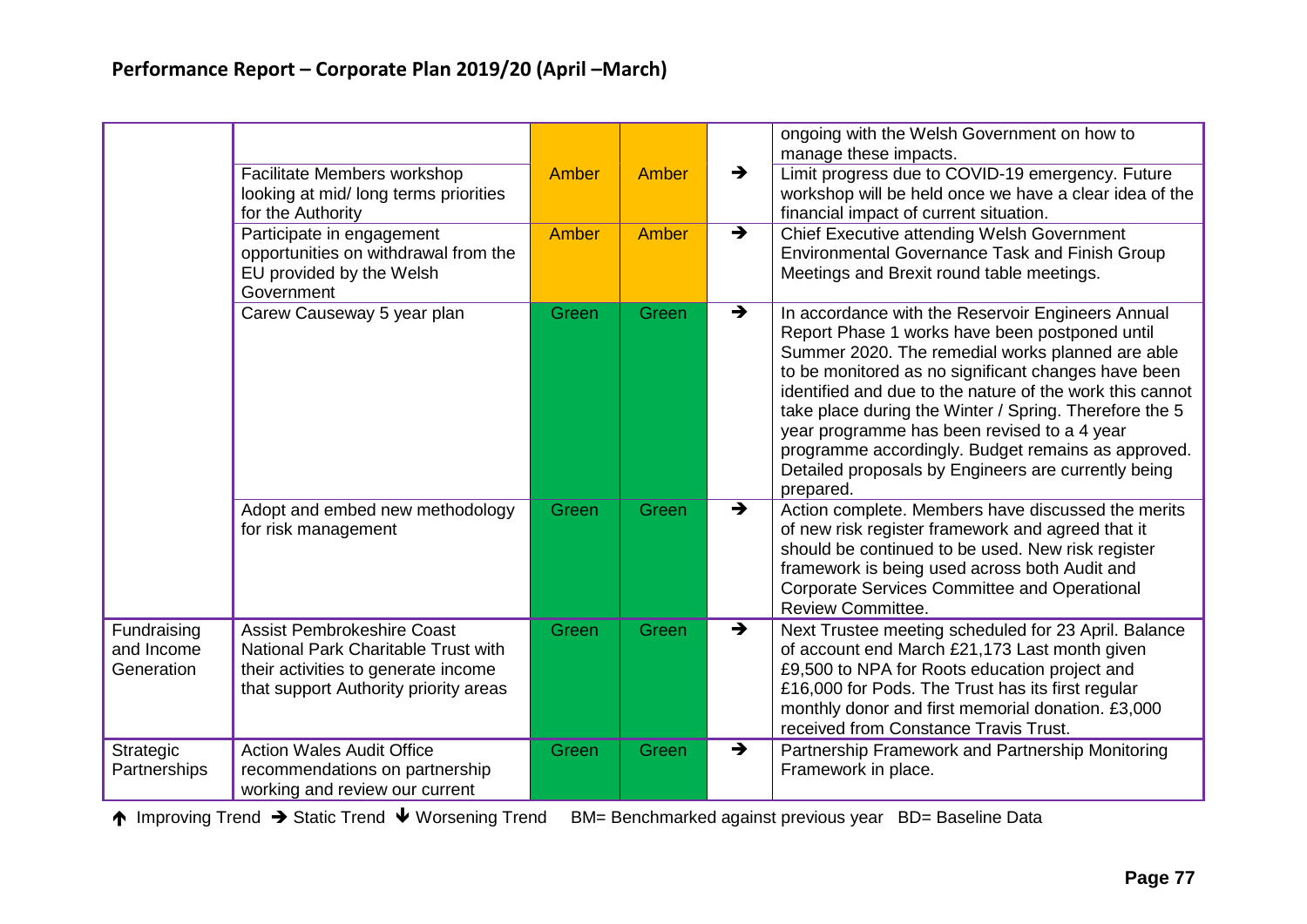|                                          | partnerships                                                                                                                                                 |       |       |                                 |                                                                                                                                                                                                                                                                                                                                                                                                                                                                                                                                                                                                                          |
|------------------------------------------|--------------------------------------------------------------------------------------------------------------------------------------------------------------|-------|-------|---------------------------------|--------------------------------------------------------------------------------------------------------------------------------------------------------------------------------------------------------------------------------------------------------------------------------------------------------------------------------------------------------------------------------------------------------------------------------------------------------------------------------------------------------------------------------------------------------------------------------------------------------------------------|
| Workforce<br>Resilience                  | Review of how we work focused on<br>current digital systems and<br>identification of gaps to improve<br>efficiency and collaboration across<br>the Authority | Green | Amber | $\overline{\blacktriangledown}$ | Due to COVID-19, progress has been paused as the<br>Planning Team's main priority is to fulfil the Authority's<br>statutory obligations.                                                                                                                                                                                                                                                                                                                                                                                                                                                                                 |
| Member<br>Development                    | <b>Support Member Development</b><br>Committee - Members Charter                                                                                             | Green | Amber | $\overline{\blacklozenge}$      | Four Members attended WLGA Chairs' training<br>session held jointly with Pembrokeshire County<br>Council on 03 March 2020. Follow up session to be<br>arranged for those who couldn't attend. Session to be<br>opened up to other PCC Members also. Personal<br>Development Review (PDR) framework, agreed by<br>Member Support and Development Committee, to be<br>presented to National Park Authority for adoption on<br>06 May 2020. Some PDRs already undertaken prior<br>to COVID-19 "lockdown" and Members have been<br>encouraged to undertake PDRs through Lifesize video<br>conference system or by telephone. |
| Corporate<br>Compliance<br>and Standards | Annual performance report on Welsh<br>Language Standards                                                                                                     | Green | Green | $\rightarrow$                   | Action Complete: Annual performance report on Welsh<br>Language Standards submitted to Welsh Language<br>Commissioner in June.                                                                                                                                                                                                                                                                                                                                                                                                                                                                                           |
|                                          | <b>Annual Equality report</b>                                                                                                                                | Green | Green | $\rightarrow$                   | Action Complete: Equality Performance Report<br>2018/19 incorporated into Annual Report on Well-<br>being Objectives/ Improvement Plan 2 that was<br>approved at the July 25th NPA, included workforce<br>and employment equality monitoring data. Report<br>published on Website.                                                                                                                                                                                                                                                                                                                                       |
|                                          | Improve communication of corporate<br>policies and standards to staff                                                                                        | Green | Green | $\rightarrow$                   | Spreadsheet in relation to monitoring corporate<br>documents in place, with documents centralised on F<br>Drive. Work on communication of corporate policies<br>and standards to be carried forward to 2020/21.                                                                                                                                                                                                                                                                                                                                                                                                          |
|                                          | Review Authority's complaints,<br>service standards and compliments                                                                                          | Amber | Amber | $\rightarrow$                   | Meeting held in February with new HR manager to<br>scope work in this area. Activity related to this area of                                                                                                                                                                                                                                                                                                                                                                                                                                                                                                             |